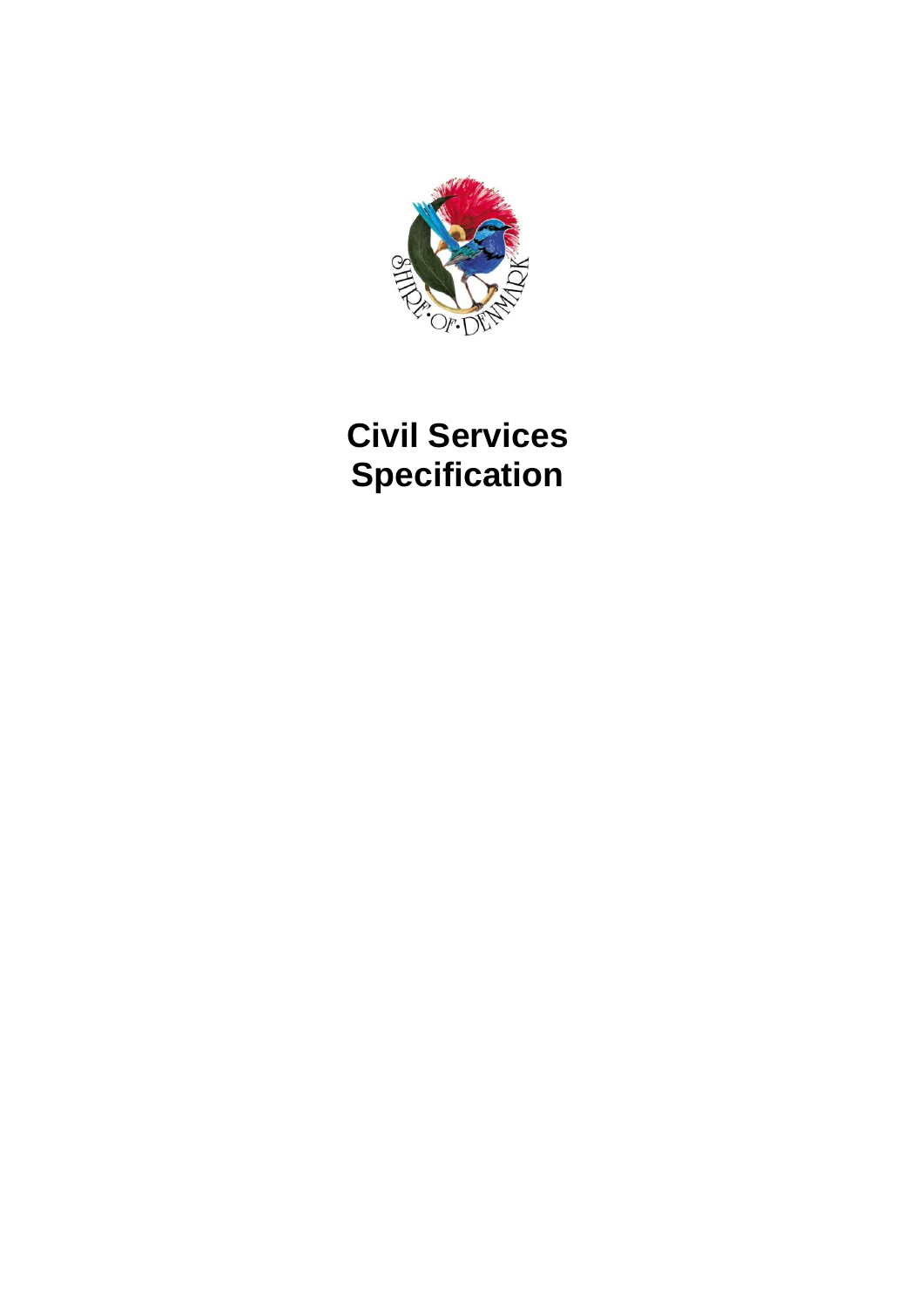#### **REVISION**

| <b>Revision</b> | <b>Date</b> | <b>Comment</b> | <b>Prepared By</b> | <b>Approved By</b> |
|-----------------|-------------|----------------|--------------------|--------------------|
|                 |             |                |                    |                    |
|                 |             |                |                    |                    |
|                 |             |                |                    |                    |
|                 |             |                |                    |                    |
|                 |             |                |                    |                    |
|                 |             |                |                    |                    |

### **CHECKED AND APPROVED BY PROJECT ENGINEER**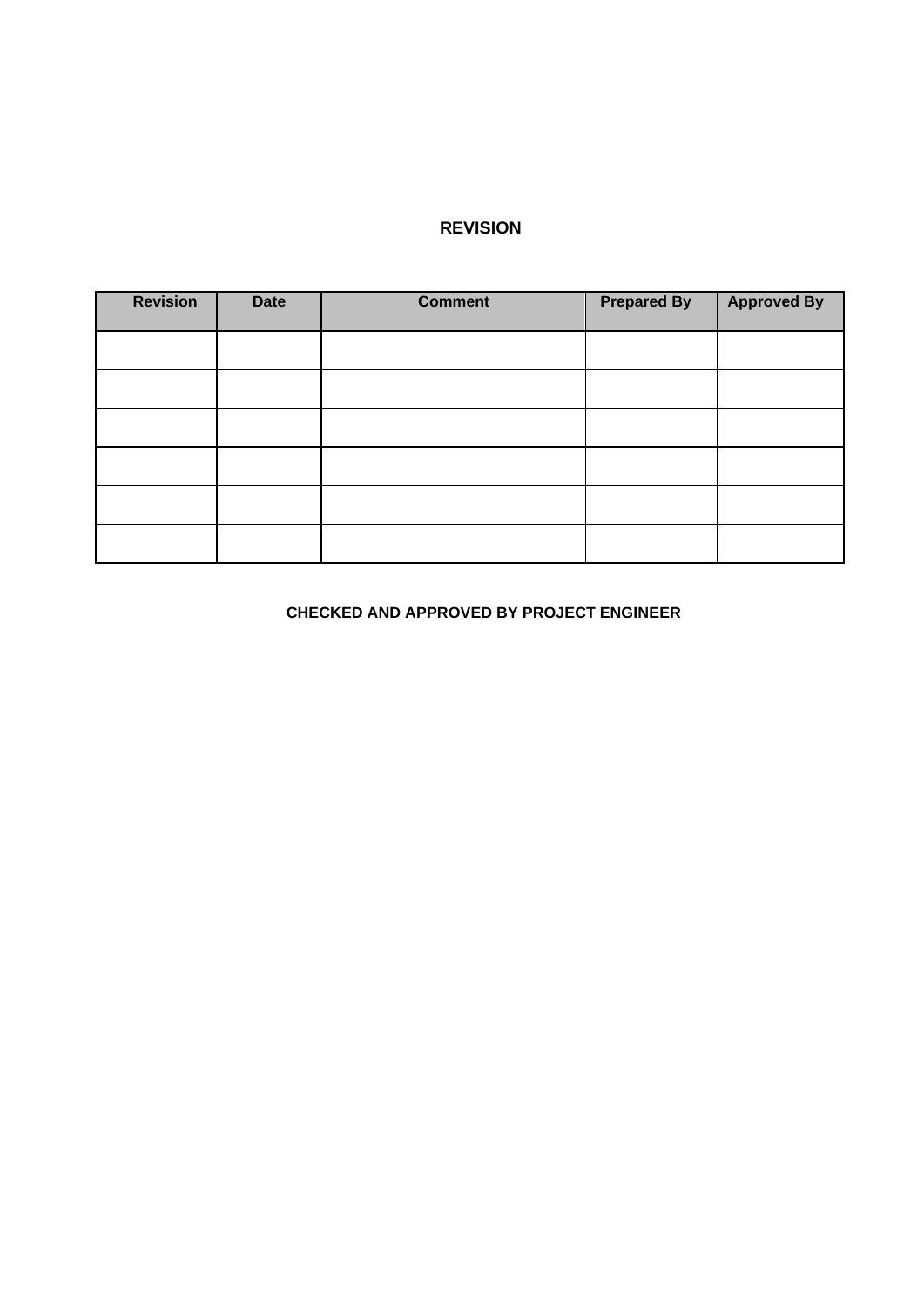| 1            |                |  |
|--------------|----------------|--|
|              | 1.1            |  |
|              | 1.1.1          |  |
|              | 1.1.2          |  |
|              | 1.1.3          |  |
|              | 1.1.4          |  |
|              | 1.1.5          |  |
|              | 1.1.6          |  |
|              | 1.2            |  |
|              | 1.2.1          |  |
|              | 1.2.2          |  |
|              | 1.2.3          |  |
|              | 1.3            |  |
|              | 1.4            |  |
|              | 1.5            |  |
|              | 1.6            |  |
|              | 1.7            |  |
|              | 1.8            |  |
|              | 1.9            |  |
|              | 1.9.1          |  |
|              | 1.9.2          |  |
|              | 1.10           |  |
|              | 1.11           |  |
|              | 1.11.1         |  |
|              | 1.12           |  |
|              | 1.13           |  |
|              | 1.14           |  |
|              | 1.15           |  |
|              | 1.15.1         |  |
|              | 1.16           |  |
| $\mathbf{2}$ |                |  |
|              |                |  |
|              | 2.1            |  |
|              | 2.2            |  |
|              | 2.3            |  |
|              | 2.4            |  |
|              | 2.4.1          |  |
|              | 2.4.2          |  |
|              | 2.4.3<br>2.4.4 |  |
|              |                |  |
|              | 2.4.5<br>2.4.6 |  |
|              | 2.4.7          |  |
|              |                |  |
|              | 2.4.8<br>2.4.9 |  |
|              |                |  |
|              | 2.5<br>2.5.1   |  |
|              | 2.5.2          |  |
|              | 2.5.3          |  |
|              | 2.6            |  |
|              | 2.6.1          |  |
|              | 2.6.2          |  |
|              | 2.6.3          |  |
|              | 2.6.4          |  |
|              | 2.6.5          |  |
|              | 2.6.6          |  |
|              | 2.6.7          |  |
|              | 2.6.8          |  |
|              | 2.7            |  |
|              |                |  |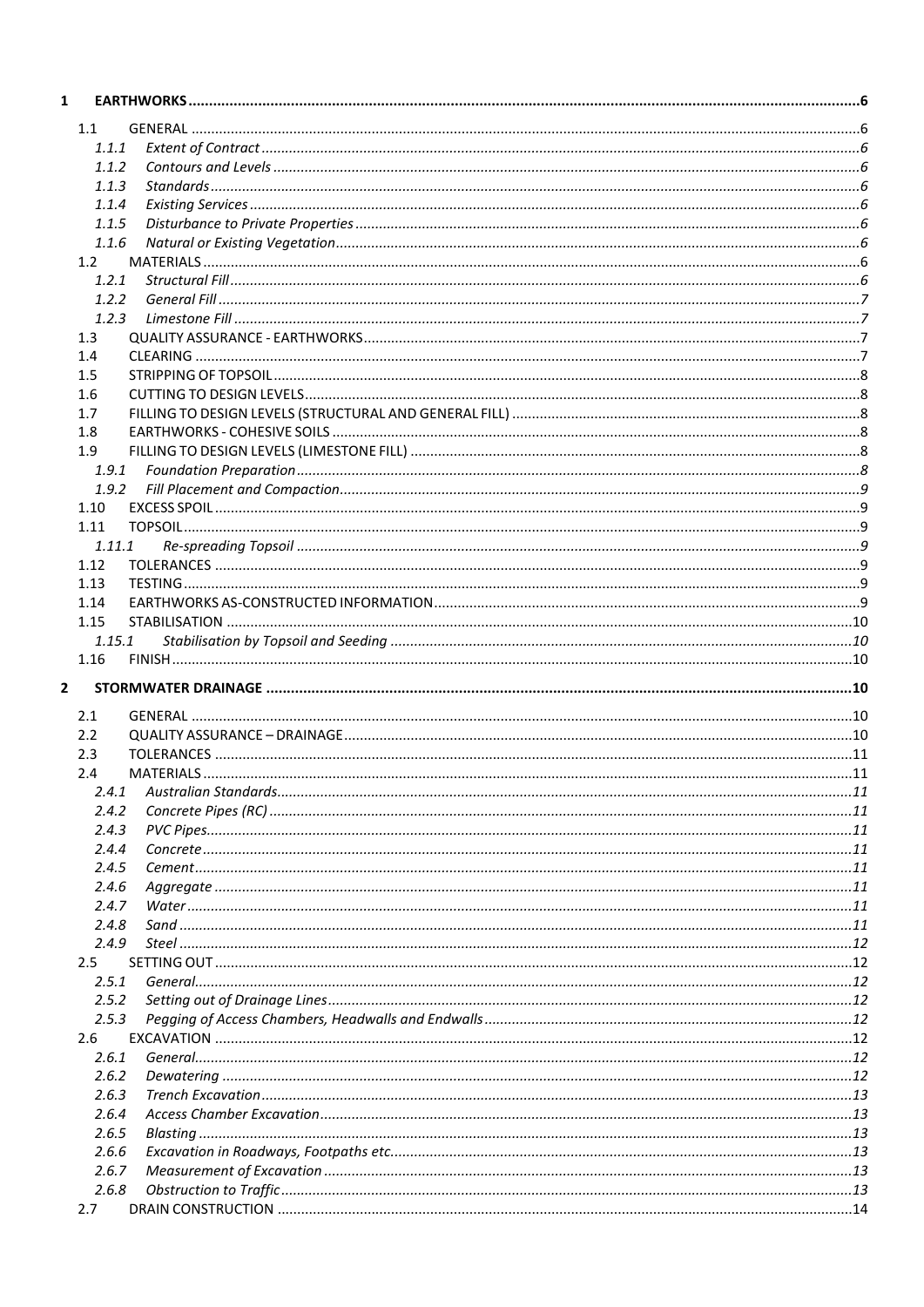|   | 2.7.1  |  |
|---|--------|--|
|   | 2.7.2  |  |
|   | 2.7.3  |  |
|   | 2.7.4  |  |
|   | 2.7.5  |  |
|   | 2.8    |  |
|   | 2.9    |  |
|   | 2.10   |  |
|   | 2.11   |  |
|   | 2.12   |  |
|   | 2.13   |  |
|   |        |  |
|   | 2.14   |  |
|   | 2.14.1 |  |
|   | 2.14.2 |  |
|   | 2.15   |  |
|   | 2.16   |  |
|   | 2.16.1 |  |
|   | 2.16.2 |  |
|   | 2.17   |  |
| 3 |        |  |
|   |        |  |
|   | 3.1    |  |
|   | 3.2    |  |
|   | 3.3    |  |
|   | 3.4    |  |
|   | 3.5    |  |
|   | 3.5.1  |  |
|   | 3.5.2  |  |
|   | 3.5.3  |  |
|   |        |  |
|   | 3.5.4  |  |
|   | 3.5.5  |  |
|   | 3.5.6  |  |
|   | 1.1.1  |  |
|   | 3.5.7  |  |
|   | 3.5.8  |  |
|   | 3.5.9  |  |
|   | 3.5.10 |  |
|   | 3.5.11 |  |
|   | 3.5.12 |  |
|   | 3.6    |  |
|   | 3.6.1  |  |
|   | 3.6.2  |  |
|   | 3.6.3  |  |
|   | 3.6.4  |  |
|   | 3.6.5  |  |
|   | 3.7    |  |
|   | 3.8    |  |
|   |        |  |
|   | 3.8.1  |  |
|   | 3.9    |  |
|   | 3.9.1  |  |
|   | 3.9.2  |  |
|   | 3.10   |  |
|   | 3.10.1 |  |
|   | 3.10.2 |  |
|   | 3.10.3 |  |
|   | 3.11   |  |
|   | 3.11.1 |  |
|   | 3.11.2 |  |
|   | 3.11.3 |  |
|   | 3.11.4 |  |
|   |        |  |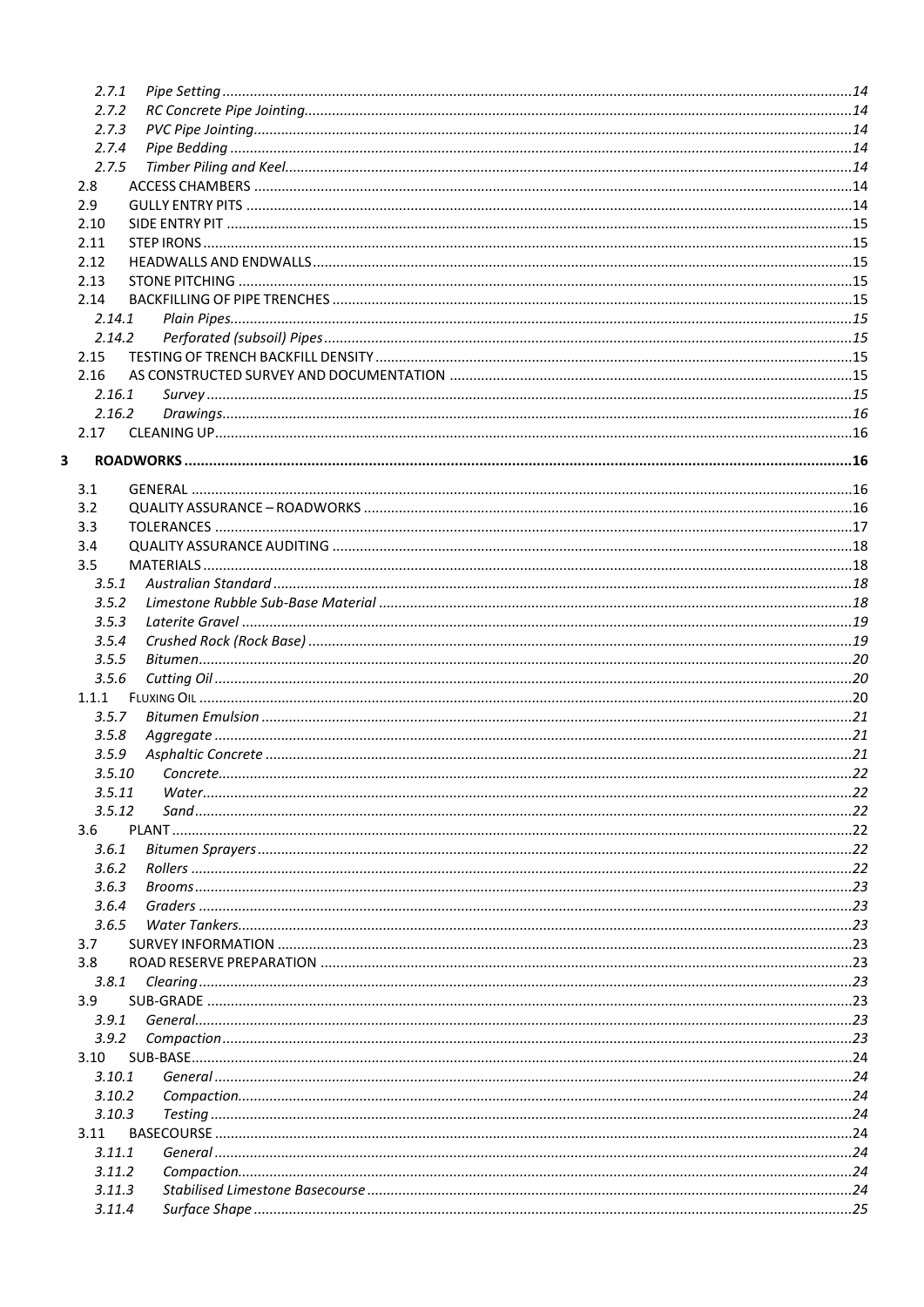|   | 3.11.5 |  |
|---|--------|--|
|   | 3.12   |  |
|   | 3.12.1 |  |
|   | 3.12.2 |  |
|   | 3.12.3 |  |
|   | 3.12.4 |  |
|   | 3.13   |  |
|   | 3.13.1 |  |
|   | 3.13.2 |  |
|   | 3.13.3 |  |
|   | 3.13.4 |  |
|   | 3.14   |  |
|   | 3.14.1 |  |
|   | 3.14.2 |  |
|   | 3.14.3 |  |
|   | 3.14.4 |  |
|   | 3.14.5 |  |
|   | 3.14.6 |  |
|   | 3.15   |  |
|   | 3.15.1 |  |
|   | 3.15.2 |  |
|   | 3.15.3 |  |
|   | 3.15.4 |  |
|   | 3.15.5 |  |
|   | 3.15.6 |  |
|   | 3.15.7 |  |
|   | 3.15.8 |  |
|   | 3.16   |  |
|   | 3.16.1 |  |
|   | 3.16.2 |  |
|   | 3.16.3 |  |
|   | 3.17   |  |
|   | 3.17.1 |  |
|   | 3.17.2 |  |
|   | 3.17.3 |  |
|   | 3.17.4 |  |
|   | 3.18   |  |
|   |        |  |
| 4 |        |  |
|   | 4.1    |  |
|   | 4.2    |  |
|   | 4.3    |  |
|   | 4.4    |  |
|   | 4.4.1  |  |
|   | 4.4.2  |  |
|   | 4.4.3  |  |
|   | 4.4.4  |  |
|   | 4.4.5  |  |
|   | 4.4.6  |  |
|   | 4.4.7  |  |
|   | 4.4.8  |  |
|   | 4.4.9  |  |
|   | 4.5    |  |
|   | 4.5.1  |  |
|   |        |  |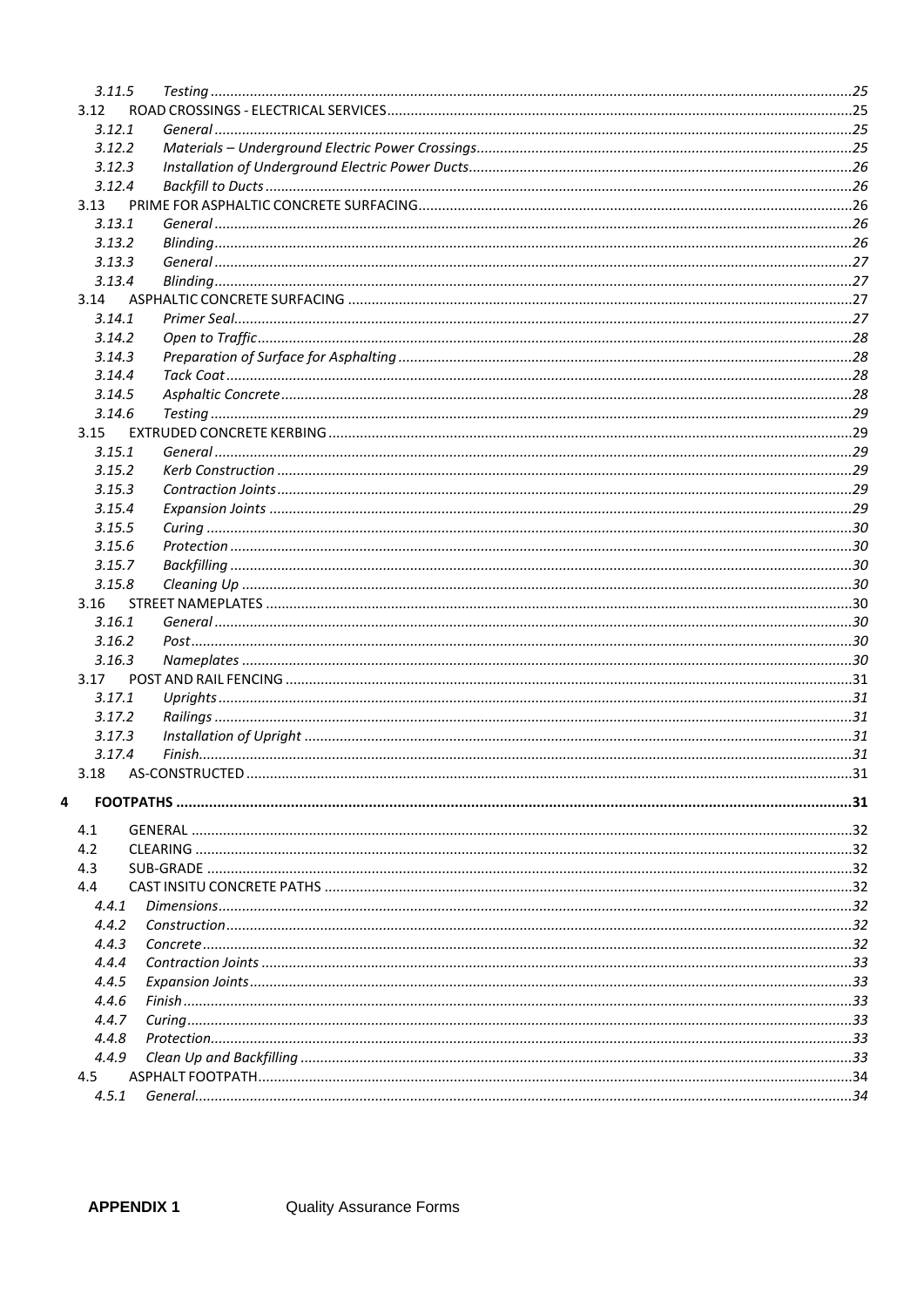#### <span id="page-5-0"></span>**1 EARTHWORKS**

#### <span id="page-5-1"></span>**1.1 GENERAL**

#### <span id="page-5-2"></span>**1.1.1 Extent of Contract**

This specification is for the carrying out of all earthworks indicated on the drawings. It is the Contractor's responsibility to assess the nature of the soil being cut or filled and to select plant which will achieve the specified results. The Contractor shall also make his own assessment of the quantities of earthworks to be carried out, including the accuracy of existing contours and any effect on the levels of the in-situ material due to the operations selected by the Contractor.

#### <span id="page-5-3"></span>**1.1.2 Contours and Levels**

The accuracy of the existing spot levels shown on the drawings is ±100mm. The contours define the surface between the spot levels to an accuracy of half the displayed contour intervals as advised by the Licensed Surveyor. If it can be demonstrated by the Contractor within 14 days of the date of possession of the site that the existing levels differ from the levels shown on the drawings by more than this, the Contract Sum shall be adjusted accordingly.

#### <span id="page-5-4"></span>**1.1.3 Standards**

Earthworks shall be completed in accordance with:

- AS 3798-2007 Guidelines on Earthworks for Commercial and Residential Developments
- AS 1289 Methods of Testing Soils for Engineering Purposes
- AS 2870-2011 Residential Slabs and Footings Construction
- AS 1726-1993 Geotechnical Site Investigations.

#### <span id="page-5-5"></span>**1.1.4 Existing Services**

The Contractor shall familiarise himself and all personnel on Site, under his direction, with the location of all existing services on and adjacent to the Site and he shall be responsible for the cost of repairing any damage caused to existing services. This repair work shall be carried out by the relevant Authority and shall be arranged by the Contractor.

#### <span id="page-5-6"></span>**1.1.5 Disturbance to Private Properties**

The Contractor shall not cause any damage to, and shall take reasonable precautions to avoid excessive disturbance to any private property due to dust, vibration, noise, etc., resulting from these works. The Contractor shall not enter onto private property without the written consent of the land owner.

#### <span id="page-5-7"></span>**1.1.6 Natural or Existing Vegetation**

In areas not requiring earthworks, access for machines shall not be permitted. Any unauthorised disturbance shall be remediated to the full satisfaction of the Local Authority or relevant government department (ie Department of Environment and Conservation or Federal Environment Department) and all costs borne by the Contractor.

#### <span id="page-5-8"></span>**1.2 MATERIALS**

#### <span id="page-5-9"></span>**1.2.1 Structural Fill**

Structural fill shall be clean granular material, with maximum particle size of 2.36mm as defined in AS 1289 Grading Chart Figure C6.1.1 and shall have the following properties:

- (i) Plasticity index equal to 0% (ie non-plastic) for fractions finer than 0.075mm.
- (ii) Clean, cohesionless, free draining and free of all silty, organic or any other deleterious inclusions.
- (iii) Contain no more than 5% (by weight) of fractions finer than 0.075mm.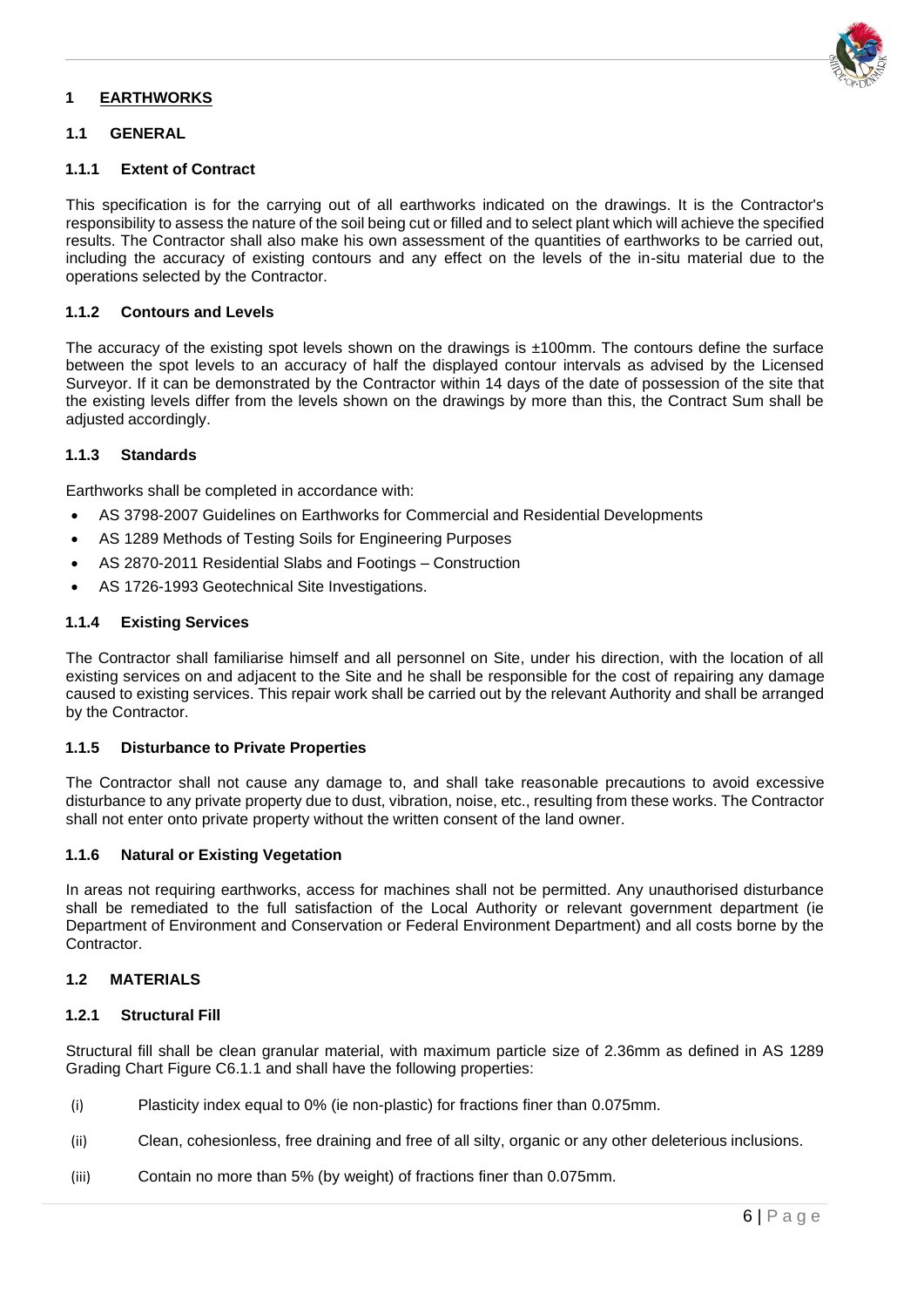

- (iv) The ratio of maximum to minimum density shall be greater than 1:20. The maximum and minimum densities shall be determined in accordance with test AS1289 5.5.1.
- (v) A minimum permeability of 10-4 m/s.

The Contractor shall provide test results from a NATA registered testing authority which demonstrate compliance with the above criteria prior to undertaking filling operations.

#### <span id="page-6-0"></span>**1.2.2 General Fill**

General fill shall be clean granular material with maximum particle size of 37.5mm as defined in AS 1289 Grading chart figure C6.1.1 and shall have the following properties.

- (i) Plasticity index equal to 0% (ie non-plastic) for fractions finer than 0.075mm.
- (ii) Clean, cohesionless, free draining and free of all silty, organic or any other deleterious inclusions.

#### <span id="page-6-1"></span>**1.2.3 Limestone Fill**

Limestone fill is that material won from cut areas which consists of limestone of medium to high rock strength and which may contain secondary ion solution features such as cap rock, root chemicals, pinnacles and vughs. This fill may include sand in varying proportions.

After application of ripping, crushing and rolling by heavy steel machines, the limestone fill shall include a wide range of particle sizes up to a maximum stone size of 250mm.

#### <span id="page-6-2"></span>**1.3 QUALITY ASSURANCE - EARTHWORKS**

The Contractor shall produce, and submit weekly to the Superintendent, verified records to confirm that the specification requirements have been achieved as follows:

| <b>Item</b>                                  |                                                                                                                                                                                                    | <b>Test/Record</b>                                                | <b>Frequency</b>                                           |
|----------------------------------------------|----------------------------------------------------------------------------------------------------------------------------------------------------------------------------------------------------|-------------------------------------------------------------------|------------------------------------------------------------|
| (i)                                          | Topsoil stripping                                                                                                                                                                                  | Contractor's Certificate                                          | 1 per project                                              |
| (ii)<br><b>Finished Earthworks</b><br>levels |                                                                                                                                                                                                    | Surveyed as-constructed drawing<br>showing finished contours      | 1 per project                                              |
| (iii)                                        | Compaction - bulk fill                                                                                                                                                                             | <b>Compaction Certificate</b>                                     | 1 per Lot, but not less<br>than 1 per 500m <sup>2</sup>    |
| (iv)                                         | Compaction - method<br>specification                                                                                                                                                               | Contractor's Certificate confirming<br>roller, passes, water used | For each layer on a<br>grid agreed with<br>Superintendent. |
| NB.                                          | Compaction tests should be adequately distributed so as to give a good representation of the whole area,<br>including additional testing within 2 metres of corners and edges of earthworked area. |                                                                   |                                                            |
| (v)                                          | Stabilisation<br>Hydromulch/Gluon 240):                                                                                                                                                            |                                                                   |                                                            |
|                                              | - Mix details                                                                                                                                                                                      | Supplier's Certificate                                            | 1 per mix                                                  |
|                                              | - Application rate                                                                                                                                                                                 | Supplier's Certificate                                            | 1 per project                                              |

#### <span id="page-6-3"></span>**1.4 CLEARING**

The clearing shall consist of removal from the area designated in the drawings of all trees, standing or fallen, and other vegetation, boulders and rubbish and shall include the grubbing out of all stumps and tree roots to a depth of 600mm below the natural surface or 400mm below the finished cut surface, whichever is the lower, and disposing of all spoils resulting from the clearing and grubbing. Any holes left after grubbing shall be filled and compacted to the same density as that of the surrounding undisturbed soil.

As little as possible of the surface soil shall be removed during clearing operations.

The Contractor shall take precautions to minimise damage to growing trees and shrubs, fences and other improvements outside the designated areas, and any damage shall be made good.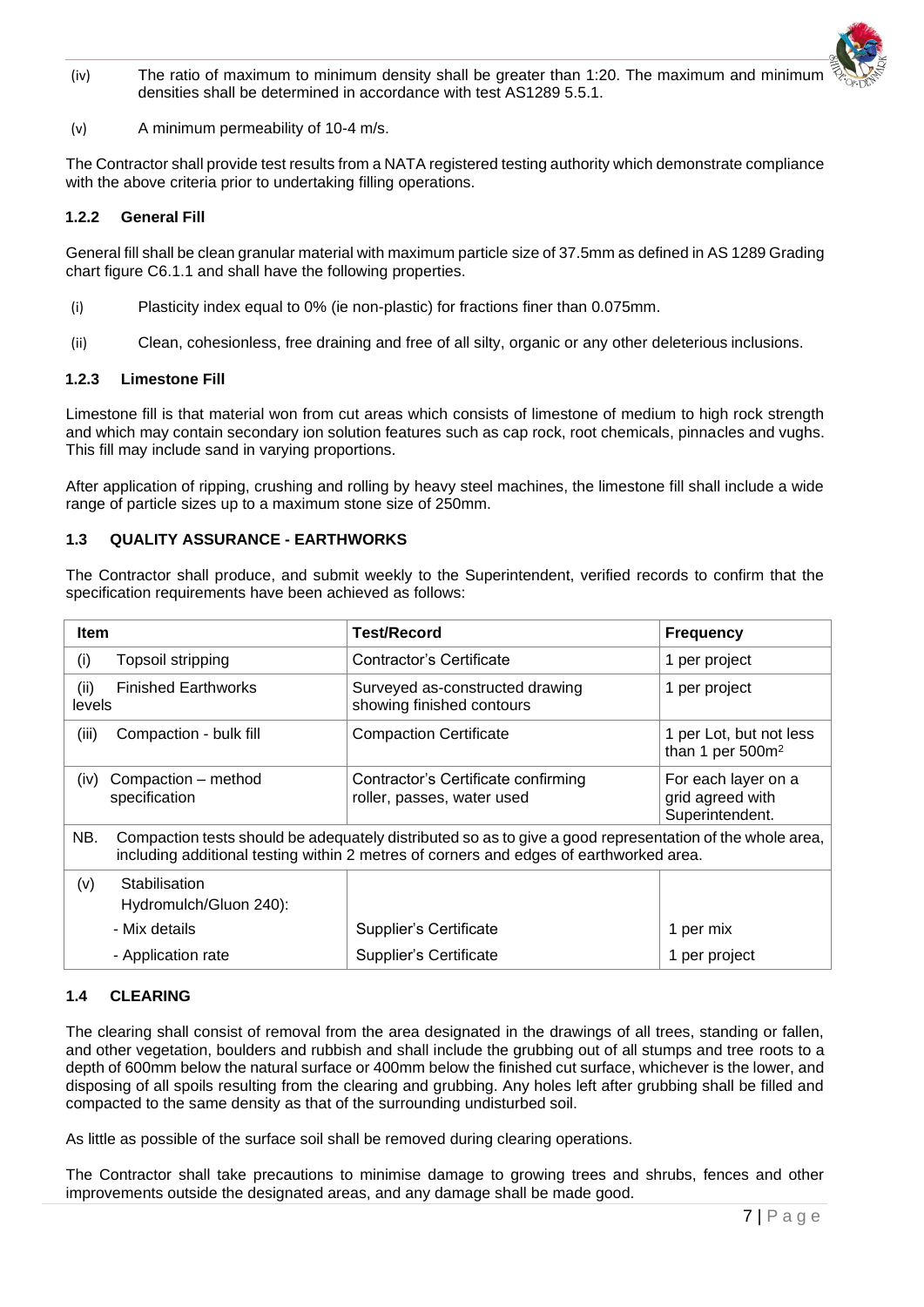

The spoils of all clearing and grubbing operations shall be removed from the Site. No spoils of clearing and grubbing shall be pushed beyond the limits of the site, or burnt.

Clearing must be approved by the Superintendent prior to further earthworks being commenced.

#### <span id="page-7-0"></span>**1.5 STRIPPING OF TOPSOIL**

The existing topsoil shall be stripped from all areas to be earthworked, prior to the commencement of the earthworks, and stockpiled on site.

Topsoil is defined as the layer of surface material containing humus, roots, plants and organic material exceeding one percent by weight.

#### <span id="page-7-1"></span>**1.6 CUTTING TO DESIGN LEVELS**

Following the removal of topsoil, areas shown to be cut shall be cut to achieve the levels shown on the drawings.

Any areas which are over excavated shall be refilled to the design levels shown on the drawings. Any refilling shall be placed as specified in "Filling to Design Levels".

Where no fill is to be applied, cut surfaces shall be finished by proof rolling.

#### <span id="page-7-2"></span>**1.7 FILLING TO DESIGN LEVELS (STRUCTURAL AND GENERAL FILL)**

Structural fill shall be used in the following situations:

- backfill to walls and other constructed works such as pipes, access chambers etc.
- refill to over excavated areas
- refill to over excavated rock areas
- within 600mm of the finished surface level for any areas of lot fill.

General fill or limestone fill may be placed in all other areas. For limestone fill requirements, see the following section.

Fill material shall be placed in layers not exceeding 500mm thick which shall be varied to suit the material being placed and the method of compaction.

The Contractor shall assess the fill quantities required within the earthworks area and allow to import any shortfall of fill. All associated costs shall be included in the lump sum tender.

Each layer of fill material shall be compacted to achieve a minimum density ratio of 95% as obtained in test AS 1289.5.4.1 with maximum dry density determined in accordance with AS 1289.5.2.1 (modified compactive effort).

#### <span id="page-7-3"></span>**1.8 EARTHWORKS - COHESIVE SOILS**

The Contractor is to have any material, which is proposed to be re-utilised in trenches or earthworked areas, tested to determine characteristics to allow compaction to achieve a minimum density ratio of 95% as obtained in test AS 1289.5.4.1 with the MMDD determined in accordance with AS 1289.5.2.1 (modified compactive effort).

The Contractor is to ensure that these materials are placed in layers and at a moisture content as directed by the Geotechnical Consultant to achieve the desired compaction.

#### <span id="page-7-4"></span>**1.9 FILLING TO DESIGN LEVELS (LIMESTONE FILL)**

#### <span id="page-7-5"></span>**1.9.1 Foundation Preparation**

The exposed foundation shall be compacted with five (5) passes of a vibrating roller with a static mass of not less than 10 tonnes and a centrifugal force of not less than 150 kN in the frequency range of 20 to 30 Hertz. Rolling speed shall not exceed 7km/hr. Each roller pass shall overlap the previous pass by not less than 10%.

The foundation shall be watered at a rate of not less than 15 L/sq.m during compaction.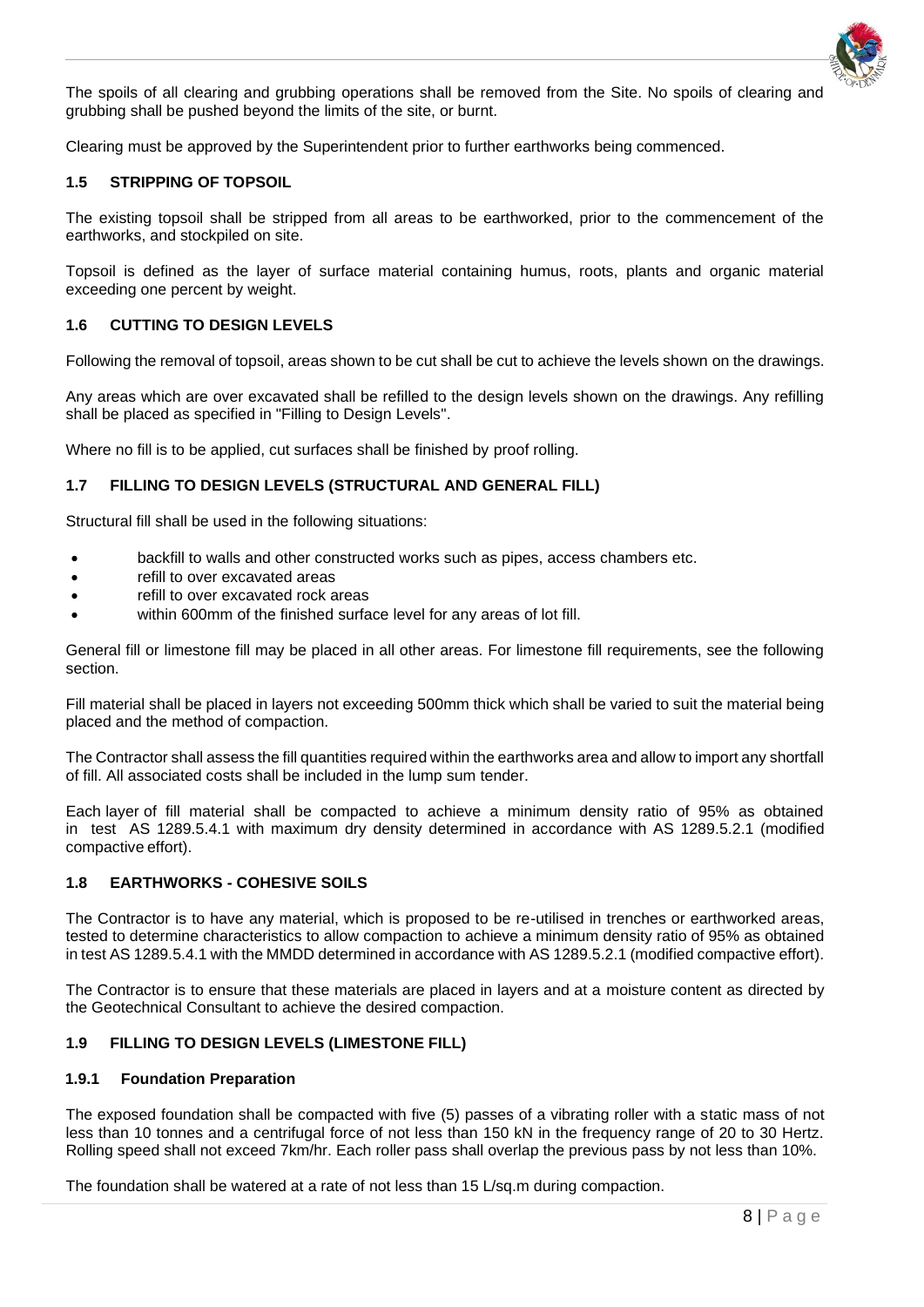

#### <span id="page-8-0"></span>**1.9.2 Fill Placement and Compaction**

Fill material shall be placed in approximately horizontal layers not exceeding 300mm in thickness. Sufficient sand shall be blended with the limestone such that the compacted material does not contain any significant voids.

Water shall be applied during the compaction process at a rate of not less than 10 L/sq.m for each 100mm of layer thickness.

Each layer shall be compacted with not less than 8 passes of a vibrating pad foot roller with a static mass of not less than 10 tonne and a centrifugal force of not less than 150 kN in the frequency range of 20 to 30 Hertz. Rolling speed shall not exceed 7 km/hr. Each roller pass shall overlap the previous pass by not less than 10%.

#### <span id="page-8-1"></span>**1.10 EXCESS SPOIL**

Whereafter the completion of earthworks there is excess spoil it shall be placed on site if shown on the drawings or otherwise removed from the site at the Contractor's expense.

#### <span id="page-8-2"></span>**1.11 TOPSOIL**

#### <span id="page-8-3"></span>**1.11.1 Re-spreading Topsoil**

The topsoil for respreading shall be assessed and blended on site to comprise not more than 20 percent by weight of vegetable and humus material, not more than 20 percent below the 75 micron sieve size and a maximum soil particle size of 50mm. The topsoil shall be free of vegetation pieces larger than 200mm in any one direction. Topsoil shall be spread uniformly to a thickness not less than 50mm and not more than 100mm. Excess topsoil shall be removed from site at the Contractor's expense.

#### <span id="page-8-4"></span>**1.12 TOLERANCES**

The completed earthworks levels shall be within plus 100mm or minus 0mm of the design levels without retaining walls shown on the drawings. Where retaining walls exist or will exist in the future, the earthworks tolerance shall be within plus 50mm or minus 0mm of the design levels shown on the drawings. The design levels are the levels on the completed earthworks including respread topsoil.

#### <span id="page-8-5"></span>**1.13 TESTING**

Earthworks shall be progressively tested to demonstrate that the specified relative compaction has been achieved.

Field density testing shall be completed and certified by an independent NATA registered laboratory. The laboratory shall calibrate field density testing apparatus against laboratory tests. Field density tests may consist of sand replacement to AS 1289.5.3.1, nuclear density tests to AS 1289.5.8.4 to 5.8.9 and Perth Sand Penetrometer to AS 1289.6.3.3.

For structural fill in which the maximum particle size is 2.36mm, to achieve a density index of 65%, testing may be by Perth Sand Penetrometer to achieve a resistance as determined by the NATA testing laboratory, but not less than 7 blows over a test interval of 150mm to 450mm and 9 blows over the test interval of 450mm to 750mm below fill level.

General fill shall be tested by means of sand replacement or nuclear density tests.

The frequency of testing shall be as listed in the clause "Quality Assurance - Earthworks" of this specification. The results of all tests shall be recorded on the appropriate forms as included in this specification.

#### <span id="page-8-6"></span>**1.14 EARTHWORKS AS-CONSTRUCTED INFORMATION**

On the completion of the following stages of earthworks the Contractor shall provide a detailed survey pick-up of as- constructed levels over the earthworked area:

• over excavation surface levels (on top of rock) prior to the placement of structural fill, and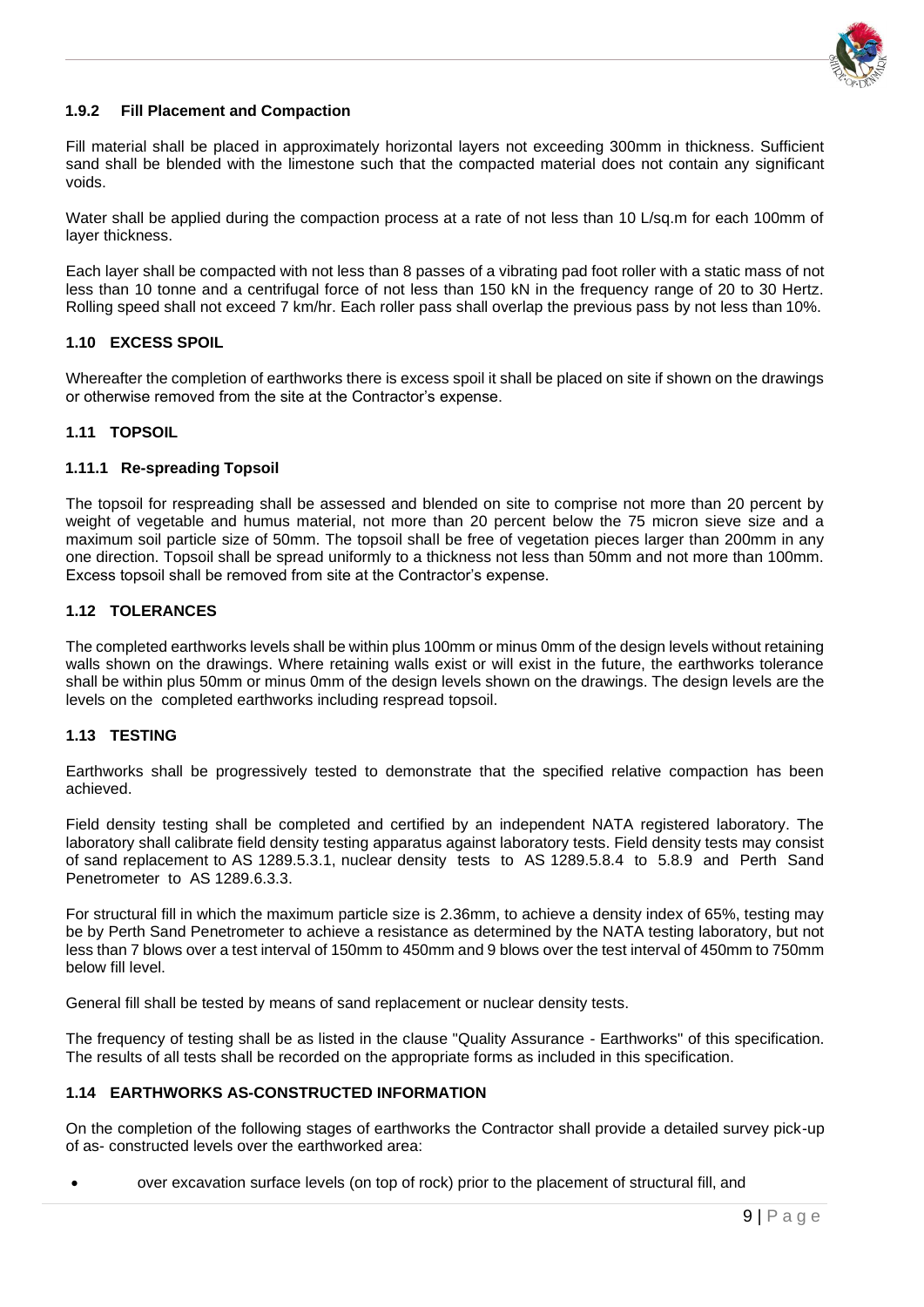#### • on the finished earthworked surface level.



Practical completion will not be granted until this information has been provided to the satisfaction of the Superintendent.

#### <span id="page-9-0"></span>**1.15 STABILISATION**

#### <span id="page-9-1"></span>**1.15.1 Stabilisation by Topsoil and Seeding**

Surface stabilisation shall be carried out with a minimum 50mm and maximum 100mm layer of topsoil, and by hydromulching with seed any disturbed areas as specified in the drawings. Where the Contractor has insufficient topsoil to achieve this minimum topsoil thickness the Contractor shall obtain the Superintendent's direction before proceeding further.

#### <span id="page-9-2"></span>**1.16 FINISH**

All finished surfaces shall be graded to the finished presentation stage prior to hydromulching, including:

- rolling the finished earthworks prior to topsoil spreading
- evenly graded changes between design levels and contours
- all wheel tracks and other disturbances levelled out
- removal of all debris or rock pieces greater than 100mm in any direction from the surface
- removal of all spoil heaps
- rolling or smudge boarding the finished topsoil surface.

#### <span id="page-9-3"></span>**2 STORMWATER DRAINAGE**

#### <span id="page-9-4"></span>**2.1 GENERAL**

All the Works shall be constructed in accordance with the drawings and this Specification and will be subject to inspections and approval of the relevant Local Authority.

Any instructions from the Authority pertaining to the works shall be issued by that Authority to the Superintendent.

#### <span id="page-9-5"></span>**2.2 QUALITY ASSURANCE – DRAINAGE**

The Contractor shall produce and submit weekly to the Superintendent verified records to confirm that the specification requirements have been achieved as follows:

| Item as<br><b>Specified</b>       | <b>Test/Record</b>                                                                                                                                                              | <b>Frequency</b>                    |
|-----------------------------------|---------------------------------------------------------------------------------------------------------------------------------------------------------------------------------|-------------------------------------|
| <b>Materials</b><br>Specification | Supplier's Certificate<br>$\bullet$                                                                                                                                             | 1 per delivery                      |
| Drain set-out                     | Contractor's Survey record<br>$\bullet$                                                                                                                                         | 1 per drain line                    |
| Drain<br>Construction             | Survey as-constructed details (as per standard form<br>- see Appendix 2)                                                                                                        | 1 per drain line                    |
|                                   | Invert levels<br>$\bullet$<br>Access chamber locations Access chamber cover<br>levels Bedding details<br><b>Gully locations</b><br>$\bullet$<br>Gully type/level Pipe size/type |                                     |
| <b>Backfill</b>                   | Contractor's Certificate<br>Sand for 300mm above top of pipe and under<br>pavement                                                                                              | 1 per drain line                    |
| Compaction                        | Compaction Certificate (as per standard form – See<br>$\bullet$<br>Appendix 2)                                                                                                  | 3 tests per drain line per<br>layer |

The contractor shall note on the record where any item fails to meet the specified requirements, including the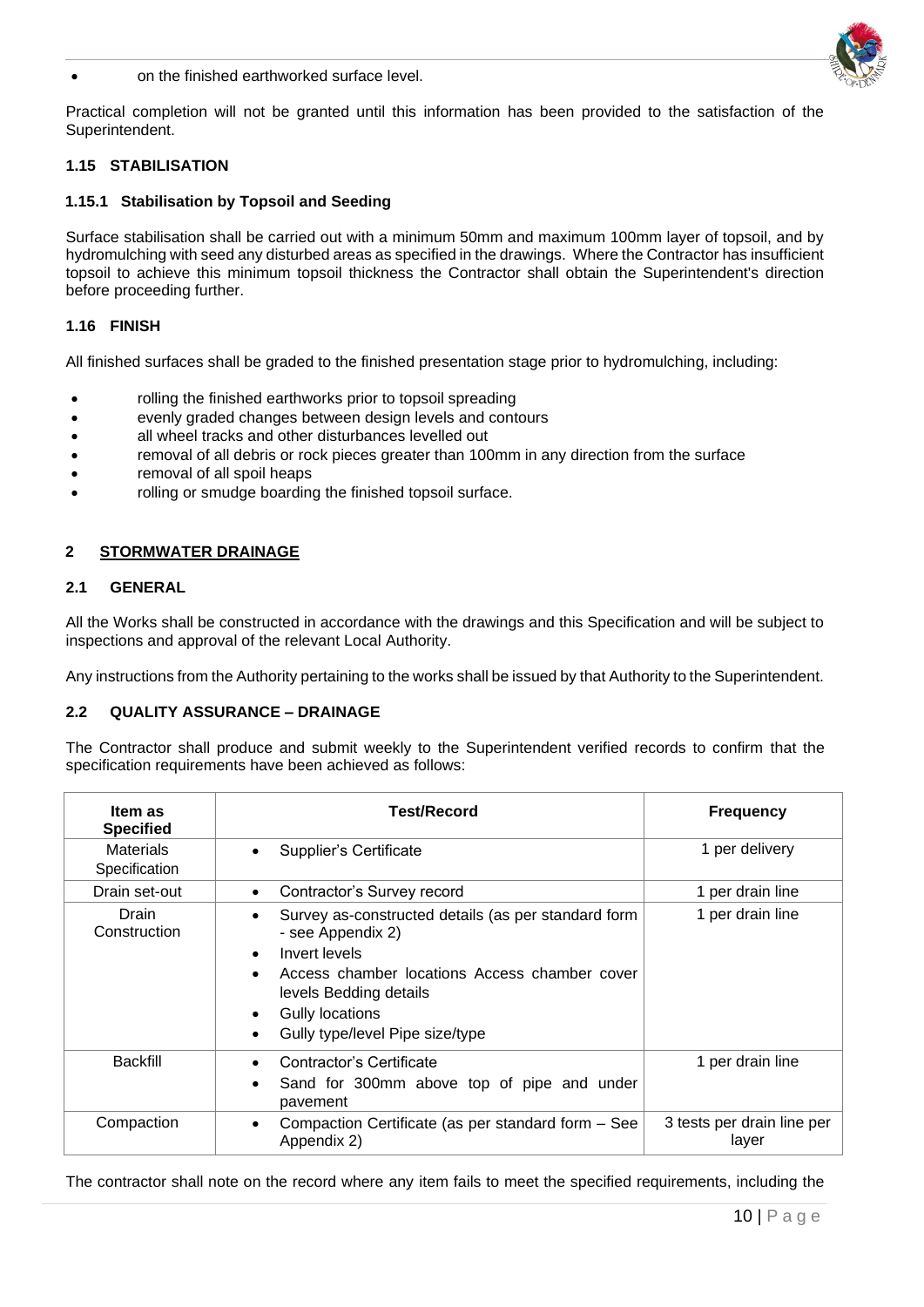

#### <span id="page-10-0"></span>**2.3 TOLERANCES**

| Grades steeper than 1:500 | $\pm$ 10% of design grade and $\pm$ 20mm of design invert level |
|---------------------------|-----------------------------------------------------------------|
| Grades flatter than 1:500 | up to 10% steeper, but not less than 5% flatter than design     |
|                           | grade and $\pm$ 10mm of design invert levels                    |

#### <span id="page-10-1"></span>**2.4 MATERIALS**

#### <span id="page-10-2"></span>**2.4.1 Australian Standards**

All workmanship and materials used in the Works shall conform to the current Australian Standard where such Standard exists. Where such Standard does not exist, the current Authority's Standard shall apply.

#### <span id="page-10-3"></span>**2.4.2 Concrete Pipes (RC)**

All concrete pipes shall conform to AS 4058 and subsequent Amendments and shall be spigot and socket rubber ring joint type, unless otherwise specified or authorised by the Superintendent. Strength shall be "Class 2" unless otherwise noted on the drawings.

#### <span id="page-10-4"></span>**2.4.3 PVC Pipes**

Rigid PVC drainage pipes and fittings shall be class stormwater HD with solvent cement type joints, manufactured in accordance with AS 1254.

#### <span id="page-10-5"></span>**2.4.4 Concrete**

Concrete shall conform to AS 3600 and shall be supplied by a concrete supplier conforming with AS 1379. Concrete shall have a characteristic strength of N20, 60mm slump and maximum aggregate size of 20mm. Concrete strength shall be tested by means of product assessment methods in accordance with Section 20.4 of AS 3600. The Contractor shall register the project and arrange for results to be sent to the Superintendent.

On site mixing of concrete may be used subject to the Contractor's proposal of mix details being submitted to, and approved by the Superintendent. Site mixed concrete shall be subjected to site testing for slump and strength in accordance with the relevant Australian Standards.

#### <span id="page-10-6"></span>**2.4.5 Cement**

All cement used shall be Portland Cement in accordance with AS 3972 and obtained from an approved manufacturer.

Cement shall be delivered to the site fresh and in sealed bags and there stored in a weatherproof shed until such time that it is to be used. Any bag showing sign of deterioration or setting shall be rejected.

#### <span id="page-10-7"></span>**2.4.6 Aggregate**

Fine aggregate shall be well graded, clean, sharp and free from clay and organic impurities in accordance with AS 1141.

Coarse aggregate shall be crushed granite or diorite clean and free from all impurities and dust in accordance with AS 1141.

The maximum particle size shall not exceed 20mm.

#### <span id="page-10-8"></span>**2.4.7 Water**

Water for use in concrete and mortar shall be of potable quality, free from any impurities harmful to concrete, mortar or steel.

#### <span id="page-10-9"></span>**2.4.8 Sand**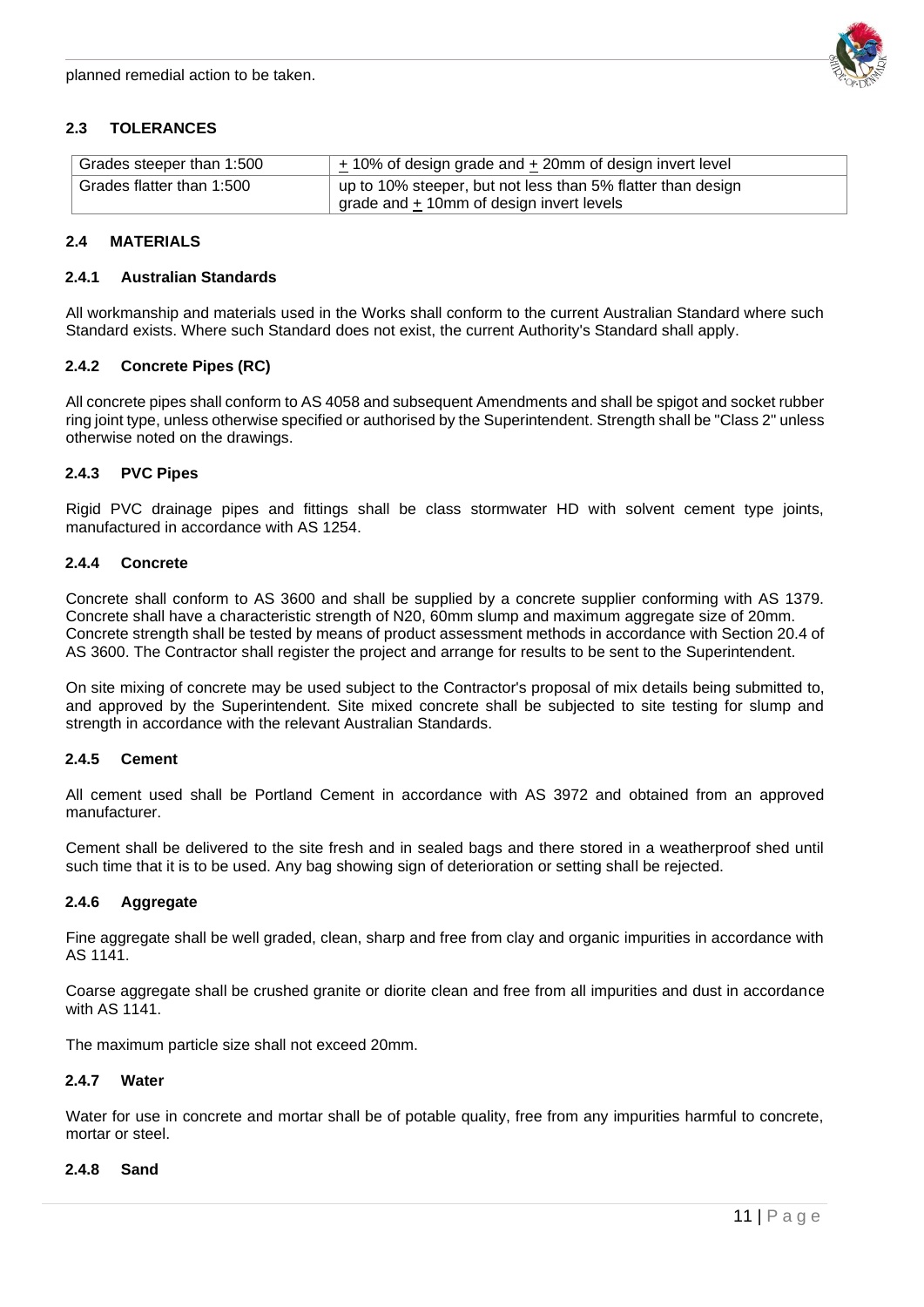Sand for mortar will be crushed stone or natural sand in accordance with AS 2701.4-2001.



Sand for bedding or backfilling shall be clean sand or fine gravel as defined by AS 1289 grading chart figure C6.1.1. It shall be free from roots, clay or any deleterious matter and shall have a maximum nominal particle size of 4.75mm.

#### <span id="page-11-0"></span>**2.4.9 Steel**

Steel reinforcing fabric and steel reinforcing bars for concrete shall comply with the requirements of AS 1302, AS 1303 and AS 1304 and be free from loose rust or matter likely to impair the bond with concrete.

Structural steel shall comply with the requirements of AS 4100.

#### <span id="page-11-1"></span>**2.5 SETTING OUT**

#### <span id="page-11-2"></span>**2.5.1 General**

The drawings show centre lines, grades, lengths, diameters, invert levels at entry and exit of drains and the location of access chambers.

The distances shown between access chambers are mostly scaled measurements and are for the Contractor's guidance only. In all instances access chambers are to be constructed in the locations shown. Centre lines and invert levels are to be strictly adhered to and no alterations shall be made except on the written authority of the Superintendent.

#### <span id="page-11-3"></span>**2.5.2 Setting out of Drainage Lines**

Centre lines and profile levels for fixing invert levels shall be set out by an Engineering Surveyor, arranged for by the Contractor at his expense.

Profiles shall be set such that there are never less than 3 profiles between access chamber locations or between an access chamber and a headwall or endwall.

#### <span id="page-11-4"></span>**2.5.3 Pegging of Access Chambers, Headwalls and Endwalls**

Each access chamber is to be pegged and levelled by the Contractor's Engineering Surveyor.

The centre of each access chamber shall be pegged and at least two reference stakes at 5 metres offset on either side of the access chamber centreline shall be provided.

The Contractor's Engineering Surveyor shall provide the Contractor's Foreman with a copy of his survey record for each drain. The record shall indicate all reference pegs, offset pegs, RLs of dumpy pegs, access chamber to access chamber distance, distance to house connections (where applicable) and the height of boning rods. Records shall be retained by the Foreman on Site and shall be available for inspection by the Superintendent.

#### <span id="page-11-5"></span>**2.6 EXCAVATION**

#### <span id="page-11-6"></span>**2.6.1 General**

Tenderers must form their own opinion, and take what tests on Site they consider necessary to ascertain what is the nature of the ground, sub-surface strata and ground water levels.

Clearing, topsoil and stabilisation shall be carried out in accordance with the Earthworks section of this specification.

#### <span id="page-11-7"></span>**2.6.2 Dewatering**

The Contractor shall allow within his Tender the cost of all dewatering and any additional construction costs due to wet ground conditions.

In the event of water being encountered, the Contractor shall make adequate provision to ensure that the excavation is kept free from water during the process of concrete pouring and for a period of at least 24 hours after the concrete pour. No bedding or pipes shall be laid in water and trenches are to be kept free from water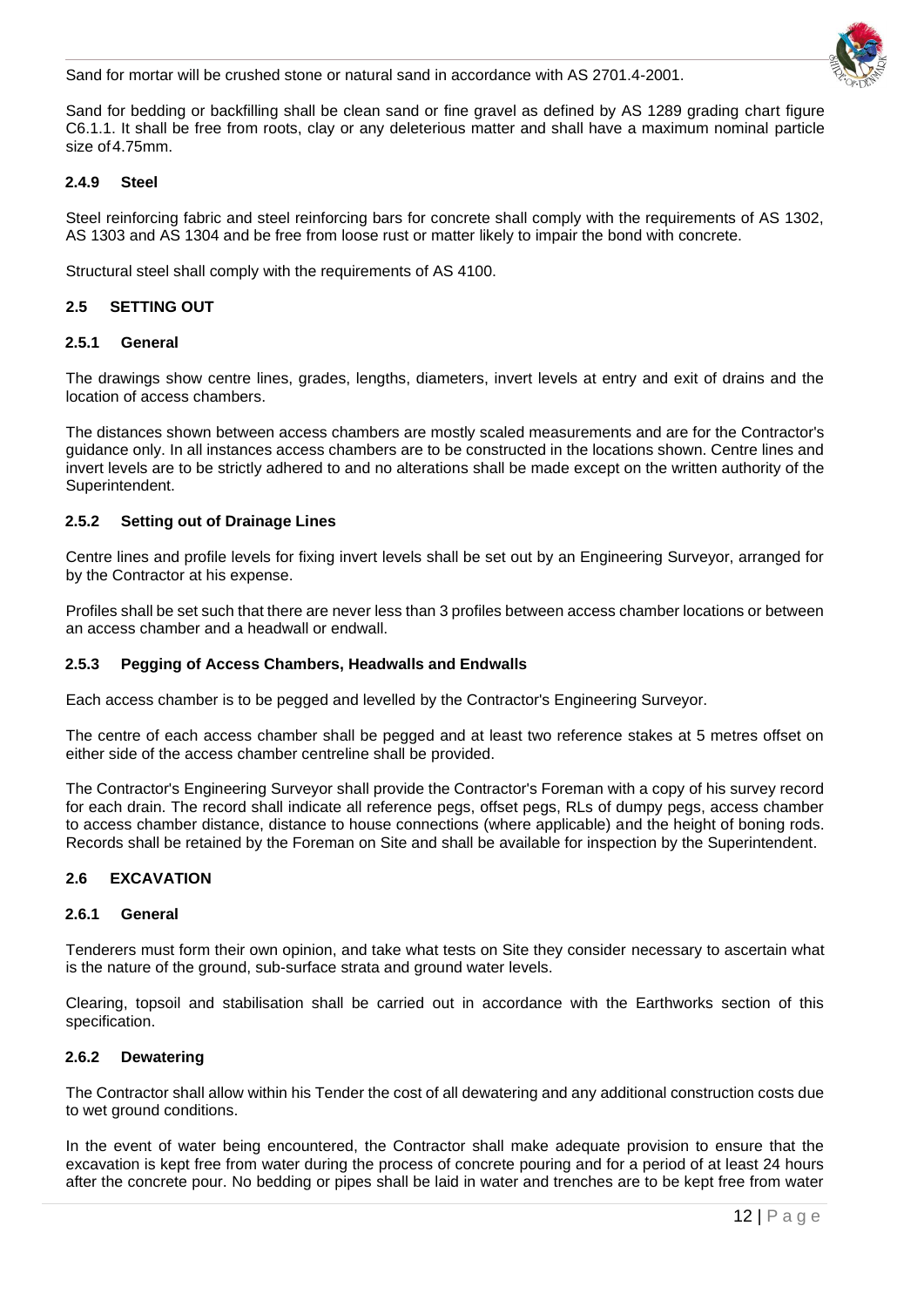until refill is commenced.



#### <span id="page-12-0"></span>**2.6.3 Trench Excavation**

Trenches are to be cut to line and gradient. The line of cut for each side of the trench shall be marked out on the surface before excavation commences.

The trench widths shall be kept to a minimum consistent with the bed width requirements and the requirements of adequate working space and timbering.

Tunnelling shall be only carried out where directed by the Superintendent, and the Contractor shall submit details of method prior to commencement for the approval of the Superintendent.

Should the bed of the trench be over excavated, then the over-excavated volume shall be replaced in accordance with the Earthworks section of this specification.

All trench excavation shall be made in a safe manner, the trenches either being shored or battered back to achieve this. The Contractor shall comply with the Construction Safety section of this specification.

Trenches shall be kept free from water, debris and falling earth.

The final trimming of the bottom 150mm of trench excavation must not be carried out until immediately prior to concreting or placing of pipe bedding. Excavation must be completed for a minimum of 10 metres length ahead of pipe laying.

#### <span id="page-12-1"></span>**2.6.4 Access Chamber Excavation**

Excavation for access chambers must be made to the correct depth and of sufficient dimensions to allow the base and walls to be constructed.

The Contractor shall be responsible for safety at all times.

#### <span id="page-12-2"></span>**2.6.5 Blasting**

Blasting shall be only carried out with the approval of the Superintendent and prior to any blasting, the Superintendent and the Contractor shall inspect all necessary safety precautions. Handling, safety precautions and storage of explosives shall be in accordance with the requirements of the Mines Regulation Act 1946, the Explosives and Dangerous Goods Act 1961, AS 2187 Part 1 1984 and AS 2187 Part 2, Rules for the Storage and Handling of Explosives, AS 2188, Magazines for Handling of Explosives and such other precautions as the Superintendent may require.

Blasting shall only be carried out by a person holding a current W.A. Mines Department Shot Firer's Permit.

#### <span id="page-12-3"></span>**2.6.6 Excavation in Roadways, Footpaths etc.**

Excavation is to be kept to a minimum in existing roadways, footpaths and other paved areas, ensuring that damage to such structures is kept to a minimum. The Local Authority shall be notified and that Authority's approval received prior to commencing work in roadways and footpaths.

#### <span id="page-12-4"></span>**2.6.7 Measurement of Excavation**

Measurement of excavation for the purpose of costing variations shall be in accordance with the minimum trench dimensions shown on the drawings, and measurement shall comply with AS 1181 "Method of Measurement of Civil Engineering Works."

#### <span id="page-12-5"></span>**2.6.8 Obstruction to Traffic**

Excavation material shall be deposited in an area causing the least interference to vehicular and pedestrian traffic.

At all times when the works are left unattended, all excavation in public areas shall be fenced off with warning signs and lighting and the Contractor shall ensure that they remain in a safe condition.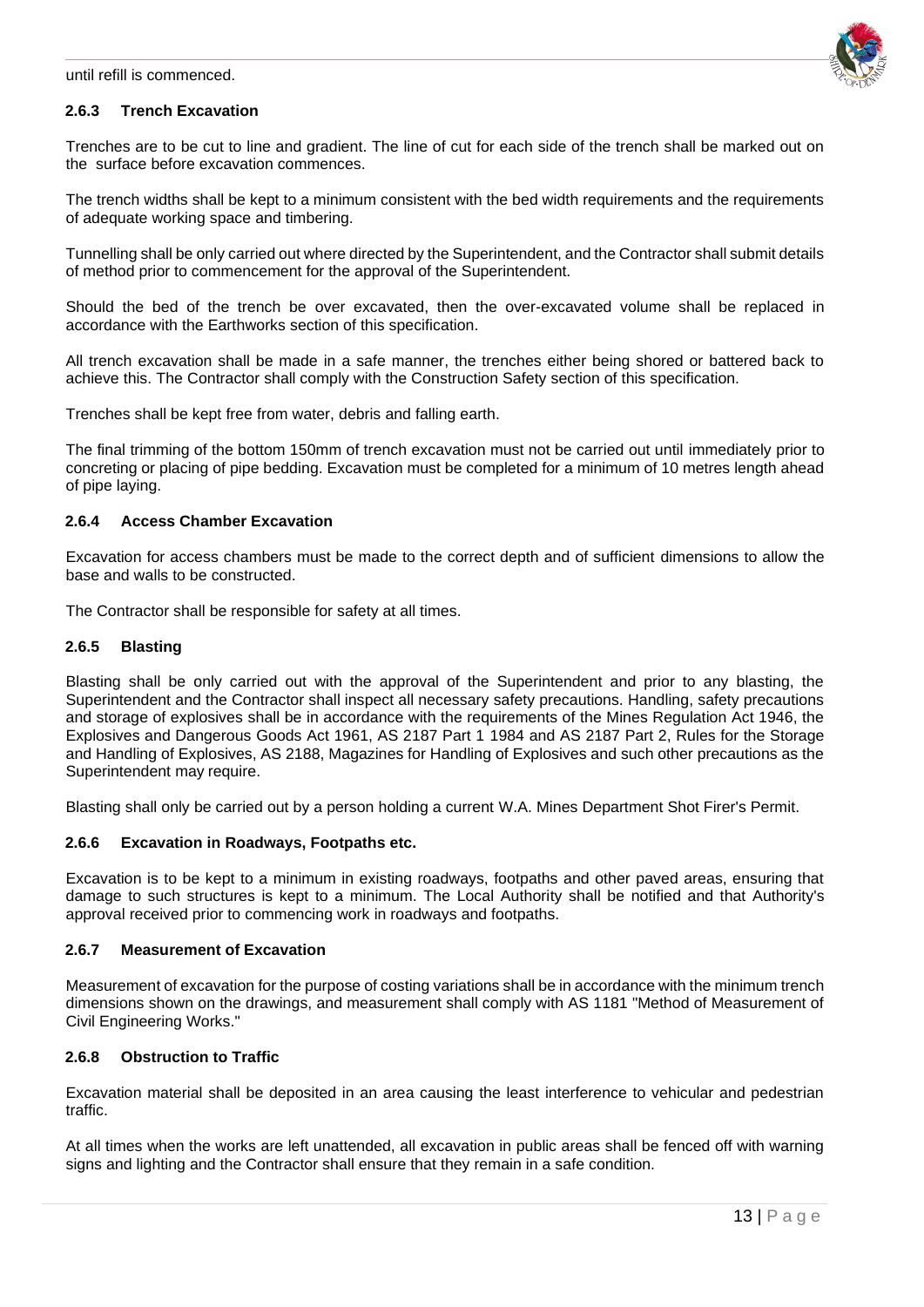These safety precautions shall be subject to the approval of the Superintendent.



### <span id="page-13-0"></span>**2.7 DRAIN CONSTRUCTION**

#### <span id="page-13-1"></span>**2.7.1 Pipe Setting**

All pipes shall be set in a straight line between access chambers or between access chambers and headwalls. On inspection by the Superintendent, any pipe not placed in a straight line shall be replaced at the cost of the Contractor.

Pipes shall be set in an upstream direction unless otherwise approved by the Superintendent.

#### <span id="page-13-2"></span>**2.7.2 RC Concrete Pipe Jointing**

Spigot and socket pipes shall be jointed with the spigot fully home in the socket and rubber ring joint. Pipes shall be laid such that the sockets face upstream.

#### <span id="page-13-3"></span>**2.7.3 PVC Pipe Jointing**

PVC pipes shall be jointed with the spigot fully home in the socket and the joint solvent cemented. The solvent cement used shall be the product recommended by the pipe manufacturer. The solvent cement shall be applied using a clean brush to both surfaces of the joint after these surfaces have been cleaned.

#### <span id="page-13-4"></span>**2.7.4 Pipe Bedding**

Pipes shall be bedded on a clean sand bedding. Pipes constructed in dry sand conditions shall be bedded on a shaped trench base. Pipes constructed in wet ground conditions shall be bedded on a crushed rock bedding, all in accordance with the drawings.

Perforated sub-soil drainage pipes shall be bedded on a 10mm all in filter aggregate.

#### <span id="page-13-5"></span>**2.7.5 Timber Piling and Keel**

Where the trench base is insecure, the Superintendent shall direct the Contractor to construct the drainage line, access chamber or entry pit on timber piles and keel. The Contractor shall bear the cost of all piling and keel required.

Timber pile and keel for pipes less than 460mm diameter shall consist of one line of piles with continuous 250 x 50 Jarrah keel with wedges. For pipes over 460mm diameter, piles shall be in pairs with cross bearer, 2 sets per pipe, as shown on the drawings.

Piles shall consist of 100mm x 100mm Jarrah and be driven into undisturbed ground until the maximum set from 14 blows of a 32 Kg dolly free falling 1.0 metre does not exceed 25mm.

Access chamber and entry pit bases on insecure ground shall be supported on three 125mm x 50mm Jarrah bearers with 125mm x 38mm Jarrah decking supported by nine timber piles.

#### <span id="page-13-6"></span>**2.8 ACCESS CHAMBERS**

Access chambers shall be bedded on sand compacted in accordance with the Earthworks section of this specification.

Access chambers shall be constructed on a precast or cast insitu concrete base. The pit shall consist of precast reinforced concrete well liners with interlocking joints and brickwork as shown on the drawings. Covers shall be circular as shown on the drawings.

Where a access chamber is located in a road pavement area, the access chamber shall be covered with a heavy duty circular cast iron framed cover cast in a precast circular concrete surround.

#### <span id="page-13-7"></span>**2.9 GULLY ENTRY PITS**

Gully type entry pits shall be constructed as specified for drainage access chambers except that the concrete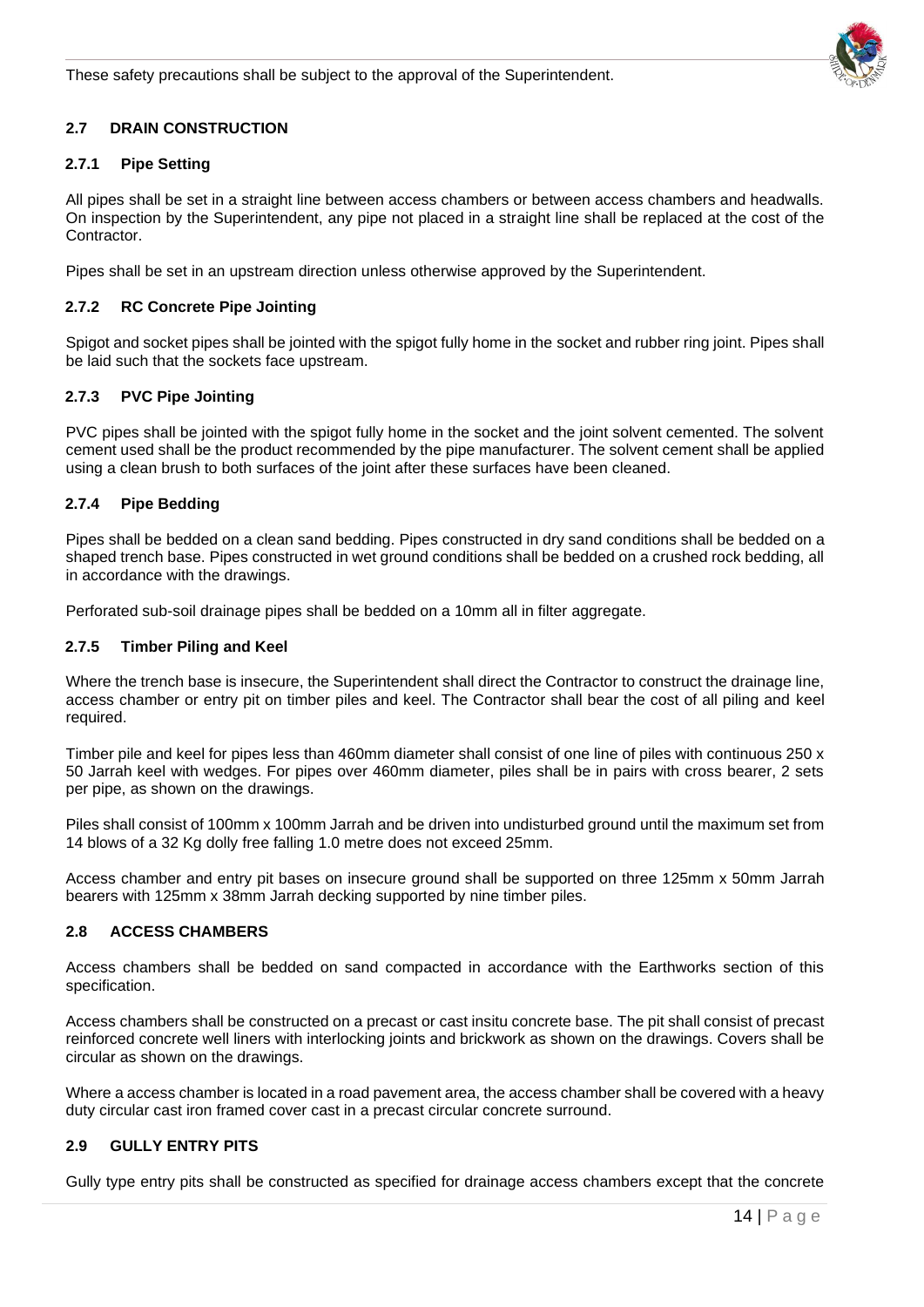cover shall contain a cast-in grate and frame.



The grates and surrounds shall be fabricated as shown on the detail drawings. The grate must be hinged in the frame.

#### <span id="page-14-0"></span>**2.10 SIDE ENTRY PIT**

Side entry pits shall be constructed as shown on the detail drawings.

A precast reinforced concrete "Wembley Cement Industries" or similar approved conversion slab with deflection vanes shall be installed on the pit to suit the road gutter level. The entry direction of the vanes shall be the same as the direction of gutter flow.

#### <span id="page-14-1"></span>**2.11 STEP IRONS**

Where access chamber or entry pits exceed 1.0 metres in depth, measured from top of cover to invert level of the base, step irons shall be provided at 300mm centres for the full depth of the access chamber as detailed on the drawings.

#### <span id="page-14-2"></span>**2.12 HEADWALLS AND ENDWALLS**

These are to be constructed using either concrete with 20 MPa 28 day cylinder test compressive strength or mortared stonework as detailed on the drawings.

For mortared stonework the size and quality of the stone shall be as specified for Stone Pitching.

#### <span id="page-14-3"></span>**2.13 STONE PITCHING**

Stones shall generally weigh in excess of 10 Kg each and the greatest dimension of any stone shall not exceed 1.5 times its least dimension.

Stones shall be hard, sound and durable, shall be set on a sand bed in a close fitting pattern and watered and rammed into position.

Where specified as mortared stone pitching, the joints between stones shall be raked clean for their full depth and grouted with a 3 parts sand to 1 part Portland Cement mortar.

#### <span id="page-14-4"></span>**2.14 BACKFILLING OF PIPE TRENCHES**

#### <span id="page-14-5"></span>**2.14.1 Plain Pipes**

Structural fill shall be used for backfilling to a height of 300mm above the top of pipes and shall be compacted by means of an approved mechanical or a pneumatic tamper to not less than a density ratio of 95% as obtained in AS 1289.5.4.1 (modified compactive effort).

Care shall be taken so as not to disturb the pipe. Backfilling of the remainder of the trench shall be in accordance with the Earthworks section of this specification.

#### <span id="page-14-6"></span>**2.14.2 Perforated (subsoil) Pipes**

Selected 10mm filter aggregate shall be used for bedding and backfilling to the pipe and shall be not less than 150mm thickness below and above the pipe and for the full width of the trench which shall be not less than 150mm either side of the pipe. The remainder of the trench shall be backfilled in accordance with the Earthworks section of this specification.

#### <span id="page-14-7"></span>**2.15 TESTING OF TRENCH BACKFILL DENSITY**

The trench backfill density shall be tested in accordance with the Earthworks and Quality Assurance – Drainage sections of this specification.

#### <span id="page-14-8"></span>**2.16 AS CONSTRUCTED SURVEY AND DOCUMENTATION**

#### <span id="page-14-9"></span>**2.16.1 Survey**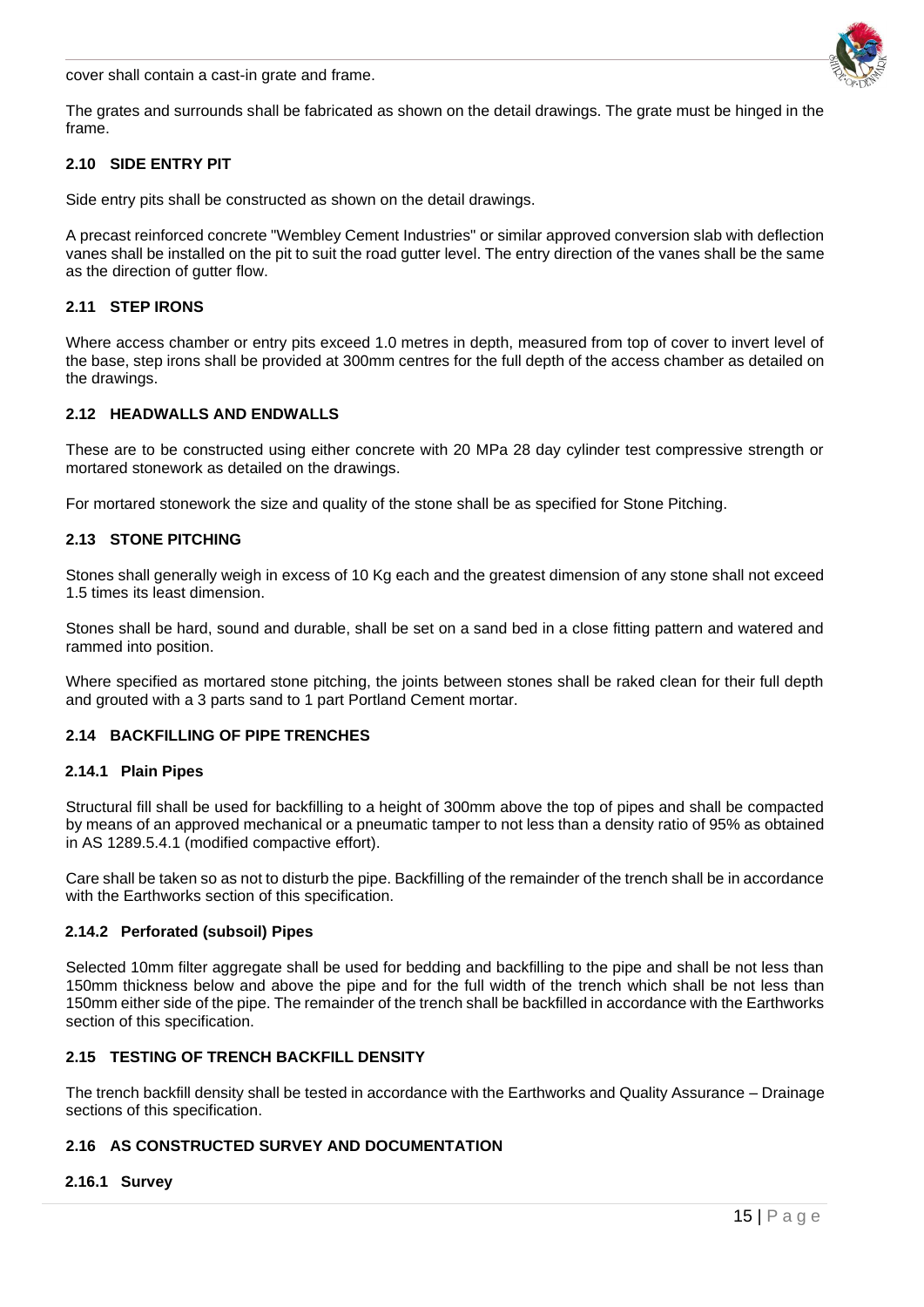

Using the Contractor's quality assurance measure up (see Quality Assurance - Drainage), the "as constructed" survey shall be carried out and the results recorded by the Contractor's Licensed Surveyor. The costs of which are to be incorporated into the Contractor's lump sum tender.

The survey shall include all invert levels at access chambers, entry pits, headwalls and endwalls, centre to centre distance of pits, distances from centre of pits to headwalls or endwalls, size of pipes, types of pipes and bedding, location of pits in relation to adjacent boundaries, reduced levels of access chamber and entry pit covers.

#### <span id="page-15-0"></span>**2.16.2 Drawings**

"As Constructed" drawings, conforming to the Local Authority's standards, shall be produced by the Contractor, and included in the lump sum tender.

These drawings when completed shall be signed and certified as accurate and correct by the Surveyor and Contractor before submitting to the Superintendent who will then forward onto the Local Authority for their approval.

#### <span id="page-15-1"></span>**2.17 CLEANING UP**

Any damage done by the Contractor or his employees to buildings, fences, services, etc. shall be immediately made good to the approval of the Superintendent.

During the period of the Contract, the Contractor shall clean up the construction site and remove all surplus construction material and debris from the site. At the completion of the Contract the Site shall be clean and tidy, all excavations filled flush with the natural ground level, and all excess material removed.

The Contractor shall immediately reinstate any subsidence over trenches occurring at any time during the maintenance period.

#### <span id="page-15-2"></span>**3 ROADWORKS**

#### <span id="page-15-3"></span>**3.1 GENERAL**

All these works must be constructed in accordance with the drawings and this specification and will be subject to inspection and approval of the relevant Local Authority.

Any instructions from the Local Authority pertaining to the Works must be issued by that Authority to the Superintendent.

#### <span id="page-15-4"></span>**3.2 QUALITY ASSURANCE – ROADWORKS**

The Contractor shall produce and submit weekly to the Superintendent verified records to confirm that the specification requirements have been achieved as follows:

|     | Item as Specified                                                                                                          | <b>Test/Record</b>                                                                    | <b>Frequency</b>                                                            |
|-----|----------------------------------------------------------------------------------------------------------------------------|---------------------------------------------------------------------------------------|-----------------------------------------------------------------------------|
|     | <b>Subgrade</b><br>Removal of unsuitable material<br>Finished level, alignment, width<br>Compaction                        | Marked-up plan Marked-up<br>road plan Compaction<br>Certificate                       | Each occurrence 20m<br>intervals<br>1 test per 250m <sup>2</sup> of road    |
| 12. | Sub-base<br>Finished<br>level,<br>depth<br>layer,<br>0t<br>alignment, width<br>Compaction<br><b>Material Specification</b> | Marked-up road plan<br><b>Compaction Certificate</b><br><b>Supplier's Certificate</b> | 20m intervals<br>1 test per 250m <sup>2</sup> of road<br>1 test per project |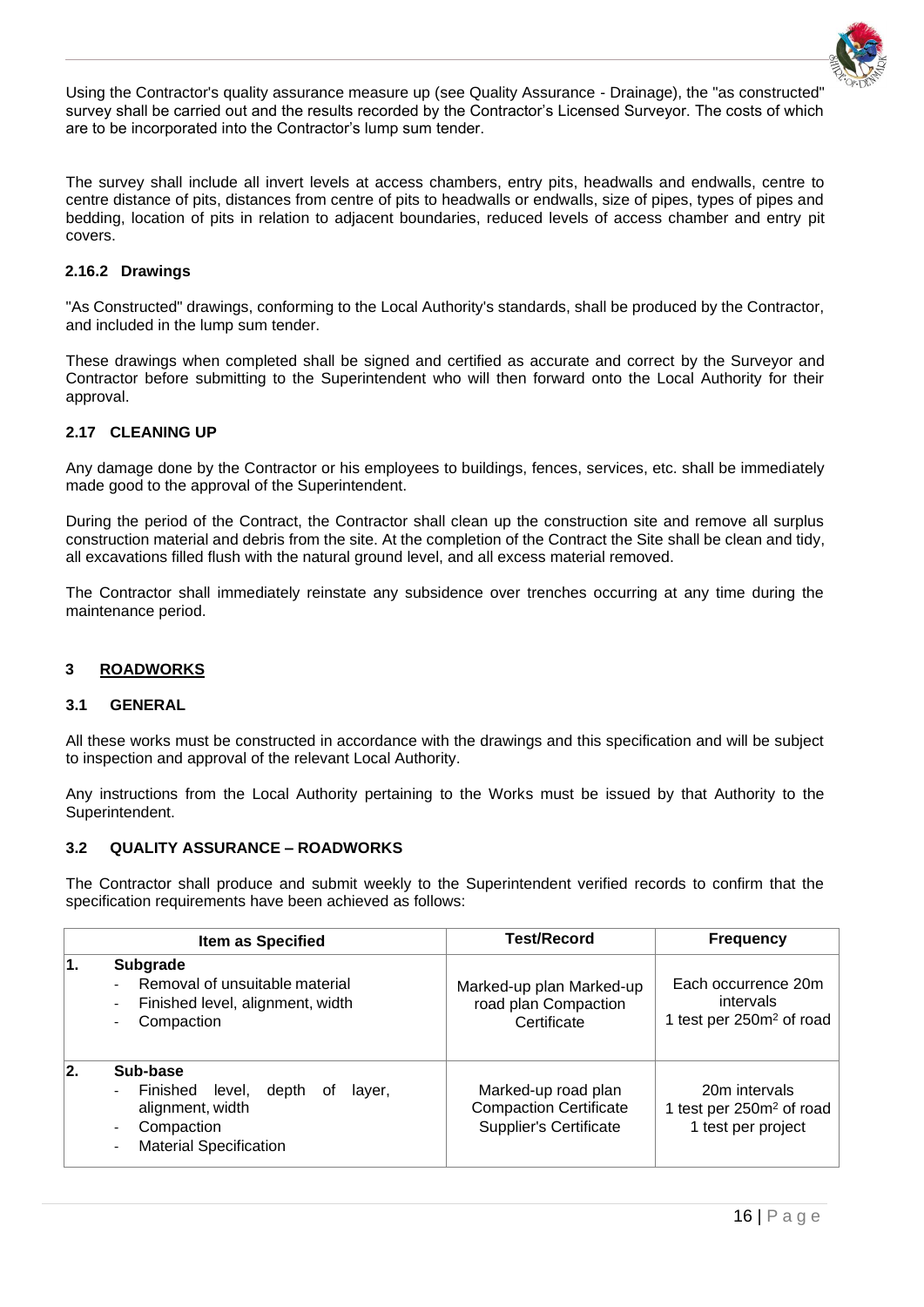

|    | <b>Item as Specified</b>                                                                                                                                           | <b>Test/Record</b>                                                                                                                                           | <b>Frequency</b>                                                                                         |
|----|--------------------------------------------------------------------------------------------------------------------------------------------------------------------|--------------------------------------------------------------------------------------------------------------------------------------------------------------|----------------------------------------------------------------------------------------------------------|
| 3. | <b>Basecourse</b><br>Finished<br>level,<br>depth<br>of<br>layer,<br>alignment, width<br>Compaction<br><b>Material Specification</b>                                | Marked-up road plan<br><b>Compaction Certificate</b><br><b>Supplier's Certificate</b>                                                                        | 20m intervals<br>1 test per 1000m <sup>2</sup> of road<br>1 test per project                             |
| 4. | <b>Sprayed Primes and Seals</b><br><b>Material Specification</b><br>bitumen<br>Actual<br>application<br>(temperature, rate area sprayed)<br>Cover application rate | <b>Supplier's Certificate</b><br>Bitumen spray record<br>Application record                                                                                  | 1 per coat Each<br>day<br>Each day                                                                       |
| 5. | <b>AC Seal</b><br><b>AC Mix Specification</b><br>Compaction<br><b>Finished levels</b><br>Check for ponding<br>Depth and density of compacted<br>asphalt            | <b>Supplier's Certificate</b><br>Confirm rolling procedure<br>Marked-up roads plan<br><b>Contractor's Certificate</b><br>Certified core test hole<br>results | 1 for each day 1<br>for each day 20m<br>intervals 1 for<br>each day<br>1 per 500m <sup>2</sup>           |
| 6. | <b>Clay Brick Paving</b><br><b>Material Specification</b><br>Bedding sand<br>Joint filling sand<br>Check for ponding<br>Accelerated loading                        | <b>Supplier's Certificate</b><br>Grading curve<br>Grading curve<br><b>Contractor's Certificate</b><br><b>Contractor's Certificate</b>                        | 1 per project<br>1 per project<br>1 per project<br>1 per project<br>1 per project                        |
| 7. | <b>Kerbing</b><br><b>Concrete Specification</b><br>Width between kerb,<br>contraction<br>joints, expansion joints.<br>Curing                                       | <b>Supplier's Certificate</b><br>Marked-up road plans<br><b>Contractor's Certificate</b>                                                                     | 1 per deliver<br>Width at 20m intervals,<br>all joints.<br>1 for each day<br>commenced and<br>completed. |
| 8. | <b>Street Signs</b><br>Posts and footings                                                                                                                          | <b>Contractor's Certificate</b>                                                                                                                              | Each footing to be noted                                                                                 |

All Compaction Tests shall be adequately distributed so as to give a good representation of the whole area.

The Contractor shall note on the record where any item fails to meet the specified requirement and the planned remedial action to be taken.

#### <span id="page-16-0"></span>**3.3 TOLERANCES**

The following construction tolerances shall be achieved by the Contractor.

|                | centreline<br>Road<br>alignment | + or - 100mm of centreline of road reserve               |
|----------------|---------------------------------|----------------------------------------------------------|
| 2.             | Finished<br>subgrade<br>level   | $+5$ mm or - 30mm                                        |
| 3.             | Sub-base width                  | $+300$ mm and - 0mm                                      |
| 4.             | Finished<br>sub-base<br>level   | $+10$ mm or - 20mm                                       |
| 5.             | Basecourse width                | $+300$ mm and - 0mm                                      |
| 6.             | Basecourse thickness            | - 0mm                                                    |
| 7 <sub>1</sub> | Finished<br>basecourse<br>level | $+10$ mm or - 10mm                                       |
| 8.             | Basecourse surface shape:       |                                                          |
|                | Crossfall                       | $+$ or $-0.5%$ of design                                 |
|                | Surface                         | + or - 15mm when tested with a 3m straight edge, laid in |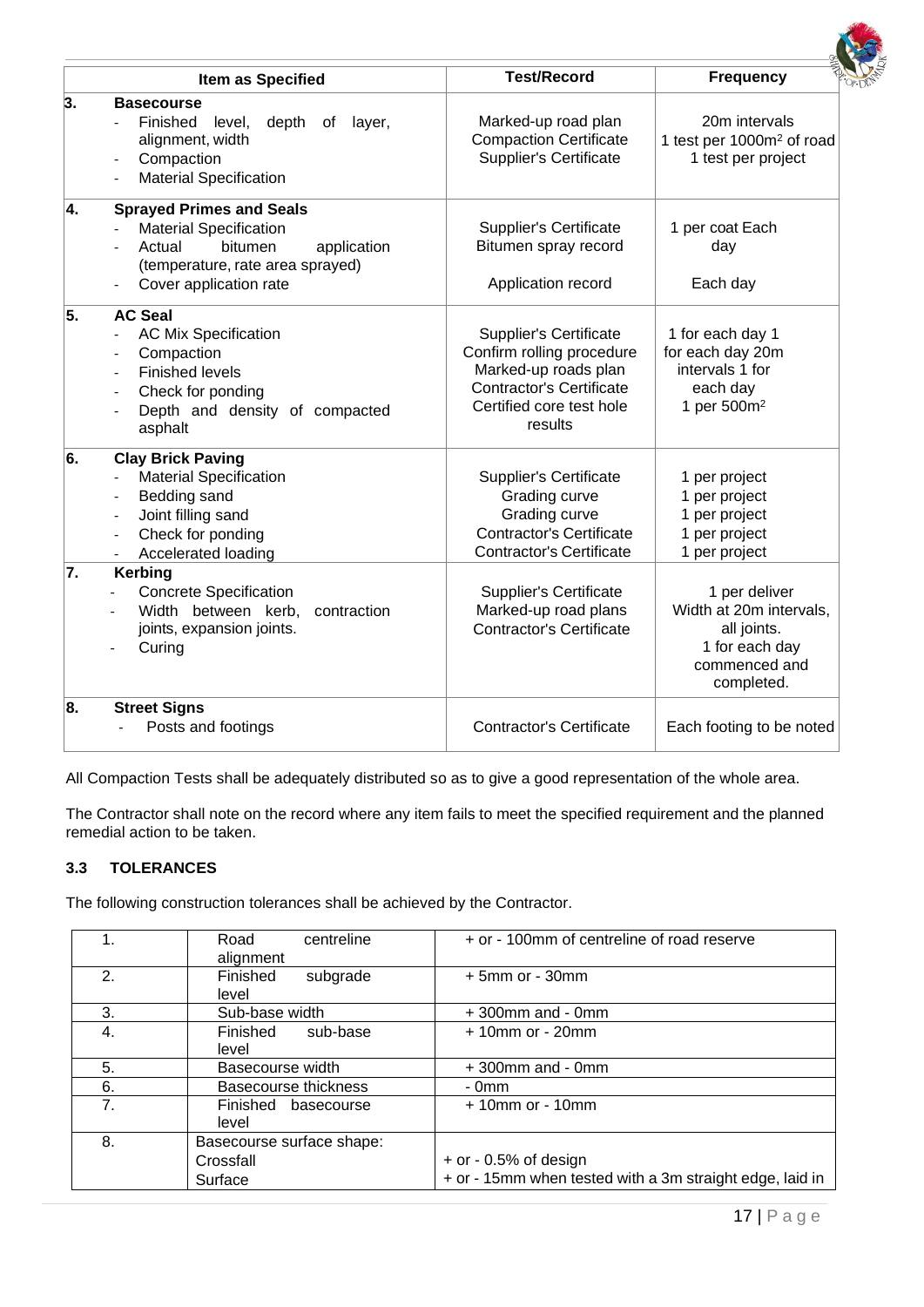

|     | Longitudinal grades                    | any direction.<br>The gutter grade shall be $+$ or $-$ 20% of the<br>design grade.  |
|-----|----------------------------------------|-------------------------------------------------------------------------------------|
| 9.  | Width of prime for AC                  | $+150$ mm or - 0mm                                                                  |
| 10. | Width of primer seal                   | $+150$ mm or - 0mm                                                                  |
| 11. | Thickness of AC                        | $+5$ mm or - 0mm                                                                    |
| 12. | Finished AC<br>or<br>brickpaving level | $+10$ mm or - 10mm                                                                  |
| 13. | Kerbing:<br>Surface<br>Level<br>Line   | + or - 5mm when tested with a 3m straight edge<br>$+$ or $-$ 5mm<br>$+$ or $-$ 10mm |

#### <span id="page-17-0"></span>**3.4 QUALITY ASSURANCE AUDITING**

In order to audit the Contractor's testing programme, routine testing of materials and workmanship over and above the quality assurance schedule may be called for from time to time by the Superintendent at each stage of the roadworks. No work shall be commenced on the next stage until the existing work has been tested and approved by the Superintendent.

It shall be the Contractor's responsibility to advise the Superintendent when each stage of the work is ready for testing. All tests shall be arranged for by the Contractor at locations directed by the Superintendent with an independent testing authority registered with the National Association of Testing Authorities Australia for the tests required.

The Contractor shall give the Superintendent four (4) days notice of when the work will be ready for compaction tests. The Superintendent shall direct the location and type of testing required. The results of all tests shall be issued to the Superintendent by the Testing Authority.

All tests shall be paid by the Contractor directly to the Testing Authority concerned.

The Contractor may claim the cost of all tests requested by the Superintendent over and above the quality assurance schedule and the results of which indicate that the work or material is in accordance with the Contract.

Where tests indicate that the work or material is not in accordance with the Contract, the cost shall be borne by the Contractor.

#### <span id="page-17-1"></span>**3.5 MATERIALS**

#### <span id="page-17-2"></span>**3.5.1 Australian Standard**

All workmanship and materials used in the Works shall conform to the current Australian Standard where such Standard exists. Where such Standard does not exist the current Authority's Standard shall apply.

#### <span id="page-17-3"></span>**3.5.2 Limestone Rubble Sub-Base Material**

The limestone rubble shall be obtained from an approved source, and shall be free from sand, capstone, roots and other foreign material.

The percentage of wear of the limestone, determined by the Los Angeles Test, shall not exceed sixty per cent (60%) weight loss.

The calcium carbonate content of the limestone shall not be less than sixty per cent (60%) nor in excess of eighty per cent (80%) by weight.

No grading requirements are laid down for the limestone rubble except that the maximum dimension of spalls shall not exceed 150mm, not more than 80% of the material shall pass through an AS 2.36mm Sieve and not more than 15% shall pass through an AS 75 micron Sieve.

The maximum dry compressive strength value shall not be less than 700 kPa.

Sampling and testing of limestone rubble shall be in accordance with AS 1141 and AS 1289.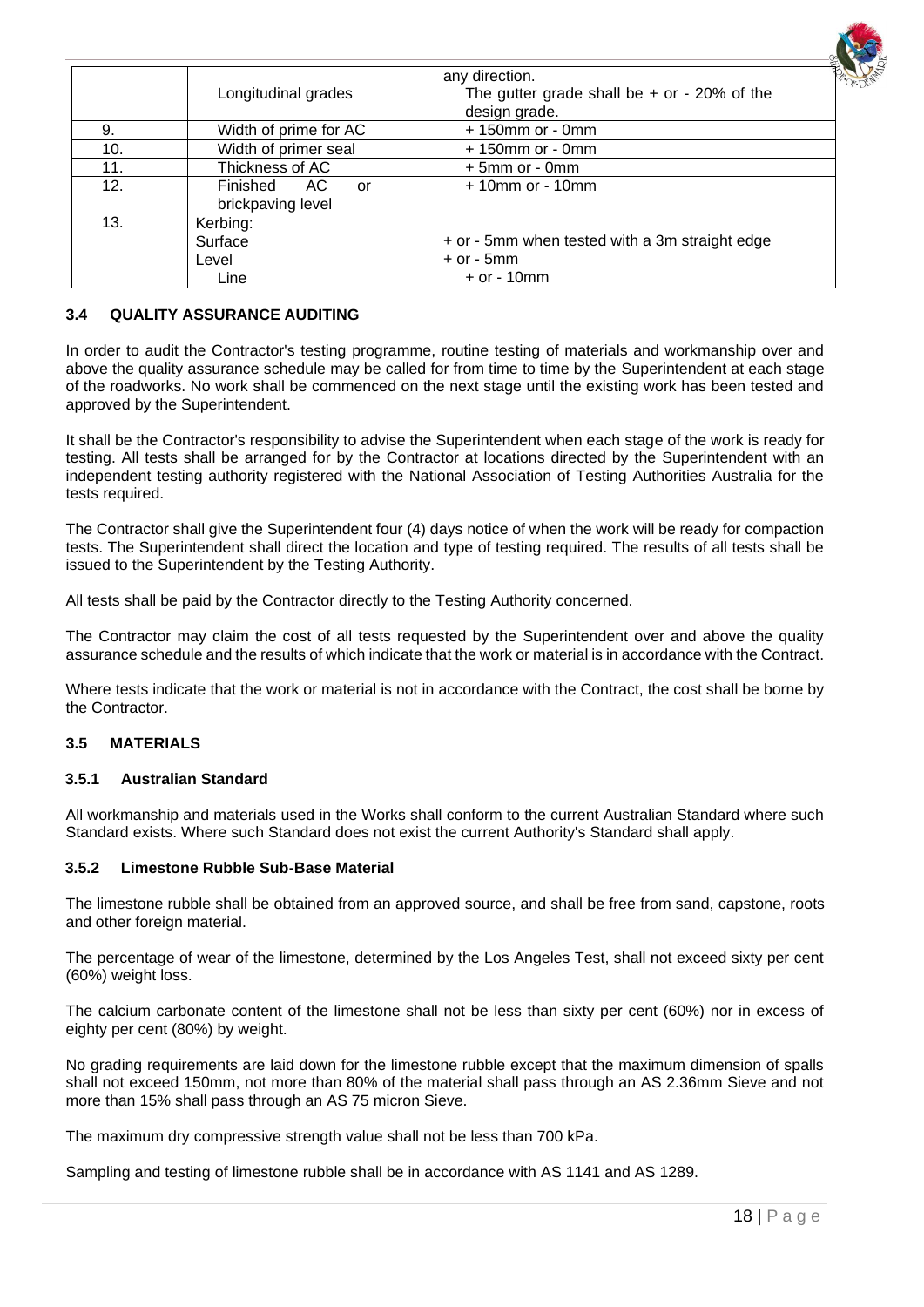

the material varies in quality or is obtained from various quarries, each variation in quality or material from each quarry used shall have this test performed by the Testing Authority and a record shall be maintained by the Contractor as to where the various materials have been placed.

Any material which does not meet the above requirements or which, in the opinion of the Superintendent or his representative, is composed of material which would break down with aging or weathering to such an extent that it would then fall outside the limits of this specification, shall be rejected.

#### <span id="page-18-0"></span>**3.5.3 Laterite Gravel**

The gravel shall consist of a clean, durable laterite pebble and soil mortar free from roots, humus and other vegetable matter and shall have the following properties:-

All gravel shall pass the AS 37.5mm Sieve.

The grading shall be close to the maximum density curve and fall within the grading envelope, with a minimum of 90% of the material passing the AS 19.0mm Sieve. If the coarse fraction has a flatter curve than that of the envelope, the envelope shall begin where the slope of the grading falls below the upper curve of the envelope. The limits of the envelope shall be produced by plotting the equation:

P1 =  $(D1/D2)^n$  Where n = 1/3 and 1/2 P2

P1 = % passing AS Sieve size D1 P2 = % passing AS Sieve size D2

Dust Ratio - the ratio of:

Percentage passing the AS 75 micron Sieve Percentage passing the AS 600 micron Sieve

shall not exceed 0.66.

The material passing the AS 0.425mm Sieve shall have the following properties:

Liquid Limit - not greater than 25<br>Plasticity Index - not greater not greater than 6 or less than 2 The linear shrinkage shall not exceed 2%. The dry compressive strength shall not be less than 2 MPa.

Sampling and testing of laterite gravel shall be in accordance with AS 1141 and AS 1289.

A sample shall be taken and tested by the Testing Authority for grading, dust ratio, liquid limit, plastic limit, linear shrinkage, dry compressive strength and maximum dry density of the material. If the material varies in quality or is obtained from various quarries, each variation in quality, or, material from each quarry used shall have this test performed by the Testing Authority and a record shall be maintained by the Contractor as to where the various materials have been placed.

#### <span id="page-18-1"></span>**3.5.4 Crushed Rock (Rock Base)**

Rock base material shall consist of fine crushed rock, quarried from an approved source and shall consist of quartzite, granite, diorite, ironstone or other stone of approved hardness and durability and shall be free from clay lumps and excess organic or other deleterious materials. It shall be freshly blended, prior to delivery.

The grading of the portion passing an AS 19.0mm Sieve shall conform to the following requirements:-

| Sieve Size (AS Sieve) | <b>Percent by Weight Passing</b> |
|-----------------------|----------------------------------|
| 19.0 <sub>mm</sub>    | 100%                             |
| 9.50mm                | 70-80%                           |
| 4.75mm                | 40-65%                           |
| $2.36$ mm             | $30 - 50%$                       |
| $0.425$ mm            | 12-30%                           |
| 75 micron             | $3 - 12%$                        |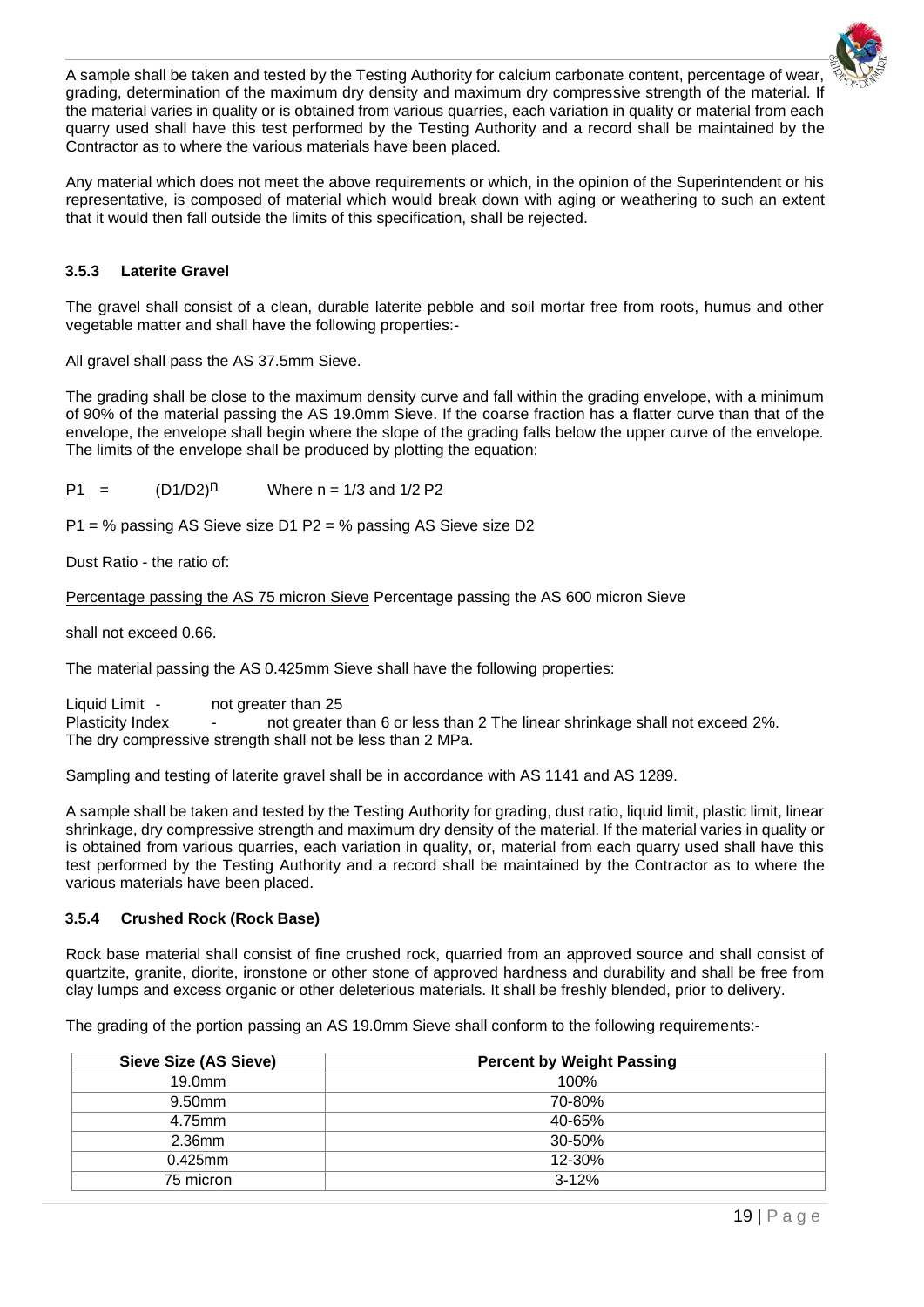

The ratio of the portion passing AS 75 micron Sieve to the portion passing AS 0.425mm Sieve shall fall within the range 40 - 60%. The portion of the total sample retained on the AS 19.0mm Sieve shall not exceed 5% of the total sample and the maximum size of any stone shall be 40mm.

The portion of the sample which passes the AS 0.425mm Sieve (Soil Mortar) shall conform to the following requirements:

- **-** The Liquid Limit shall not exceed 25.
- **-** The Plasticity Index shall not exceed 5 nor be less than 2.
- **-** The Linear Shrinkage shall not exceed 2%.
- **-** Sampling and testing shall be in accordance with AS 1141 and AS 1289.
- **-** The Dry Compressive Strength shall not be less than 2 MPa, as measured in accordance with MRD Test WA 140.1.

A sample shall be taken and tested by the Testing Authority for grading, liquid limit, plastic limit, plasticity index, linear shrinkage, dry compressive strength and maximum dry density of the material. If the material varies in quality or is obtained from various quarries, each variation in quality, or, material from each quarry used shall have this test performed by the Testing Authority and a record shall be maintained by the Contractor as to where the various materials have been placed.

Notwithstanding this specification, any sample which, in the opinion of the Superintendent, is composed of unsuitable material, or is composed of material which would break down with aging or weathering to such an extent that it would then fall outside the limits of this specification, shall be rejected.

#### <span id="page-19-0"></span>**3.5.5 Bitumen**

The bitumen used is to be a straight run slightly blown bitumen distilled from an asphaltic base petroleum. The grade is to be class 170 (140-200 pascal second viscosity at 60 degree Celsius). The bitumen is to conform to AS 2008 and the current N.A.A.S.R.A. Specification. The minimum density at 25 degrees Celsius shall be 1.0 Kg per litre.

#### <span id="page-19-1"></span>**3.5.6 Cutting Oil**

The cutting oil to be used shall be medium curing conforming to the following requirements:-

| <b>Property</b>                                      | Requirement                |  |  |
|------------------------------------------------------|----------------------------|--|--|
| Initial boiling point                                | 132-160°c                  |  |  |
| Final boiling point                                  | $265^\circ$ c Max          |  |  |
| Temperature at 50% recovery                          | $220^\circ$ c Max          |  |  |
| Flash point (open)                                   | 35°c Min                   |  |  |
| Density at 25°c                                      | 0.78-0.82kg/L              |  |  |
| Percentage aromatics                                 | 15% Min (volume)           |  |  |
| Miscibility with equal parts of Class 170<br>bitumen | Complete, no precipitation |  |  |
| Viscosity at 40°c                                    | $1.0 - 1.4$ mm sq/s        |  |  |
| Water content                                        | 0.05% Max                  |  |  |

#### <span id="page-19-2"></span>**1.1.1 Fluxing Oil**

The fluxing oil shall be slow curing petroleum product distillate fuel oil conforming to the following requirements:

| <b>Requirement</b>         |  |  |
|----------------------------|--|--|
| $170 - 195$ °C             |  |  |
| $360 - 400^{\circ}c$       |  |  |
| 250-290°c                  |  |  |
| $65^{\circ}$ c             |  |  |
| Complete, no precipitation |  |  |
| $2.0 - 4.0$ mm sq/s        |  |  |
| 0.05% Max                  |  |  |
|                            |  |  |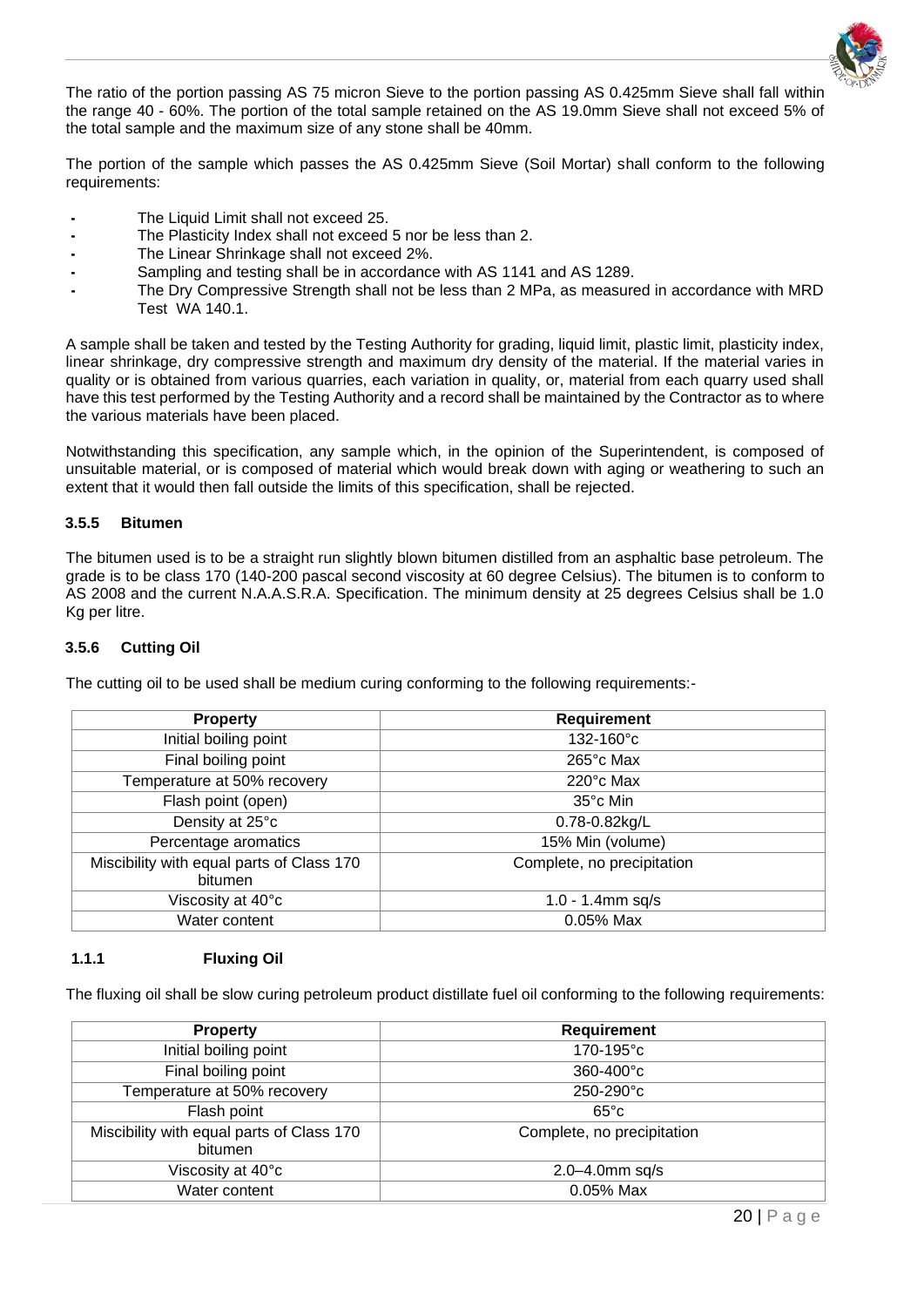

#### <span id="page-20-0"></span>**3.5.7 Bitumen Emulsion**

Bitumen emulsion shall conform as regards physical qualities, sample and testing with the AS 1160, with the following amendments :-

Water Content - the emulsion shall not contain more than 40% by weight of water. Specific Gravity - the specific gravity at 16 degrees Celsius shall not be less than 1.00. Bitumen used is to be class 170.

Alternative specification can be submitted by the Contractor provided that:

- (a) Bitumen content the residual bitumen content of the emulsion must be stated.<br>(b) Additives the addition of up to 2% by volume of additives may be required by t
- Additives the addition of up to 2% by volume of additives may be required by the Superintendent.
- (c) Patents the emulsion to be used shall be manufactured under an approved patent.

Contractor must set out facilities and have spray tankers available for spraying emulsion direct onto the road.

#### <span id="page-20-1"></span>**3.5.8 Aggregate**

The aggregate used for surfacing roads shall consist of crushed diorite (or granite) stone which shall consist of clean, tough, durable fragments free from an excess of thin or elongated pieces, free from soft or disintegrated pieces, stone coated with dirt, or other deleterious matter, in compliance with AS 2758.2.

The Bulk Specific Gravity of the particles of diorite shall not be less than 2.90 (2.60 for granite).

Should it be found on testing that material delivered to stockpile does not conform to these specifications, such material shall be removed from the site and replaced with suitable aggregate.

Flakiness index of granite shall not exceed 30.

The limits on percentage of aggregate passing AS Sieves, by mass of sample shall be as follows:

| Nominal Grading of | 5 <sub>mm</sub> | 7 <sub>mm</sub> | 10mm      | 14mm    |  |
|--------------------|-----------------|-----------------|-----------|---------|--|
| AS                 |                 |                 |           |         |  |
| sieve              |                 |                 |           |         |  |
| 19.0mm             |                 | ۰               | ۰         | 100%    |  |
| $13.2$ mm          |                 |                 | 100%      | 95-100% |  |
| 9.50mm             |                 | 100%            | 90-100%   | 30-50%  |  |
| 6.70mm             |                 | 80-90%          | $0 - 35%$ |         |  |
| 4.75mm             | 100%            | $0 - 35%$       | $0 - 2%$  | ۰       |  |

| Nominal Grading of<br>AS<br>sieve | 5mm       | 7mm      | 10 <sub>mm</sub> | 14 <sub>mm</sub> |
|-----------------------------------|-----------|----------|------------------|------------------|
| 2.36mm                            | -         | $0 - 3%$ | $0 - 2%$         | -                |
| $1.18$ mm                         | 30-80%    | $0 - 2%$ | $0 - 1%$         |                  |
| 600 micron                        | $0 - 20%$ |          | ۰                |                  |

The Superintendent will, as necessary, vary the grading shown above to suit aggregate material selected.

#### <span id="page-20-2"></span>**3.5.9 Asphaltic Concrete**

The asphaltic concrete shall be a mix of clean, dry graded coarse and fine aggregates, mineral filter and class 170 bitumen, in accordance with AS 2150.

The temperature of the mix as delivered to the point of spreading shall be not less than 120 degrees Celsius.

The materials used in the mix or mixes shall conform to the following proportions and requirements. The mix shall be made in a "batch" or "drum" type of plant.

The material shall be a mixture of clean diorite to be rescreened and held in storage bins for direct use in mixing plant. The sand shall be clean, sharp sand, free of any silt, clay, salt or other foreign matter.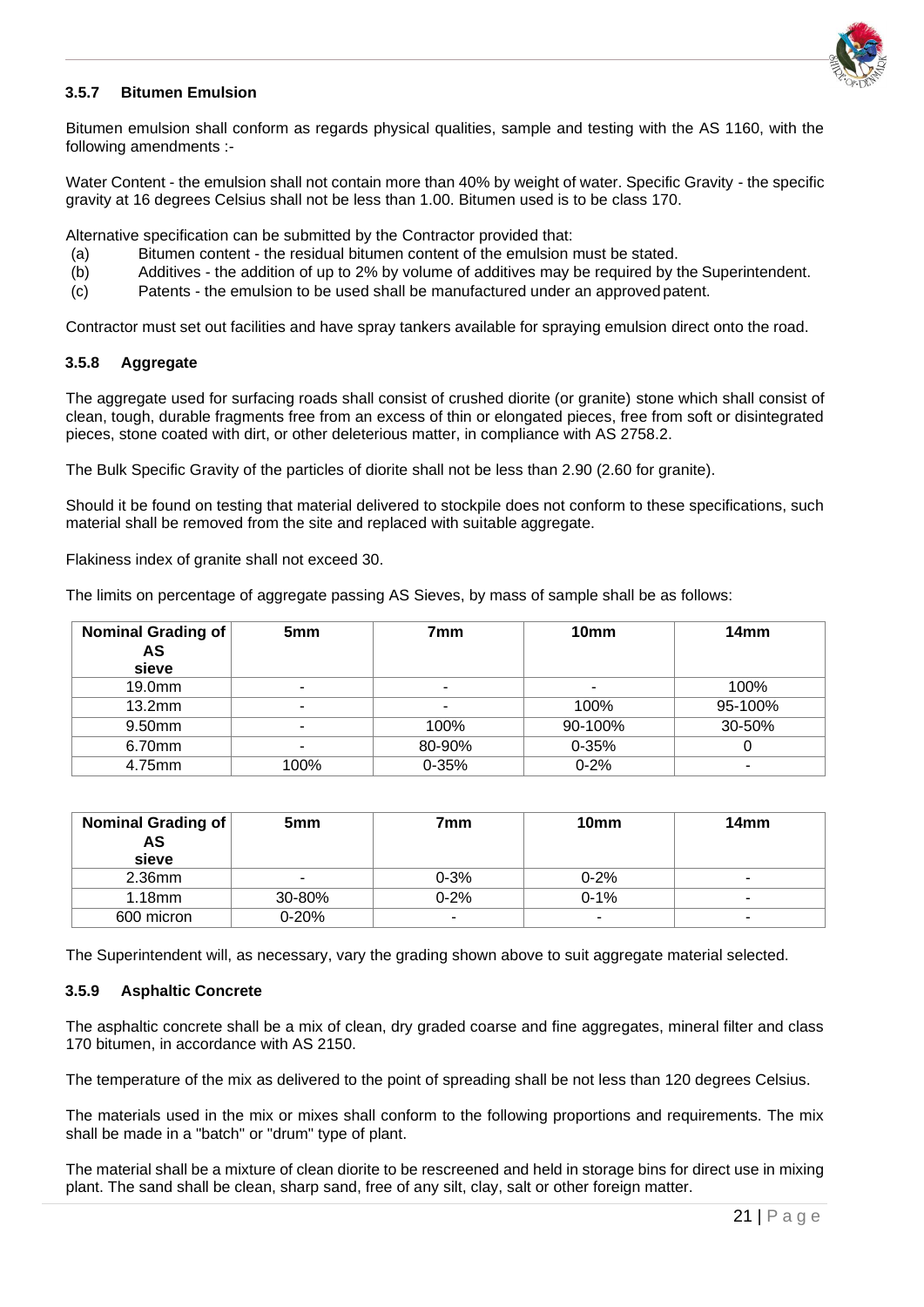

The bitumen shall be as specified in this specification.

The grading of the mix shall conform to the following limits on percentage passing AS Sieves, by mass of sample:-

| <b>Nominal Mix Size AS sieve</b>                           | AC7       | <b>AC10</b> | <b>AC14</b> |
|------------------------------------------------------------|-----------|-------------|-------------|
| 19.0mm                                                     |           | ٠           | 100%        |
| 13.2 <sub>mm</sub>                                         |           | 100%        | 85-100%     |
| 9.50mm                                                     | 100%      | 90-100%     | 70-85%      |
| 6.70mm                                                     | 90-100%   | 70-90%      | 62-75%      |
| 4.75mm                                                     | 68-88%    | 58-76%      | 53-70%      |
| $2.36$ mm                                                  | 49-67%    | 40-58%      | 35-52%      |
| 1.18mm                                                     | 37-53%    | 27-44%      | 24-40%      |
| 600 micron                                                 | 25-41%    | 17-35%      | 15-30%      |
| 300 micron                                                 | 15-27%    | 11-24%      | 10-24%      |
| 150 micron                                                 | $8 - 16%$ | 7-16%       | 7-16%       |
| 75 micron                                                  | 4-8%      | 4-7%        | 4-7%        |
| Bitumen content to be                                      | $5 - 7%$  | $5 - 7%$    | 4.5-6.5%    |
| Minimum Marshall Stability of compacted mix                | 5.5kN     | 6.5kN       | 6.5kN       |
| Marshall flow value                                        | $2-4mm$   | $2-4mm$     | $2-4mm$     |
| Percentage voids in compacted mix to be in the<br>range of | $3 - 5%$  | $3 - 7%$    | $3 - 7%$    |

#### <span id="page-21-0"></span>**3.5.10 Concrete**

Concrete shall conform to AS 3600 and shall be supplied by a concrete supplier conforming with AS 1379. Concrete shall have a characteristic strength of N25, 60mm slump and maximum aggregate size of 20mm. Concrete strength shall be tested by means of product assessment methods in accordance with Section 20.4 of AS 3600. The Contractor shall register the project and arrange for results to be sent to the Superintendent.

On site mixing of concrete may be used subject to the Contractor's proposal of mix details being submitted to and approved by the Superintendent. Site mixed concrete shall be subjected to site testing for slump and strength in accordance with the relevant Australian Standards.

#### <span id="page-21-1"></span>**3.5.11 Water**

Water used for concrete or compaction of pavement materials shall be of potable quality, free from any impurities harmful to concrete or the pavement material being compacted and where public supply is used the Contractor shall obtain the supply Authority's approval to the use of the water for the Contract.

#### <span id="page-21-2"></span>**3.5.12 Sand**

Sand for mortar will be crushed stone or natural sand in accordance with AS A123.

Sand for bedding or backfilling, when required, shall be clean sand or fine gravel as defined by AS 1289 grading chart figure C6.1.1. It shall be free from roots, clay or any deleterious matter and shall have a maximum nominal particle size of 4.75mm.

#### <span id="page-21-3"></span>**3.6 PLANT**

#### <span id="page-21-4"></span>**3.6.1 Bitumen Sprayers**

Bitumen sprayers shall be of 2,700 litres minimum capacity and shall comply with the requirements for bitumen sprayers set out in the NAASRA Publication "Specification for Mechanical Sprayer of Bituminous Materials". The sprayer shall have been tested for uniformity of transverse distribution and calibrated for overall rates of application. The tests shall be performed within three months prior to use of the sprayer in the works up to spray rates at least 15% higher than specified herein. The certificates and charts applying to such tests shall be made available to the Superintendent. The Superintendent may require the sprayer to be made available free of charge for inspection and testing prior to or during the execution of the works.

#### <span id="page-21-5"></span>**3.6.2 Rollers**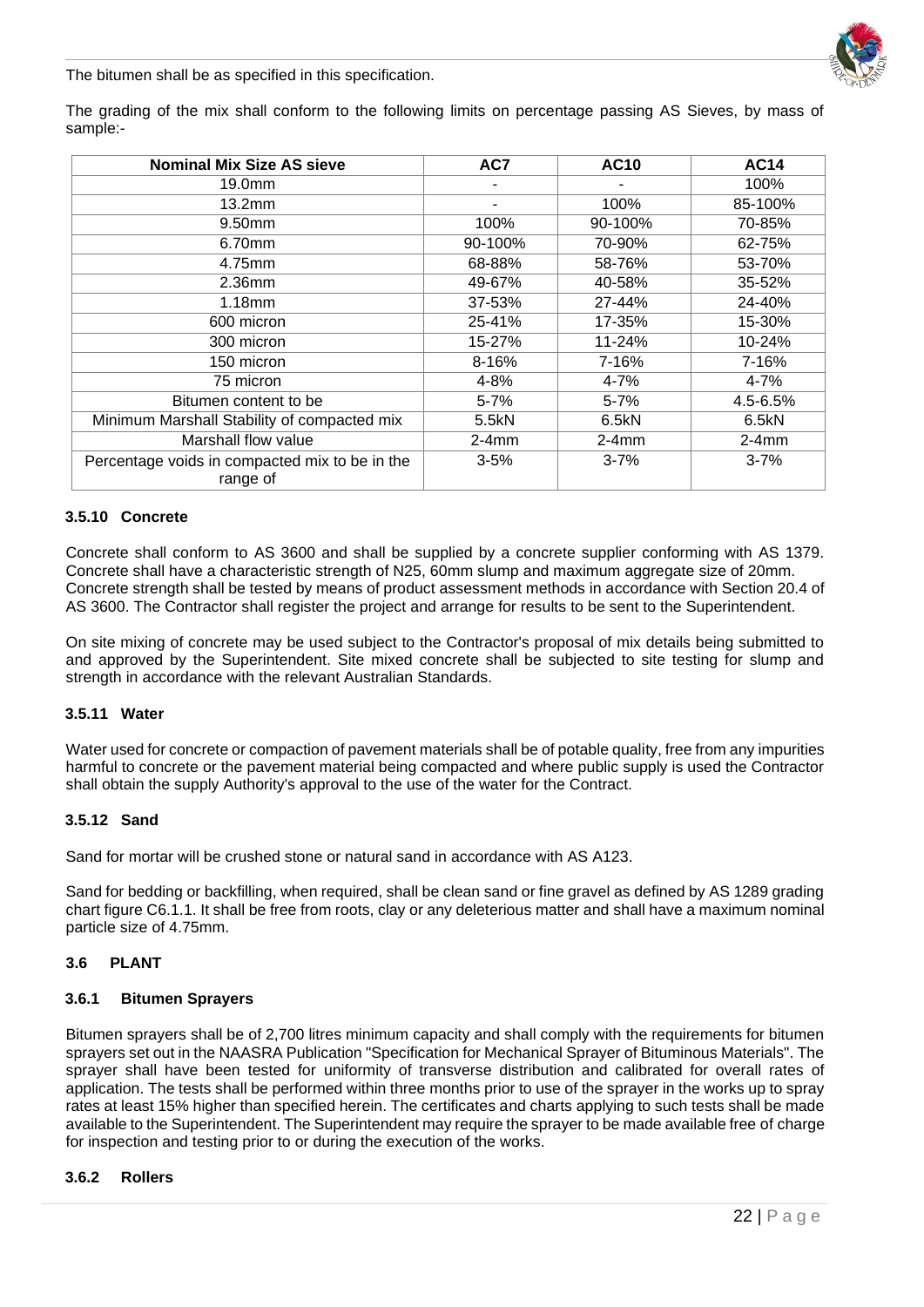

Steel wheeled power rollers shall be three wheel tandem rollers of between 6 and 15 tonnes gross weight and the load per metre of any wheel shall not exceed 5 tonnes.

Pneumatic tyred power rollers shall be of the self-propelled type weighing not less than 15 tonnes gross weight and having "square section" tyres at a pressure of not less than 700 KPa.

#### <span id="page-22-0"></span>**3.6.3 Brooms**

A rotary road broom of approximately 2 metres width is required and the broom must be capable of being turned up to 45 degrees either way.

The rotary drawn broom must be capable of being used as a drag broom or a drag broom must be provided.

#### <span id="page-22-1"></span>**3.6.4 Graders**

Blade graders shall weigh not less than 5 tonnes and shall have a wheel base of not less than 4.5 metres and a blade not less than 3 metres long. The cutting edge shall be checked for straightness against a straight edge.

#### <span id="page-22-2"></span>**3.6.5 Water Tankers**

Water tankers shall have boom sprays and a quick acting valve (plug cock or similar).

#### <span id="page-22-3"></span>**3.7 SURVEY INFORMATION**

Prior to Contract acceptance all road centre lines will be staked at 20 metre intervals and at all tangent and intersection points.

#### <span id="page-22-4"></span>**3.8 ROAD RESERVE PREPARATION**

#### <span id="page-22-5"></span>**3.8.1 Clearing**

The road alignment shall be cleared for the width of the road reserve and shall extend 20m beyond the start and end of the road to be constructed except cul-de-sac and 20m along each cross street measured from the centreline of the road being cleared.

Clearing shall be carried out in accordance with the "Clearing" clause in the Earthworks section.

#### <span id="page-22-6"></span>**3.9 SUB-GRADE**

#### <span id="page-22-7"></span>**3.9.1 General**

The entire width of the road reserve shall be cut or filled as necessary to conform with the levels given on the drawings.

After excavation or filling, compacting, trimming and boxing out, the finished surface of the road sub-grade shall conform to the lines, grades, shape and dimensions shown on the drawings.

Any surplus material shall be spread on road margins to approved levels or dumped at approved sites within one kilometre from the original site and spread and trimmed. Additional filling, where a deficiency occurs, shall be carted to the site.

The subgrade shall consist of a uniform type material. Where the in-situ material varies then the Superintendent shall direct any over excavation and replacement with approved material, either from site or off site to achieve a stable subgrade. The Contractor shall remain responsible to reasonably assess the site conditions and shall allow for the costs of any additional work in his lump sum tender.

#### <span id="page-22-8"></span>**3.9.2 Compaction**

Sub-grade shall be compacted to not less than 95% of the maximum dry density obtained in modified maximum dry density compaction tests (AS 1289.5.2.1-1993) to a minimum depth below the surface of 300mm. Sub-grade to be formed to grade, crossfall etc. to ensure that an even thickness of pavement can be finally achieved.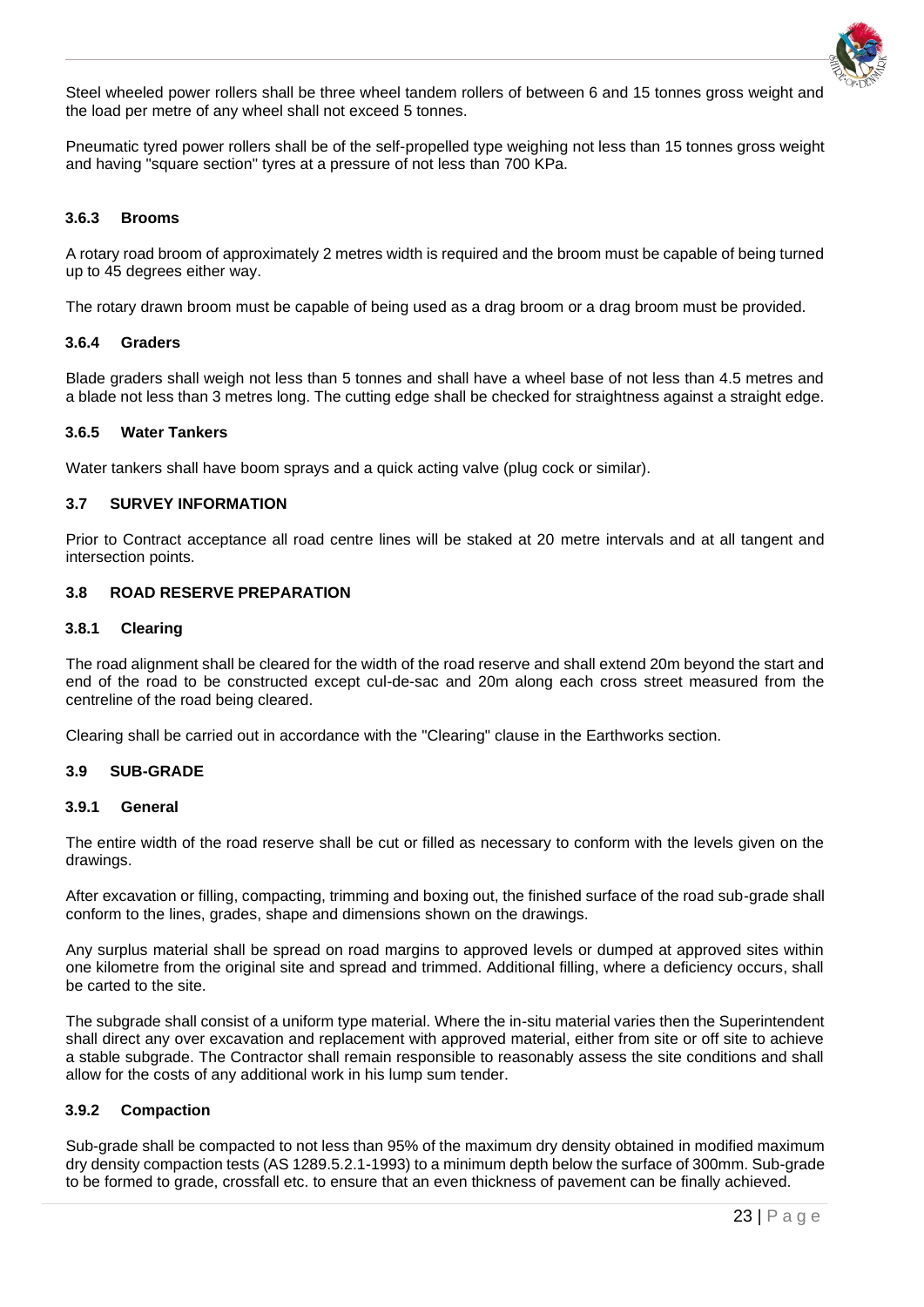

No further stage of construction to be commenced until the completed sub-grade has been inspected and approved by the Superintendent and the Local Authority.

#### <span id="page-23-0"></span>**3.10 SUB-BASE**

#### <span id="page-23-1"></span>**3.10.1 General**

Limestone sheeting is to be laid in one thickness, care being taken to ensure that the sub-grade is not disturbed.

#### <span id="page-23-2"></span>**3.10.2 Compaction**

Limestone shall be watered to optimum moisture content and compacted by rolling to a density of not less than 95% of the maximum modified dry density obtained in modified maximum dry density tests (AS 1289.5.2.1- 1993).

The sub-base shall be cut to grade, crossfall, etc. free from local hollows and high spots.

#### <span id="page-23-3"></span>**3.10.3 Testing**

After the sub-base has been prepared and compacted, no work is to be commenced on the base until the Superintendent and the Local Authority are satisfied that the specified shape, compaction and course thickness has been achieved.

#### <span id="page-23-4"></span>**3.11 BASECOURSE**

#### <span id="page-23-5"></span>**3.11.1 General**

The base material shall be placed so that the sub-grade or the sub-base (when a sub-base has been specified), is not disturbed and broken up and that an even thickness is obtained.

#### <span id="page-23-6"></span>**3.11.2 Compaction**

The base shall be watered, compacted and cut to grade and crossfall as noted on the drawings. Compaction shall be to not less than 98% of the maximum dry density obtained in modified maximum dry density compaction tests (AS 1289.5.2.1-1993).

The surface of the base course after trimming and compaction shall be even and true to required shape, grade and surface condition ready for priming. If subsequent testing reveals an uneven surface or a lesser depth of material than specified above, the top of the base course shall be scarified, further material added as required, shaped and compacted to the requirements of the specification.

After preliminary consolidation, the placed base course material shall be lightly scarified and further material added as necessary to give the required compacted depth. The loose layer shall be thoroughly blade-mixed to its full depth by means of an approved grader.

#### <span id="page-23-7"></span>**3.11.3 Stabilised Limestone Basecourse**

As an alternative, the base course may be constructed using stabilised limestone.

This course shall consist of insitu crushed limestone stabilised by mixing with a nominated percentage of bitumen emulsion stabiliser.

The bitumen emulsion stabiliser shall be mixed into the limestone at the rate of 2% residual bitumen content by weight of the maximum dry density of the limestone. The binder shall be a slow setting bitumen based emulsion with 60% residual bitumen content. Grading shall be 180-210 penetration.

The limestone shall be tyned to the nominated depth and shall be raked to remove all material in excess of 19mm diameter. Prior to stabilising, the limestone surface shall be shaped up to required road levels. To reduce the quantity of water required to bring the limestone stabiliser mix to optimum moisture for compaction, the prepared limestone must be kept damp.

The stabiliser shall be spread uniformly over the prepared limestone bed by means of an approved spreading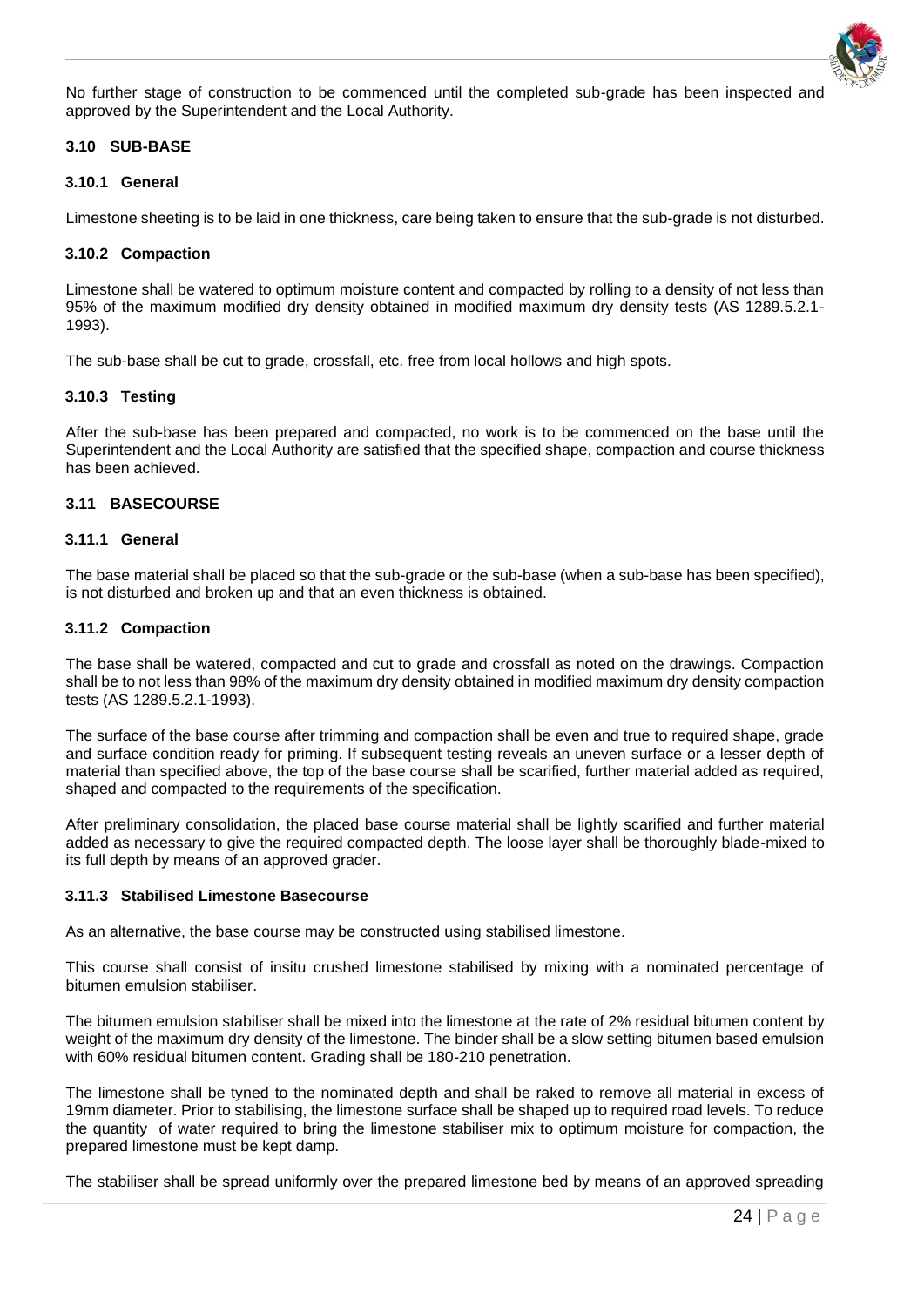#### machine.



The full depth of the materials required to give the nominated compacted base course thickness shall be thoroughly mixed with an approved machine. The mixing operation shall continue until the Superintendent is satisfied a uniform material has been obtained over the full required depth. Sufficient water shall be added during the mixing process to enable the stabilised limestone to be compacted over its full depth.

After thoroughly mixing the material it shall be graded to a level suitable to give the required finish levels after compaction. The material shall then be rolled with an approved vibrating steel roller to seal the surface against loss of moisture by evaporation. The mix shall then be trimmed where necessary with a suitable grader during compaction.

The compaction shall be with an approved vibrating roller and shall be finished off with a multi-rubber tyred roller. Material trimmed from the pavement during compaction shall be pushed to waste and carted from Site.

The compaction of the stabilised limestone base course shall not be less than 95% of the maximum dry density obtained in modified maximum dry density compaction tests (AS 1289.5.2.1-1993).

Where it is necessary to raise levels to conform to the required grades, tyne the pavement to half depth and rework the material. The Contractor shall complete all grading and compaction of the pavement within 24 hours of mixing. Water should be added during this operation.

If the pavement shows evidence of ravelling, pot holes, corrugations, subsidences or lack of cohesion, indicating unsatisfactory stabilised areas, the pavement concerned shall be loosened uniformly by tyning and the rejected area excavated and replaced by suitably compacted material as directed by the Superintendent.

The unsatisfactory material so excavated shall be removed from the Site.

#### <span id="page-24-0"></span>**3.11.4 Surface Shape**

During final shaping and compacting, the shape shall be checked frequently and corrected as necessary by grading under the direction of an experienced foreman. The crossfall, super-elevation and smoothness of grade shall be checked with a straight edge and built-in level. The finished level shall allow for the thickness of the seal coats.

The Contractor shall provide a 3m straight edge and spirit level required for checking purposes and shall make these, together with the necessary labour, available to the Superintendent when required.

The longitudinal profile at the kerblines of the completed road shall conform to the design levels within the tolerance given in the sub-clause "Tolerances".

Where the shape of the compacted road or the thickness of the base courses do not comply with the requirements of this specification, the Contractor shall correct the same, at his cost, by scarifying, adding or removing materials as required, recompacting and trimming as necessary to comply with the requirements of this specification.

#### <span id="page-24-1"></span>**3.11.5 Testing**

After the base has been prepared and compacted, no sealing shall be commenced until the Superintendent and the Local Authority are satisfied that the specified shape, compaction and course thickness of the base has been achieved.

#### <span id="page-24-2"></span>**3.12 ROAD CROSSINGS - ELECTRICAL SERVICES**

#### <span id="page-24-3"></span>**3.12.1 General**

The Contractor shall supply and install ducts for service crossings at the locations and to the sizes as shown on the drawings.

#### <span id="page-24-4"></span>**3.12.2 Materials – Underground Electric Power Crossings**

Materials used for Underground Electric Power Ducts shall conform to the following Australian Standards :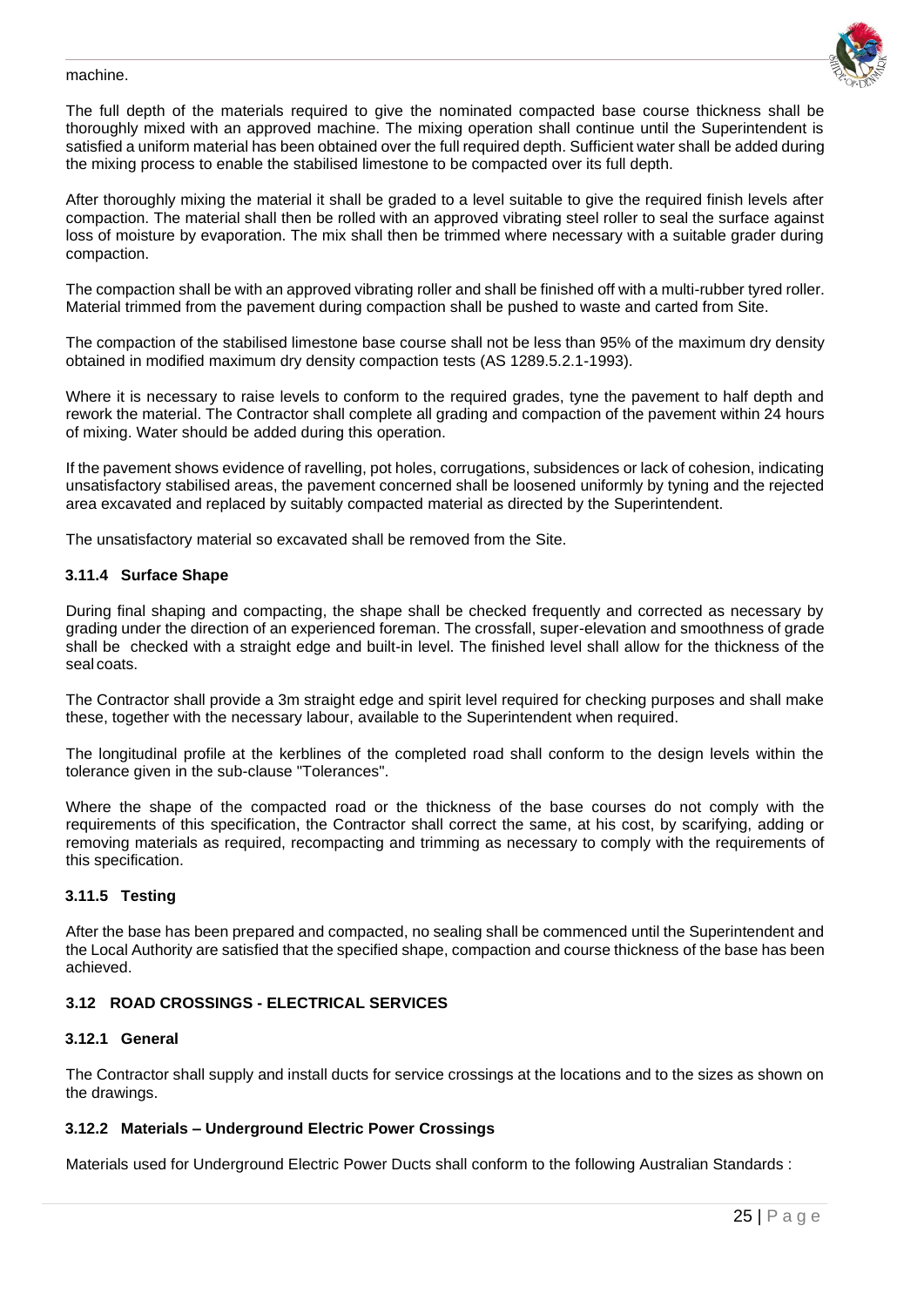#### a) AS 2053

Category A - PVC - coloured orange for 40mm external diameter.



#### b) AS 1477 Part 1

Category A - class PD - PVC - coloured orange for sizes 75mm, 100mm and 150mm internal diameter.

#### c) AS 1711

Class B fibrolite ducts for sizes 80mm, 100mm and 150mm all internal diameter may be used as an alternative to PVC.

#### <span id="page-25-0"></span>**3.12.3 Installation of Underground Electric Power Ducts**

All ducts shall have a minimum cover of 750mm to the top of the duct and shall be bedded in sand for a minimum distance of 150mm below the lowest duct and 150mm above the highest duct. No duct shall be installed with more than 1100mm cover.

Ducts shall be laid in a horizontal formation up to four ducts thereafter in tier formation.

Length of ducts shall be width of road and footpath plus a minimum 1000mm projection on both sides. All ducts shall have draw wires and end caps.

Marker tape shall be installed 300mm below ground level and above the duct, and brought out to ground level at each end, with a steel star picket marker peg at one end.

#### <span id="page-25-1"></span>**3.12.4 Backfill to Ducts**

Backfilling over all ducts shall be of sand compacted in maximum 300mm thick layers to not less than 95% of the maximum dry density obtained in modified maximum dry density compaction tests (AS 1289.5.2.1).

#### <span id="page-25-2"></span>**3.13 PRIME FOR ASPHALTIC CONCRETE SURFACING**

#### <span id="page-25-3"></span>**3.13.1 General**

Priming shall be carried out under favourable weather conditions and the prepared base course shall be sufficiently dry to permit adherence to and penetration of the base course by the bitumen.

Before priming, the pavement shall be broomed free of all loose material and dust, and any defects are to be made good. Should conditions require it, the surface shall be lightly watered immediately prior to the application of the primer.

The primer shall be a cutback primer consisting of 70% residual bitumen and 30% power kerosene or, should weather conditions preclude the use of cutback primer, the Superintendent may approve a bitumen emulsion prime.

The application rate of primer, either cutback or emulsion, shall be 1.00 litre (total mixture) per square metre. The cutback primer shall be applied at a temperature of 60 degrees Celsius.

Emulsion primer may be heated to a maximum temperature of 50 degrees Celsius if conditions warrant it. The application rate shall be taken as the quantity measured at 15 degrees Celsius for all primers.

#### <span id="page-25-4"></span>**3.13.2 Blinding**

Blinding for Cutback Prime - sand or 1.5mm aggregate.

This shall be applied after penetration of the primer but while sufficient bitumen is on the surface to allow adhesion. The blinding material shall be applied at a sufficient rate to prevent lifting of the primed surface by vehicles.

Blinding for Emulsion Prime - 3mm aggregate.

The 3mm aggregate shall be evenly applied immediately after spraying at the rate of 80 square metres of primed surface per one cubic metre of metal. The surface is to be rolled until screenings are firmly embedded in the primer.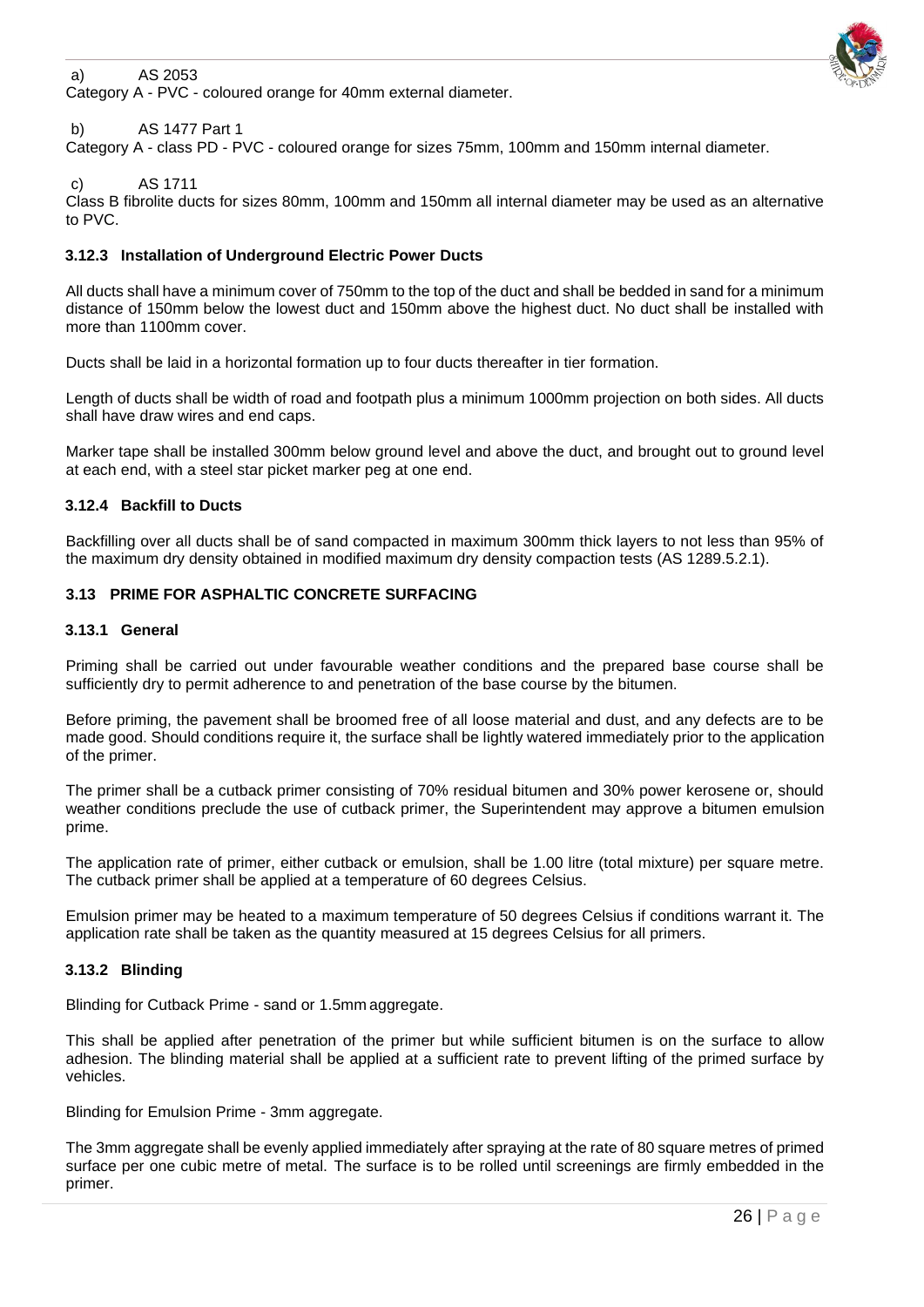

#### <span id="page-26-0"></span>**3.13.3 General**

Priming shall be carried out under favourable weather conditions and the prepared base course shall be sufficiently dry to permit adherence to and penetration of the base course by the bitumen.

Before priming, the pavement shall be broomed free of all loose material and dust, and any defects are to be made good. Should conditions require it, the surface shall be lightly watered immediately prior to the application of the primer.

The primer shall be a bitumen emulsion prime.

The application rate shall be 1.36 litre per square metre, measured at 15 degrees Celsius.

Emulsion primer may be heated to a maximum temperature of 50 degrees Celsius if conditions warrant it.

In certain circumstances, the Superintendent may approve the use of a cut-back bitumen prime. In such cases, the surface shall be primed with a medium curing cut-back bitumen applied at a rate of not less than 1.2 litre/sq.m measured at 15 degrees Celsius and at a temperature between 70 and 120 degrees C. The proportion of MC Cutter oil and application rate shall be dependent on the condition of the base surface and traffic density.

#### <span id="page-26-1"></span>**3.13.4 Blinding**

The primer shall, immediately after spraying, be covered with approved 7mm diorite or granite so that all sprayed areas shall be completely covered within a period of 15 minutes.

The cover material shall be spread by means of an approved aggregate spreader attached to the body of a motor vehicle transporting the metal. Such equipment shall be capable of spreading a uniform layer of aggregate.

Rate of application shall be at a maximum of 150 square metres per cubic metre of metal, controlled so that only sufficient is applied to give a uniform dense mat one stone thick. Additional aggregate shall be added by hand spreading to any bare or insufficiently covered areas as necessary to produce the required uniform cover.

Within 15 minutes of the application of the aggregate, rolling shall commence with a 5 to 8 tonne self-propelled steel wheel roller. This initial rolling shall preferably consist of at least three complete rolls over the area concerned but, should any general crushing occur under the rollers, such rolling shall be stopped regardless of the number of rolls completed.

The surface shall then be back rolled with a pneumatic tyred roller until proper interlocking of the chipping and adhesion of the binder to the stone takes place. During this operation, the material is to be constantly broomed to ensure that an even layer of material is equally spread and rolled hard.

#### <span id="page-26-2"></span>**3.14 ASPHALTIC CONCRETE SURFACING**

#### <span id="page-26-3"></span>**3.14.1 Primer Seal**

Primer sealing shall be carried out under favourable weather conditions and the prepared base course shall be sufficiently dry to permit adherence to and penetration of the base course by the bitumen.

Before primer sealing, the pavement shall be broomed free of all loose material and dust and any defects are to be made good. Should conditions require it, the surface shall be lightly watered immediately prior to the application of the primer.

No primer sealing shall be applied whilst the pavement surface temperature is less than  $15\,\text{C}$  or during wet, windy or rainy conditions, or when adverse weather conditions may prevail at any time during the work.

The proportion of cutter oil in cut-back bitumen and application rate shall be dependant on the condition of the base surface and traffic density. The **residual** application rate of primer binder should be approximately 0.8 to 1.0 litres per square metre (measured at 15 degrees Celsius), however, the Contractor is responsible to assess the conditions and with approval from the Superintendent adjust these application rates to suit.

A bitumen emulsion primer seal may be used by the Contractor with prior approval of the Superintendent.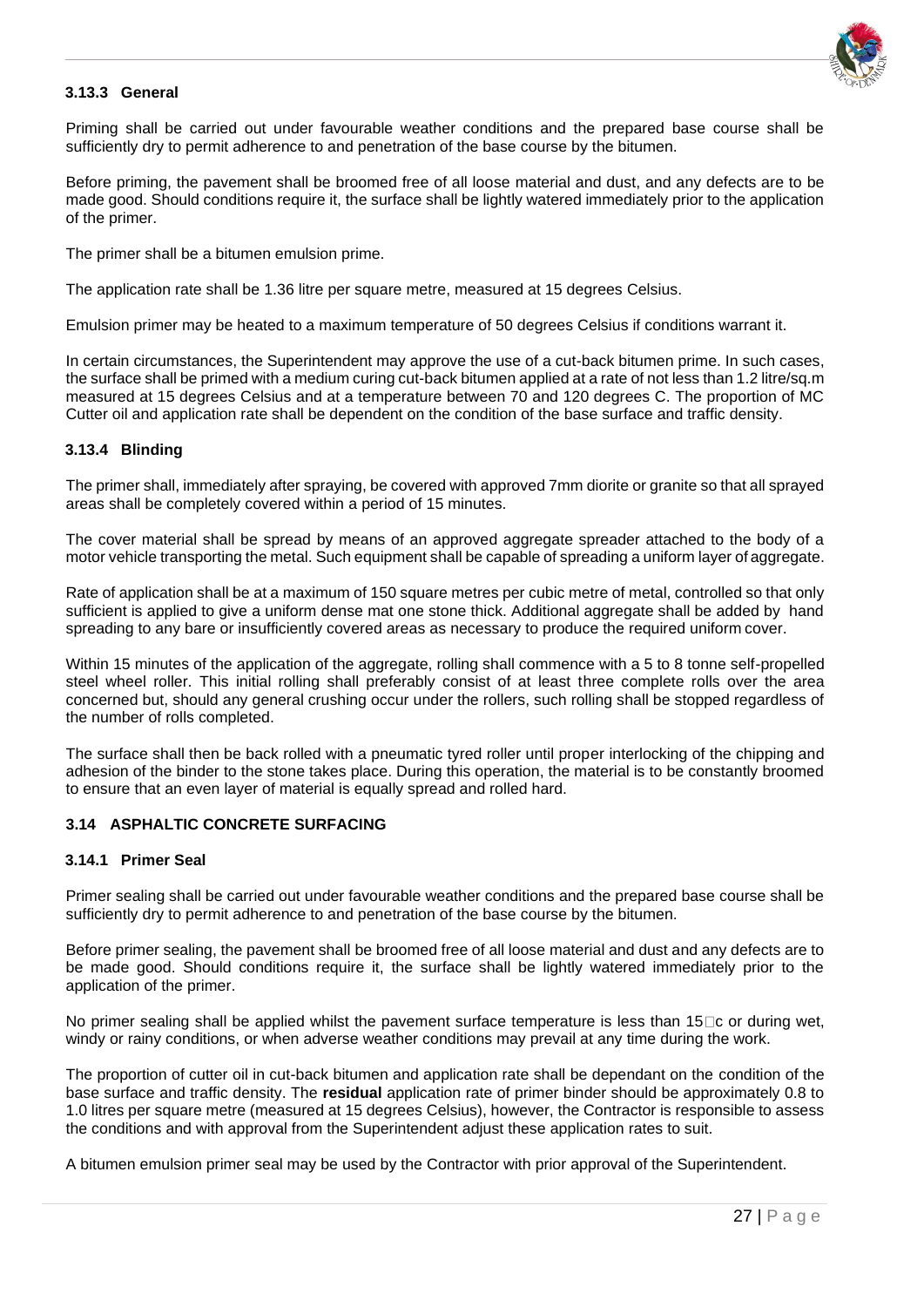

The primed surface shall be covered with 7mm aggregate screenings at sufficient rate to achieve a uniform dense mat with no excess surface bitumen. Aggregate shall be rolled with a 6 - 8 tonne roller until screenings are firmly embedded in the primer. Should any general crushing occur under the rollers, such rolling shall be stopped and direction sort from the Superintendent regardless of the number of rolls completed.

#### <span id="page-27-0"></span>**3.14.2 Open to Traffic**

If the road is to be left open to traffic before final surfacing, aggregate must be swept wherever required to remedy heaping and corrugation and, as soon as there is no danger of bitumen being picked up by traffic, the surplus may be swept off.

#### <span id="page-27-1"></span>**3.14.3 Preparation of Surface for Asphalting**

Prior to asphalting occurring, the existing primerseal surface shall be inspected and any required corrections of defects agreed with the Superintendent and Local Authority should be undertaken.

Excess binder shall be removed from any faulty areas, pot-holes or depressions filled with suitable material, and any deviations to the pavement shape corrected prior to the application of the tack coat. If directed, the whole surface must be given a second primer seal coat.

Pot holes shall be repaired by cutting back into sound road material, with vertical faces, filling and compacting in layers with road base material, and re-sealed.

#### <span id="page-27-2"></span>**3.14.4 Tack Coat**

When ready for the final seal, the primer sealed surface shall be broomed free of all loose material and a tack coat shall be applied to provide a "key" for asphaltic concrete.

Application shall take place not less than 30 minutes nor more than 2 hours before placing asphaltic concrete.

The tack coat application rate shall achieve a residual bitumen of 0.1 to 0.2 litres per square metre. With approval from the Superintendent, this rate may be varied to suit the class of material.

No asphalt shall be laid on an emulsion tackcoat until the emulsion has broken and the water has substantially evaporated.

Any pools of tack coat which may have formed in surface depressions shall be brushed out.

#### <span id="page-27-3"></span>**3.14.5 Asphaltic Concrete**

Asphaltic concrete shall be laid at a rate so as to achieve a compacted thickness of:

- **-** For major intersections as noted; 40mm, using a 14mm nominal graded mix
- **-** All other road areas; 30mm, using a 10mm nominal graded mix.
- **-** AC footpaths; 25mm AC10 with red oxide (% to Shire of Denmark specification to match existing)

The asphaltic concrete mix shall be placed at a minimum temperature of 140 degrees Celsius immediately on delivery to the spreader and in the presence of experienced personnel. The temperature of the asphaltic concrete at the time of initial rolling must not fall below 120 degrees Celsius. Spreading of material below this temperature will not be permitted. No asphaltic concrete shall be placed when the ambient temperature is less than 10 degrees Celsius.

The asphaltic concrete shall be placed in one layer by an approved self propelled machine spreader, conforming to AS 2150, Section 12.

Compaction shall be accordance with AS 2150 Section 13 except as follows:

Compact initially by rolling with at least two coverages of the smooth, steel drum tandem roller as specified under the clause on "Plant". Immediately following the initial rolling and while the asphaltic concrete is still hot, roll with not less than twelve coverages of the self-propelled pneumatic-tyred roller, of mass not exceeding 12 tonnes, as specified under the Clause on "Plant". Roll finally with a maximum of two coverages of the smooth, steel drum roller while the asphaltic concrete is sufficiently warm to produce a smooth, dense surface.

If the asphaltic concrete begins to shove or crack, in no circumstances continue with rolling until the cause has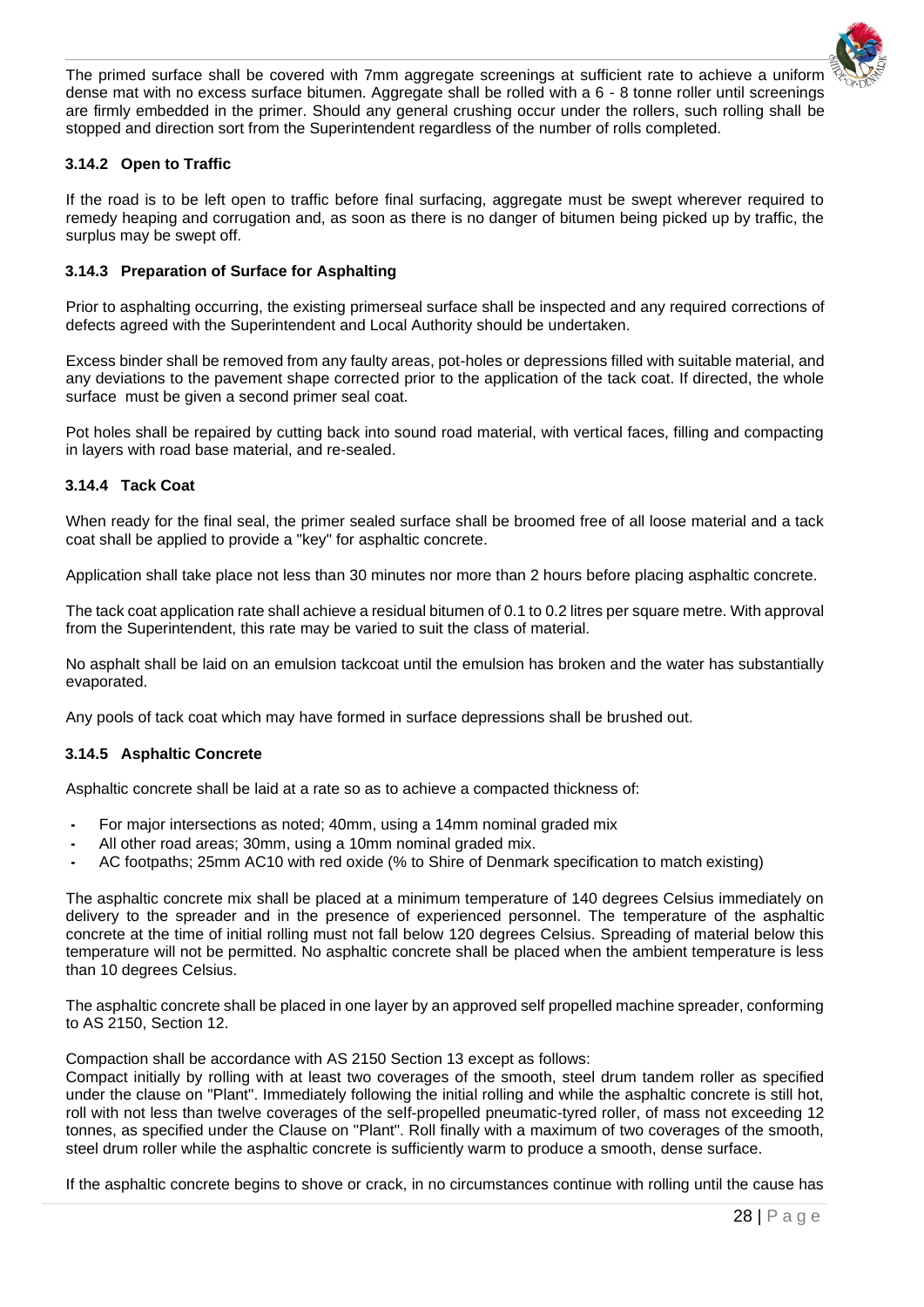

been determined and corrective measures taken. Keep drums and wheels of rollers wet with water and clean during all rolling operations.

Form any joints necessary and ensure that the finished profile is smooth and even over the joints without ridges or depressions. Joints shall be waterproof. Joints shall be in accordance with AS 2150 Section 12.6.

The density of the compacted concrete shall be not less than 97% of the Marshall maximum density. The design levels given on the drawings indicate the levels of the finished road surface.

#### <span id="page-28-0"></span>**3.14.6 Testing**

Samples of the compacted asphaltic concrete shall be taken by an appropriate testing consultant as set out in the Quality Assurance section of this specification and the field density determined. The samples will be taken for the full depth of the layer and may be either approximately square or diameter cores.

All density holes shall be repaired by the Contractor.

The Contractor shall submit a record of the grading of the mix and any test results requested by the Superintendent.

#### <span id="page-28-1"></span>**3.15 EXTRUDED CONCRETE KERBING**

#### <span id="page-28-2"></span>**3.15.1 General**

Kerbs to roads shall be constructed of extruded concrete kerbing. Kerbing to smaller radii than can be placed with the extrusion machine used shall be cast insitu to the same cross section as that of the extruded kerbing, except that the cast insitu kerb shall be 100mm deeper than the extruded kerbing and shall be embedded firmly in the road surface to the extra depth. The outward appearance of the extruded and cast insitu kerbing shall be identical.

#### <span id="page-28-3"></span>**3.15.2 Kerb Construction**

All kerbing shall be constructed from 25 MPa 28 day cylinder test compressive strength concrete manufactured in accordance with AS 3600 for 10mm aggregate with a 50mm slump.

The final shape and dimensions of the extruded kerb shall be as detailed on the drawings. The top surface of the kerb shall always be parallel to the ruling grade of the pavement, with gentle transitions at changes in grade.

The kerb shall be placed in straight lines and in circular curves as shown on the drawings. The width of the road shall be the distance between the kerbs along straight sections of the road measured at right angles to the kerbs from toe to toe and shall be as detailed on the drawings. The kerbs shall be equidistant from the road centre line. At road junctions and intersections, the radius or kerbing shall be measured from the road side toe of the kerb.

The kerb shall be placed using an appropriate extrusion machine, approved by the Superintendent and the Local Authority and the work shall be carried out by an experienced and competent crew. The first 150mm of any new pour shall be cut away and removed. The gap between the old and new work shall be filled by hand placing, rodding and shaping of the concrete until a satisfactory shape and finish has been obtained. Extruded kerb shall be joined to existing kerbing by using the same method.

The extruded kerb shall be finished by means of a kerb shaped screed.

#### <span id="page-28-4"></span>**3.15.3 Contraction Joints**

Contraction joints shall be constructed at 2.0m intervals, and at tangent points of sweeps, by complete separation of adjoining sections of the kerb immediately after extrusion.

The kerb is then finished by using the screed.

Each contraction joint shall be defined by a groove cut in the finished surface on the entire exposed face of the kerb before the concrete has set, to a depth of 15-20mm.

#### <span id="page-28-5"></span>**3.15.4 Expansion Joints**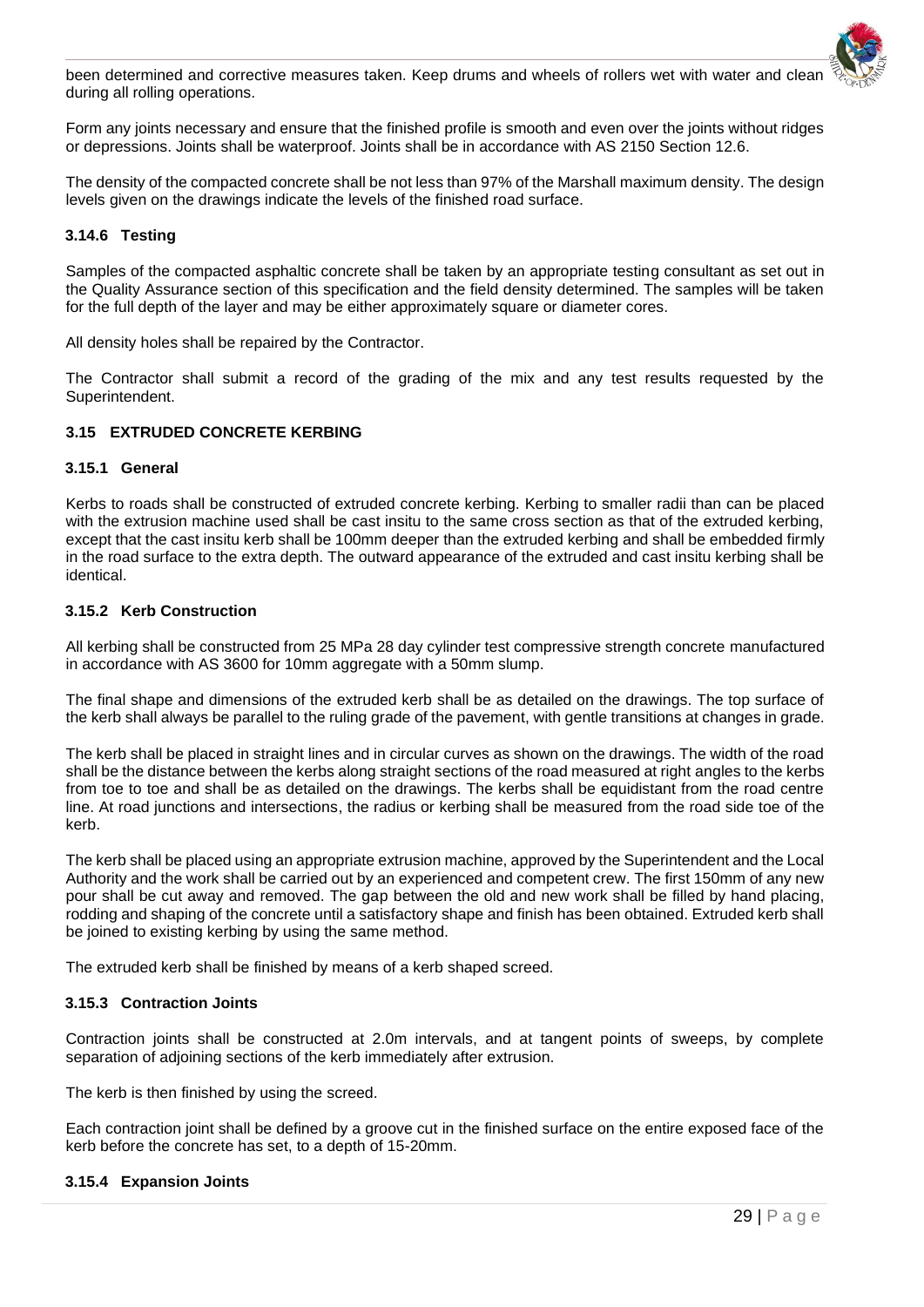

Not less than 24 hours after placing of the kerb expansion joints shall be constructed at every second contraction joint. The expansion joints shall be formed by the sawing of a 10mm gap that completely severs the adjoining sections of the kerb. The gap shall be filled with approved joint filler after the Superintendent and the Local Authority have inspected and approved the cut joints.

Expansion joints shall be placed where the kerb meets a side entry or combination pit.

#### <span id="page-29-0"></span>**3.15.5 Curing**

Within two hours of surface finishing, all exposed faces of the completed kerb shall be protected against loss of moisture for a period of not less than 96 hours after placing by shrouding with plastic sheeting or by spraying with a curing compound complying with AS 3799.

#### <span id="page-29-1"></span>**3.15.6 Protection**

Kerbs shall be protected from bitumen overspray at all times by adequately covering the kerbs with polythene sheeting or similar approved material.

Any kerbing marked by bitumen spray shall be made good by the Contractor at his own expense.

#### <span id="page-29-2"></span>**3.15.7 Backfilling**

The backfilling to kerbing shall be placed as shown on the drawings after the curing and acceptance of the kerbing. The backfill material to be a similar material to the locally occurring topsoil, free from debris and compacted adequately to accommodate the driving of rubber tyred domestic vehicles.

#### <span id="page-29-3"></span>**3.15.8 Cleaning Up**

The Contractor shall remove any excess mortar or concrete spillages from the road surface prior to completing the pavement construction.

During completion of the pavement, the Contractor shall take every care to avoid damage and bitumen spillage onto the kerbs. Where damage or spillage has occurred, the Contractor shall make good this damage and remove bitumen spillages at his own expense.

#### <span id="page-29-4"></span>**3.16 STREET NAMEPLATES**

#### <span id="page-29-5"></span>**3.16.1 General**

Street signs shall be erected by the Contractor at all road junctions and intersection. These shall consist of a single sign or multiple signs as shown on the drawings.

#### <span id="page-29-6"></span>**3.16.2 Post**

Details shall be as shown on the standard drawings.

#### <span id="page-29-7"></span>**3.16.3 Nameplates**

The nameplates, fittings and attachment post shall be as specified in this clause and as detailed on the drawings unless this varies from the Local Authority's standards in which case the Local Authority's standard details shall apply.

Nameplates shall be of 150mm height extruded aluminium. The length to suit the street name, but not less than 450mm and not longer than 1000mm, and shall be in multiples of 50mm.

The nameplate shall be reflectorised white with 100mm high black embossed lettering, unless otherwise required by the Local Authority.

The lettering shall be of block type, series C of AS 1744. Abbreviation, where used, shall be selected from the following: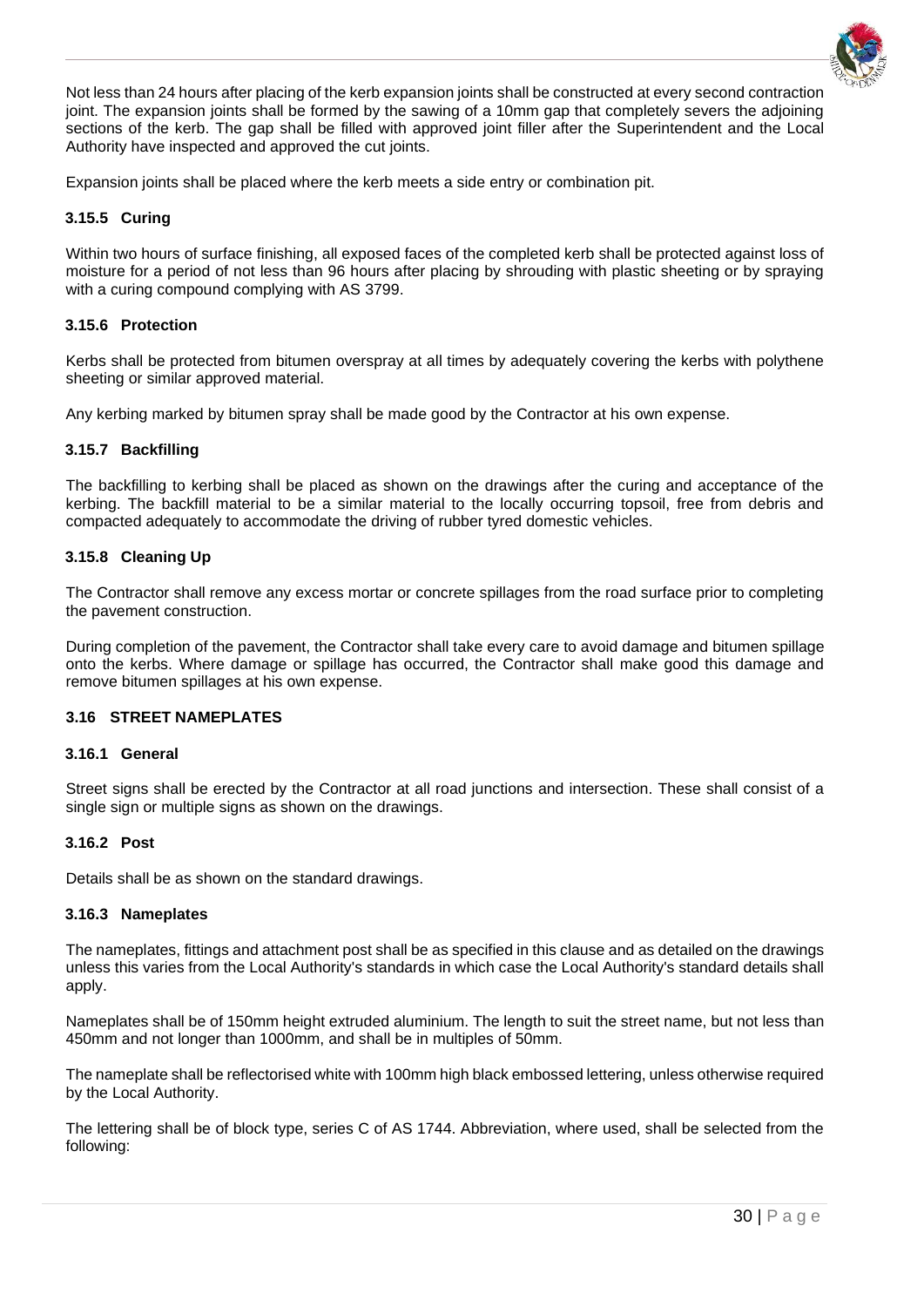

| <b>Name</b>      | <b>Abbreviation</b> | <b>Name</b>  | <b>Abbreviation</b> | <b>Name</b>   | Abbreviation |
|------------------|---------------------|--------------|---------------------|---------------|--------------|
| Alley            | AI                  | <b>Drive</b> | Dr                  | Ramble        | Ra           |
| Arcade           | Arc                 | Esplanade    | Es                  | Rise          | Ri           |
| Avenue           | Ave                 | Gardens      | Gdns                | Road          | Rd           |
| <b>Boulevard</b> | <b>B</b> lvd        | Grove        | Gr                  | Row           | Rw           |
| Circle           | Сi                  | Highway      | Hwy                 | Square        | Sq           |
| Circus           | Cs                  | Lane         | La                  | <b>Street</b> | <b>St</b>    |
| Close            | СI                  | Loop         | Lp                  | Terrace       | Tc           |
| Corner           | Cnr                 | <b>Mews</b>  | Me                  | Trail         | Trl          |
| Court            | Ct                  | Parade       | Pde                 | Vale          | Val          |
| Courtyard        | Ctyd                | Parkway      | Pkwy                | Walk          | Wk           |
| Crescent         | Cr                  | Place        | PI                  | Way           | Wy           |
| Cross            | Cro                 | Promenade    | Pro                 |               |              |

The nameplate shall be attached to the post with a standard aluminium bracket and two 10mm diameter cadmium plated bolts, unless otherwise required by the Local Authority.

#### <span id="page-30-0"></span>**3.17 POST AND RAIL FENCING**

Post and rail fencing shall be installed along the reserve edge of a major road where it abuts a cul-de-sac, or local frontage road, or at locations detailed on the approved drawings.

The timber shall be tanolith treated pinus radiata of reasonable uniformity in diameter specified per length and free of any noticeable bends or defects in its overall appearance.

#### <span id="page-30-1"></span>**3.17.1 Uprights**

The uprights shall be between 125mm and 150mm diameter set at 2.00m centres and 1.125m in length and 675mm above ground level.

#### <span id="page-30-2"></span>**3.17.2 Railings**

The railings shall be a minimum of 100mm diameter 3.35m in length with 650mm spacings between rails. Rail to be fixed by 12mm galvanised cuphead bolts and galvanised washers set 150mm below the top of the upright.

#### <span id="page-30-3"></span>**3.17.3 Installation of Upright**

All equipment to be secured into the ground by the extension of the upright 450mm into the ground may be by means of a concrete block 450mm in diameter extending 500mm into the ground around each footing, set 50mm below ground level. All concrete shall be minimum 20 MPa 28 day cylinder test compressive strength.

#### <span id="page-30-4"></span>**3.17.4 Finish**

Excess thread on bolts shall be removed, burred over and cold galvanised. All end grain cuts in the timber shall be cut clean to eliminate splintering. Any damaged or split sections shall be replaced if deemed necessary by the Superintendent at the Contractor's expense. It shall also be the Contractor's responsibility to remove all stains and splashes of concrete on wooden uprights.

#### <span id="page-30-5"></span>**3.18 AS-CONSTRUCTED**

The Contractor shall arrange for all as-constructed survey, testing of thickness and presentation of results using a licensed surveyor at the Contractor's expense.

The as-constructed information shall be signed and certified as accurate and correct by the contractor and the Licensed Surveyor before being submitted to the superintendent for approval.

This information shall be submitted to the Superintendent prior to Practical Completion and prior to acceptance of the works.

#### <span id="page-30-6"></span>**4 FOOTPATHS**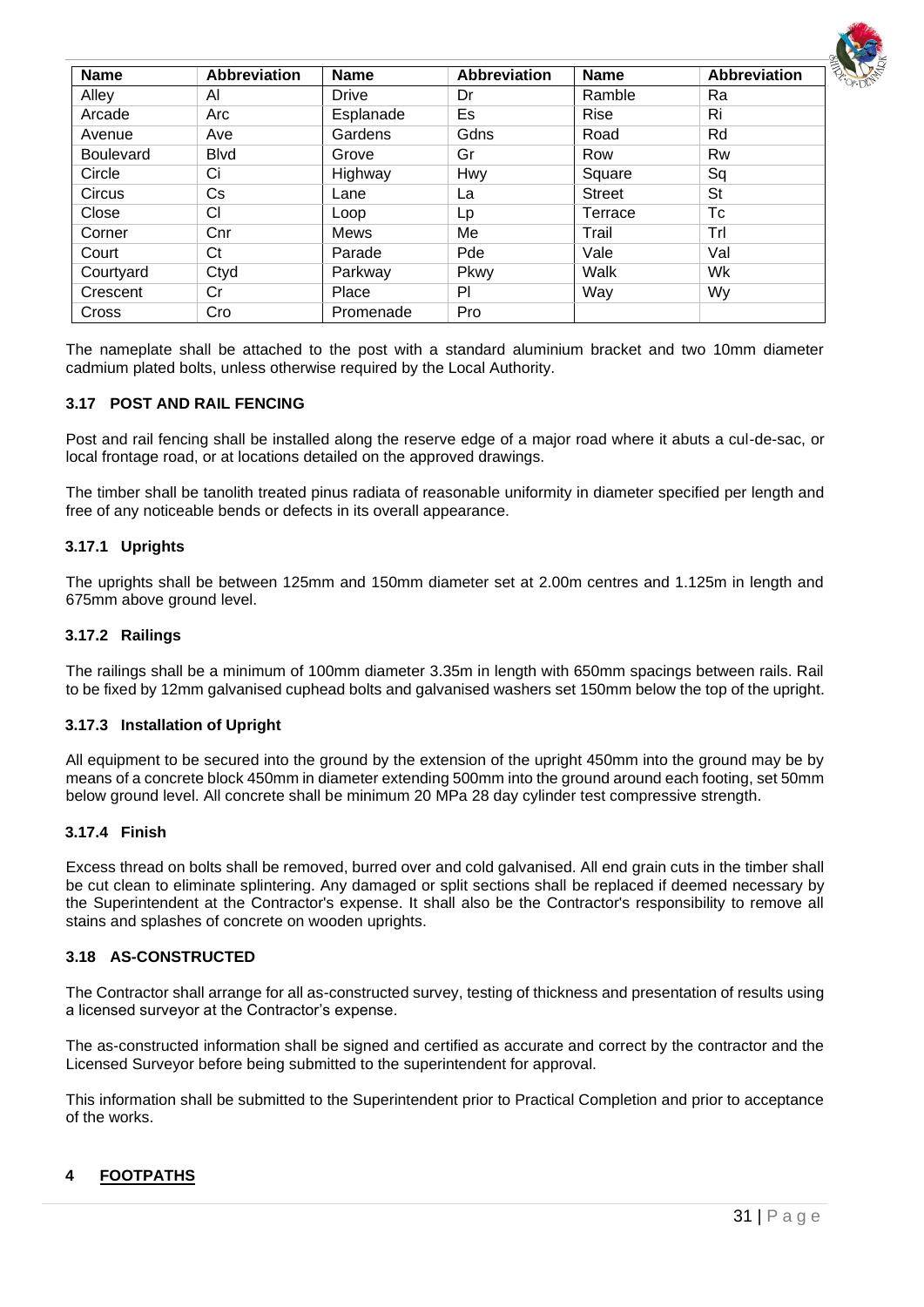#### <span id="page-31-0"></span>**4.1 GENERAL**



All these Works shall be constructed in accordance with the drawings and this specification and will be subject to inspection and the approval of the relevant Local Authority.

Any instructions from the Local Authority pertaining to the Works shall be issued by that Authority to the Superintendent.

The extent of footpaths and footways to be constructed is as shown on the drawings. Footpaths may not be constructed until after all drainage, sewerage, major verge clearing and kerbing have been completed.

#### <span id="page-31-1"></span>**4.2 CLEARING**

The footpath alignment shall be cleared for the width of the footway reserve. Only trees specifically nominated by the Principal or the Superintendent shall be retained.

Clearing shall be carried out in accordance with the "Clearing" clause in the Earthworks section.

#### <span id="page-31-2"></span>**4.3 SUB-GRADE**

The entire width of the footpath reserve shall be cut or filled as necessary.

After excavation or filling, compacting, trimming and boxing out, the finished surface of the footpath sub-grade shall conform to the shape and dimensions shown in the drawings.

Sub-grade is to be compacted to not less than 95% of the maximum dry density obtained in modified maximum dry density compaction tests (A.S. 1289.E.2.1) to a minimum depth below the surface of 500mm.

All filling shall be placed in generally horizontal layers not exceeding 250mm and compacted prior to the placing of further material.

A sand bed of clean sand free from roots, clay or any deleterious matter shall be placed to a minimum compacted thickness of 50mm and to the designed footpath width. The bedding shall be compacted to not less than 95% of the maximum dry density obtained in the modified maximum dry density compaction tests (AS 1289.E.2.1).

Where paths will be trafficked (such as at crossovers), 150mm of sub-base shall be installed beneath the path (sand bed). Refer to section 3.10.

#### <span id="page-31-3"></span>**4.4 CAST INSITU CONCRETE PATHS**

#### <span id="page-31-4"></span>**4.4.1 Dimensions**

The footpath shall be constructed with a crossfall of 2% towards the kerb. The finished thickness of the slab to be a minimum of 100mm. The width of the path shall be as shown on the drawings.

#### <span id="page-31-5"></span>**4.4.2 Construction**

The path shall be placed on the prepared sand bed which shall be screeded to profile and crossfall to provide the finished slab thickness.

Where the path is constructed in the road reserve, the longitudinal profile of the path shall be the same as the longitudinal profile of the adjacent kerbing. Elsewhere, the path longitudinal profile will be such as to achieve a uniform grading and generally conform to the surrounding finished ground or as shown on the drawings.

No concrete shall be poured until the sand bedding has been approved by the Superintendent. Rails or guide posts shall be erected to suit the construction programme.

#### <span id="page-31-6"></span>**4.4.3 Concrete**

The concrete used in this construction shall conform to AS 3600 and be provided by an approved pre-mixed concrete supplier, conforming with AS 1379. Each batch provided shall be supported with evidence of strength slump, aggregate size, etc.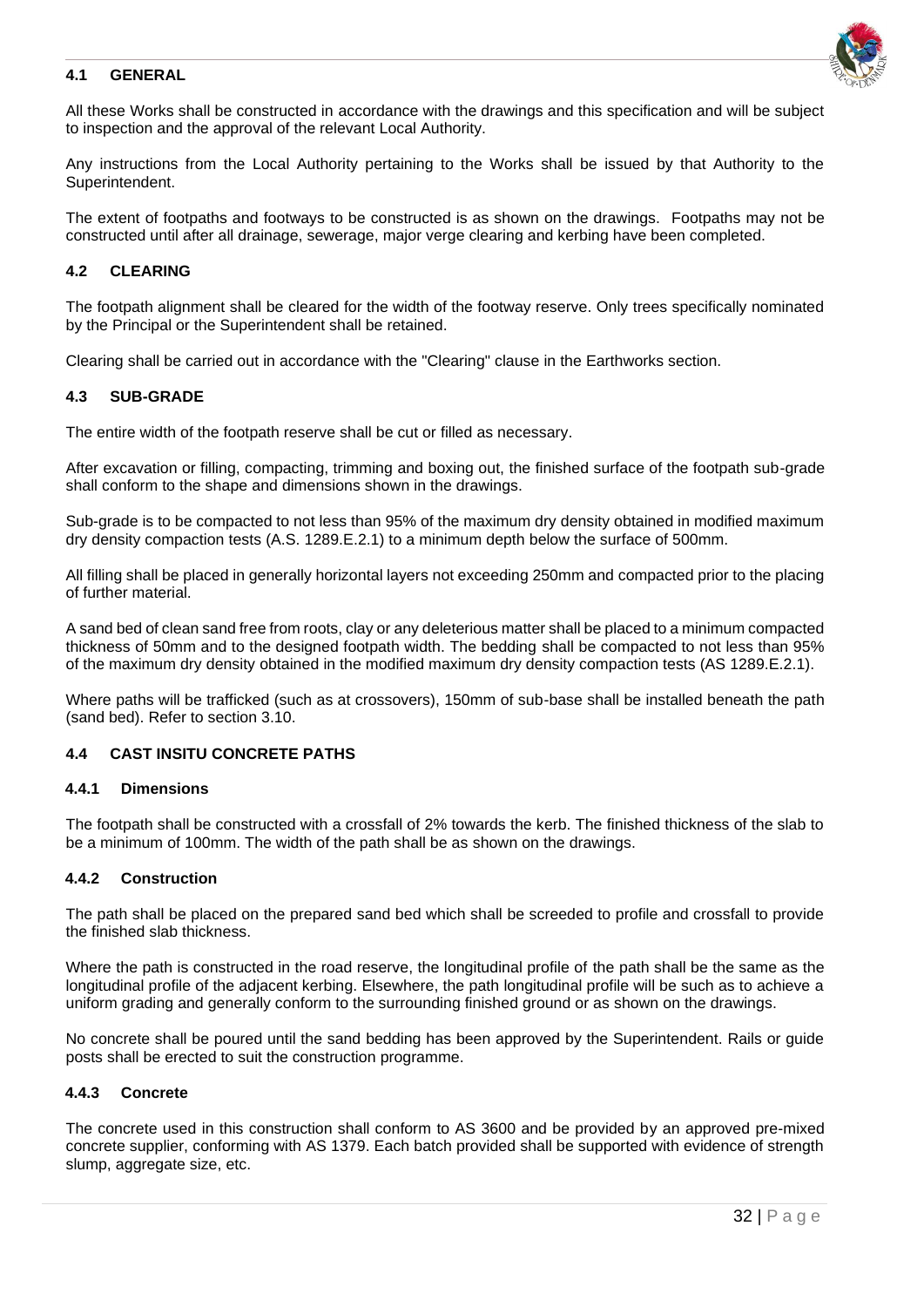

Concrete shall be of 25 MPa at 28 day cylinder test compressive strength, with a slump of 75mm and a maximum aggregate size of 14mm.

The concrete, when placed, must be well tamped to remove all voids and to work fines to the surface for trowelling.

#### <span id="page-32-0"></span>**4.4.4 Contraction Joints**

Contraction joints in footpaths and cycleways shall be constructed at 2.0 metre centres for footpaths, footways and cycleways.

Joints shall be neatly defined with a jointing tool and smooth trowel finished for 80mm either side of the joint. Joints shall be aligned with joints in the kerbing where the path is against the kerbing.

*Should 'Lockjoint' joints be prefered by the Shire of Denmark, the Contractor shall install as per the manufacturer's specification.*

#### <span id="page-32-1"></span>**4.4.5 Expansion Joints**

At 4.0 metre intervals expansion joints shall be constructed 12mm wide for the full depth of the slab. A 35mm x 12mm bitumen impregnated canite or foam of an approved type shall be inserted in the joint and finished flush with the surface of the path. The expansion joints shall be marked out with an edging tool to match the appearance of the contraction joints. Expansion joints shall be installed where the pathway abuts utility service structures, drainage/sewer pits and crossovers, and align with joints placed in kerbing where path is placed against kerb.

*Should 'Lockjoint' joints be prefered by the Shire of Denmark, the Contractor shall install as per the manufacturer's specification.*

#### <span id="page-32-2"></span>**4.4.6 Finish**

The surface finish shall be a deep broom finish (2mm), with a polished smooth edge approximately 75mm wide at edges and joints using an edging tool. The broomed finish shall be such that it is perpendicular to the direction of pedestrian traffic.

The alignment of the edge of the path is to be straight and true to line. Deviations from alignment or from specified width will not be accepted. The path shall be parallel with the kerbing in vertical and horizontal alignment.

The finished path shall be protected from damage by passers-by and with polythene film for 24 hours after completion if rainfall during this period is apparent.

#### <span id="page-32-3"></span>**4.4.7 Curing**

The entire footpath shall be protected against loss of moisture for a period of not less than 72 hours after placing by shrouding with polythene sheeting or by spraying with a curing compound complying with AS 3799.

#### <span id="page-32-4"></span>**4.4.8 Protection**

Barricade, warning signs and lights shall be erected to prevent damage of the footpath from vehicles and pedestrians for not less than 24 hours after completion.

The Contractor is responsible for protection of the path against damage of any kind during the period of setting and curing of the concrete.

#### <span id="page-32-5"></span>**4.4.9 Clean Up and Backfilling**

All cement droppings, slurry, etc. and surplus materials to be removed from site.

All formwork, pegs, stakes, etc. shall be removed after the curing of the path has been completed.

After removal of the formwork, and acceptance of the path by the Superintendent and the Local Authority, the path shall be backfilled with a clean sand. Backfilling shall be compacted to not less than 90% of the maximum dry density obtained in modified maximum dry density compaction tests (AS 1289.5.2.1-1993) and shaped level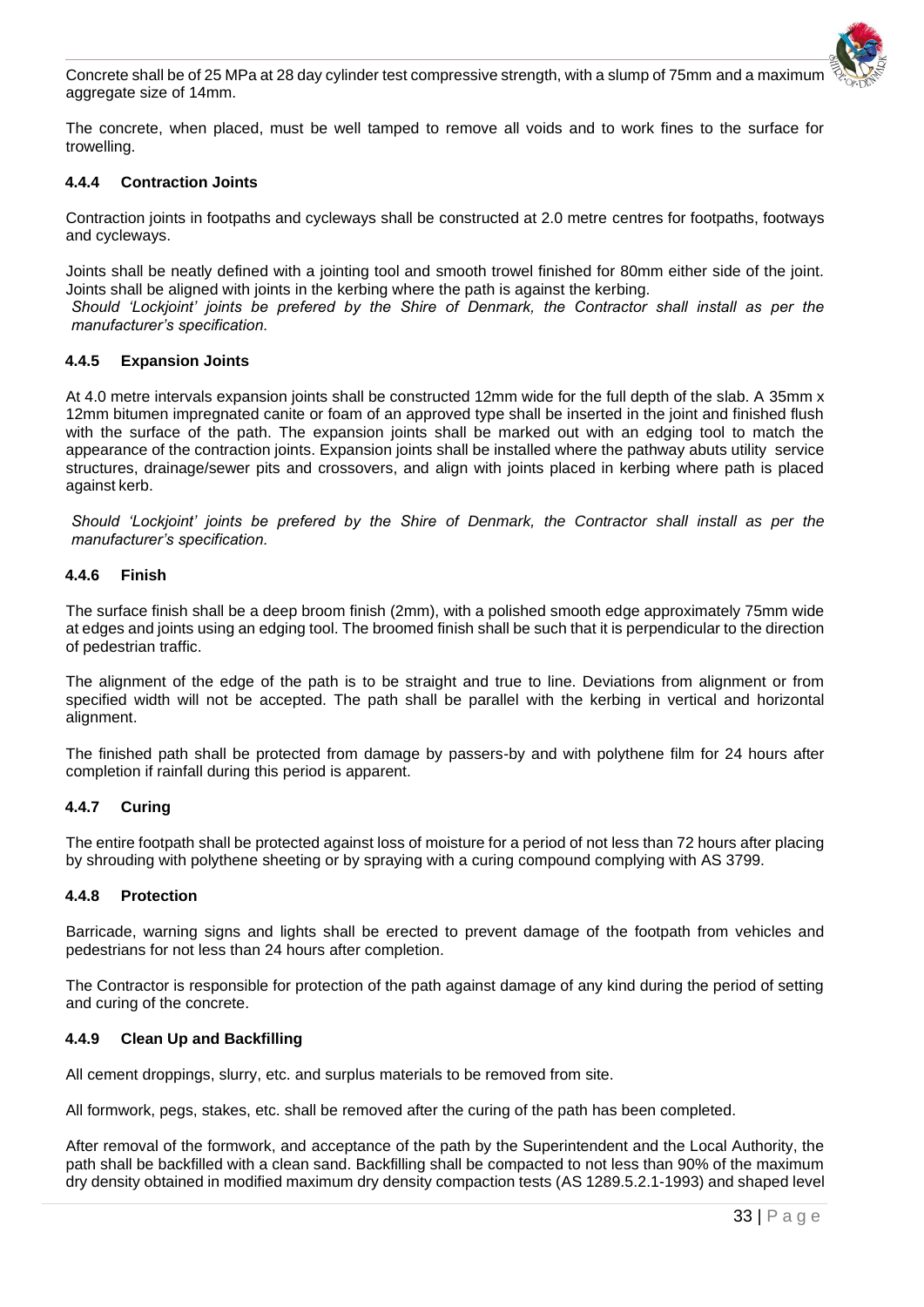with the top of path.

#### <span id="page-33-0"></span>**4.5 ASPHALT FOOTPATH**

### <span id="page-33-1"></span>**4.5.1 General**

Construction for Asphalt Paths shall be as for Asphalt Roads, see section 3.0 ROADS.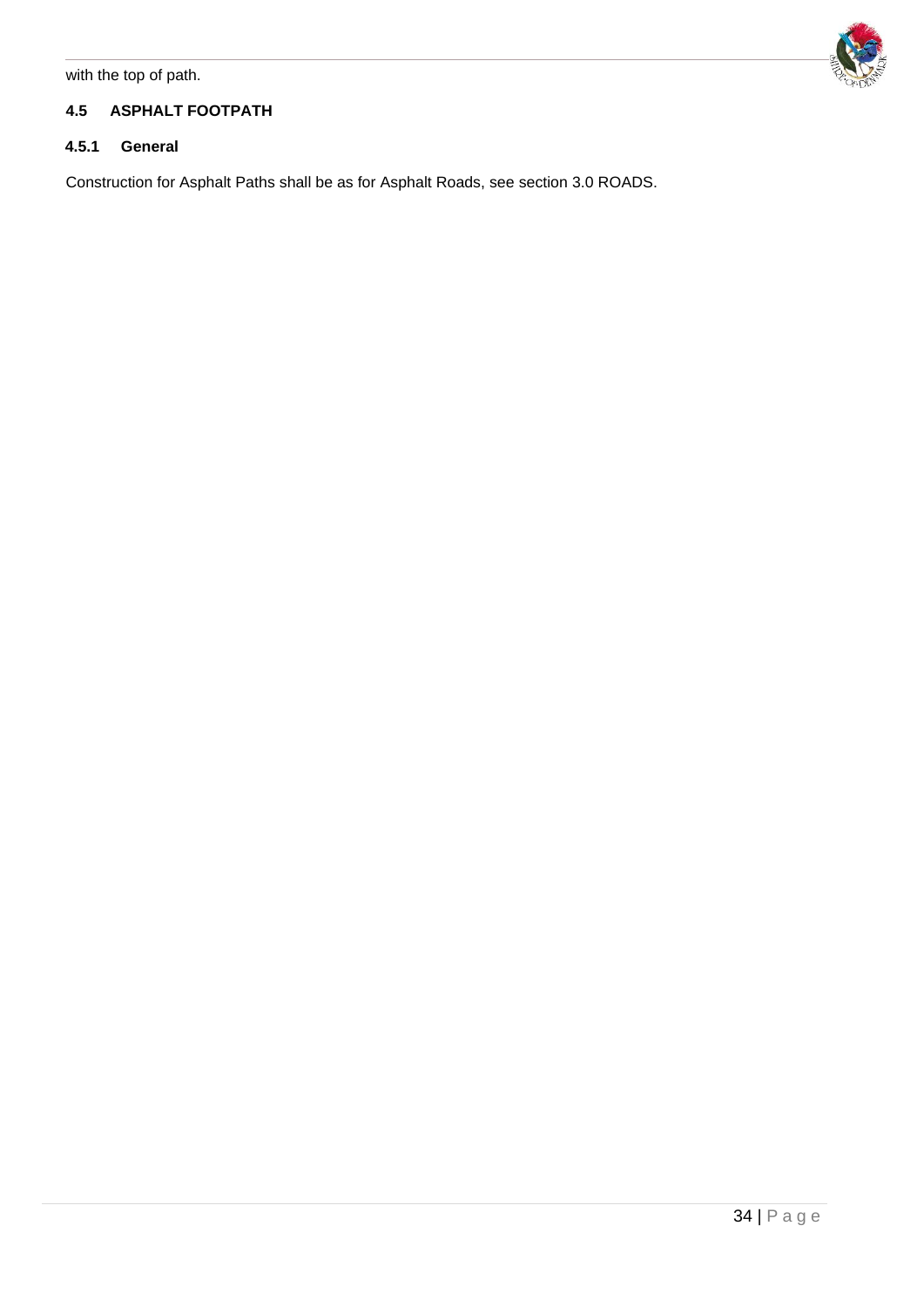

| Client:<br>Project:<br>Project No:<br>Contractor:                                                                                                                              | $Q_F D L$<br>Shire of Denmark<br>953 South Coast Highway<br>(PO Box 183), Denmark WA 6333<br>Phone: (08) 9848 0300 ABN: 24 355 062 623<br>Email: enquiries@denmark.wa.gov.au<br>Website: www.denmark.wa.gov.au |
|--------------------------------------------------------------------------------------------------------------------------------------------------------------------------------|----------------------------------------------------------------------------------------------------------------------------------------------------------------------------------------------------------------|
| <b>TOPSOIL STRIPPING</b>                                                                                                                                                       |                                                                                                                                                                                                                |
| Area of topsoil removed to stockpile<br>1.1<br>Approximate quantity of topsoil removed<br>1.2<br>1.3<br>Completion date of topsoil stripping<br><b>Contractor Verification</b> | m <sup>2</sup><br>Date:<br>Date:                                                                                                                                                                               |
| <b>FINISHED EARTHWORKS LEVELS</b><br>$\mathbf{2}$                                                                                                                              |                                                                                                                                                                                                                |
| Contractor to provide as-constructed survey of earthworks area.<br><b>Contractors Surveyor</b><br>Lodged with Superintendent<br><b>Contractor Verification</b>                 | Date:<br>Date:<br>Date:                                                                                                                                                                                        |
| <b>COMPACTION TESTING OF EARTHWORKS AREA</b><br>3.                                                                                                                             |                                                                                                                                                                                                                |
| Contractor to complete compaction form attached in Appendix 2<br>Lodged with Superintendent                                                                                    | Date:                                                                                                                                                                                                          |
| <b>STABILISATION</b><br>4.                                                                                                                                                     |                                                                                                                                                                                                                |
| 4.1<br><b>Topsoil Replacement</b><br>Average depth of topsoil placement<br>Completion date of topsoil placement<br>4.2<br>Hydromulch<br>Mix details:                           | mm<br>Date:                                                                                                                                                                                                    |
|                                                                                                                                                                                |                                                                                                                                                                                                                |
| Kg/ha<br>Application rate:                                                                                                                                                     | Area Seeded:<br>m <sup>2</sup>                                                                                                                                                                                 |
| Commencement date:<br>4.3<br>GLUON 240 Spray<br>Kg/ha<br>Application rate:<br>Commencement date:<br>4.4<br><b>Direct Seeding</b><br>Mix details:                               | Completion date:<br>Completion date:                                                                                                                                                                           |
| Kg/ha<br>Application rate:<br>Commencement date:                                                                                                                               | Area Seeded:<br>m <sup>2</sup><br>Completion date:                                                                                                                                                             |
| Marked up plan with areas shown<br><b>Contractor Verification</b>                                                                                                              | Date:                                                                                                                                                                                                          |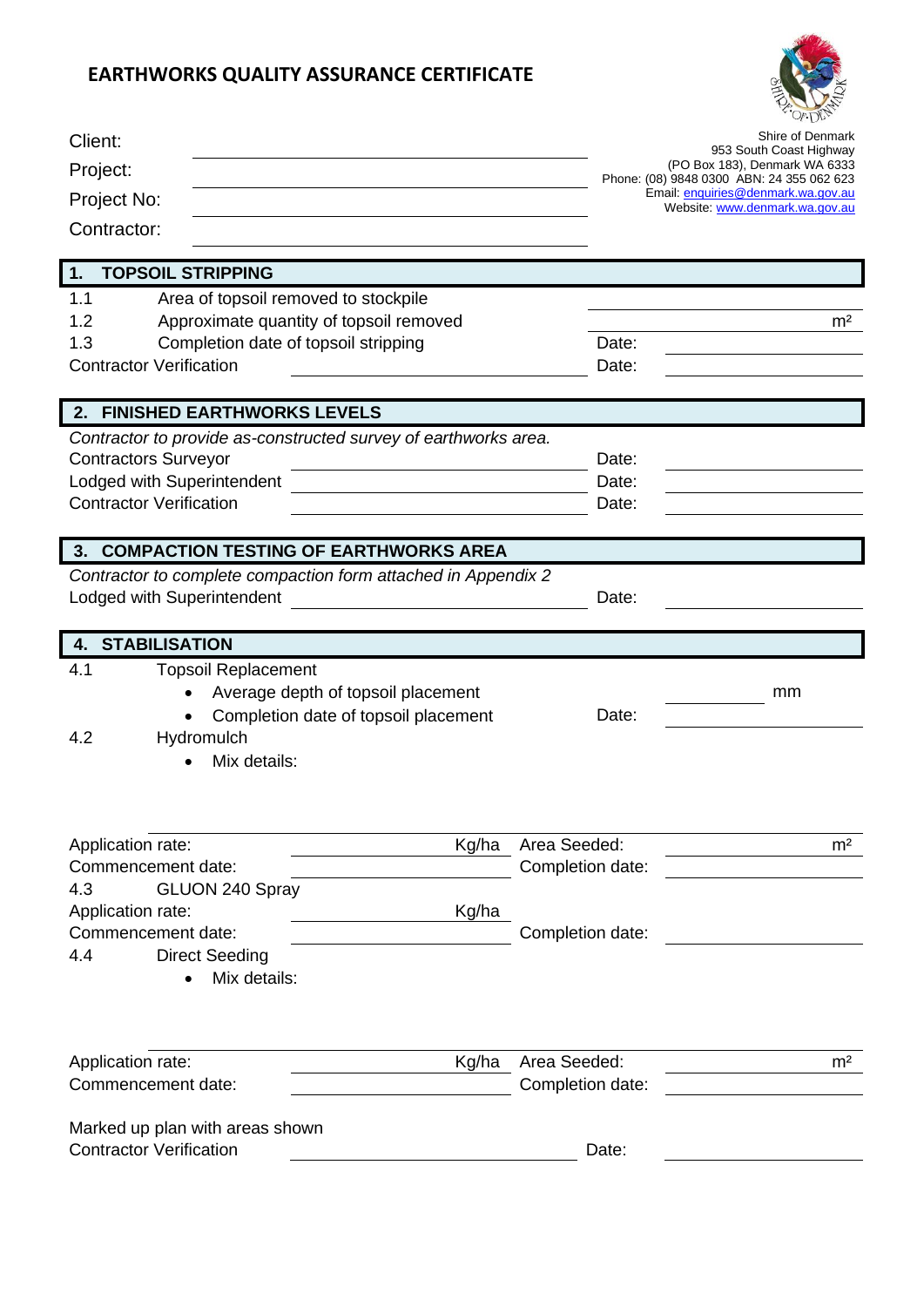

(PO Box 183), Denmark WA 6333

Phone: (08) 9848 0300 ABN: 24 355 062 623 Email: **enquiries@denmark.wa.gov.au** Website: <u>www.denmark.wa.gov.au</u>

Client: Shire of Denmark 953 South Coast Highway

Project:

Project No:

Contractor:

| Location<br>RL:                                                                          | No:                                                                                                                                                                        | Location<br>RL:                                                                                                   | No:                                                                                                                                                                                                                                            | Location<br>RL:                                                                                                            | No:                                                                                                                                                                   | Location<br>RL:                                                                                                                               | No:                                                                                                             |
|------------------------------------------------------------------------------------------|----------------------------------------------------------------------------------------------------------------------------------------------------------------------------|-------------------------------------------------------------------------------------------------------------------|------------------------------------------------------------------------------------------------------------------------------------------------------------------------------------------------------------------------------------------------|----------------------------------------------------------------------------------------------------------------------------|-----------------------------------------------------------------------------------------------------------------------------------------------------------------------|-----------------------------------------------------------------------------------------------------------------------------------------------|-----------------------------------------------------------------------------------------------------------------|
| D<br>$\mathsf{e}% _{t}\left( t\right)$<br>р<br>t<br>h<br>${\sf m}$<br>${\sf m}$          | ${\sf N}$<br>$\sf u$<br>${\sf m}$<br>$\sf b$<br>$\mathsf{e}% _{t}\left( t\right)$<br>$\mathsf{r}$<br>$\mathsf{o}$<br>f<br>$\mathsf B$<br>$\mathsf{o}$<br>W<br>$\mathbf{s}$ | D<br>$\mathsf{e}% _{t}\left( t\right)$<br>р<br>t<br>h<br>${\sf m}$<br>${\sf m}$                                   | ${\sf N}$<br>u<br>${\sf m}$<br>$\sf b$<br>$\mathsf{e}% _{t}\left( t\right)$<br>r<br>$\mathsf{o}$<br>f<br>$\sf B$<br>L<br>$\mathsf{o}$<br>$\mathsf{W}% _{T}=\mathsf{W}_{T}\!\left( a,b\right) ,\ \mathsf{W}_{T}=\mathsf{W}_{T}$<br>$\mathbf{s}$ | $\mathsf D$<br>$\mathsf{e}% _{t}\left( t\right)$<br>$\frac{p}{t}$<br>$\boldsymbol{\mathsf{h}}$<br>${\sf m}$<br>${\sf m}$   | ${\sf N}$<br>u<br>${\sf m}$<br>$\sf b$<br>$\mathsf{e}% _{t}\left( t\right)$<br>r<br>$\circ$<br>$\mathsf f$<br>$\sf B$<br>$\mathsf{o}$<br>${\mathsf W}$<br>$rac{s}{S}$ | $\mathsf D$<br>$\mathsf{e}% _{t}\left( t\right)$<br>p<br>$\mathsf{t}$<br>$\boldsymbol{\mathsf{h}}$<br>${\sf m}$<br>${\sf m}$<br>$\mathcal{E}$ | ${\sf N}$<br>u<br>${\sf m}$<br>b<br>е<br>r<br>$\mathsf{o}$<br>f<br>$\sf B$<br>$\mathsf{o}$<br>W<br>$\mathbf{s}$ |
| $\pmb{0}$<br>1<br>$\mathbf 5$<br>$\mathbf 0$                                             | $\overline{\mathsf{s}}$<br>$\mathsf{e}% _{t}\left( t\right)$<br>$\mathsf{a}$<br>t<br>İ.<br>$\sf n$<br>g                                                                    | $\pmb{0}$<br>1<br>$\overline{5}$<br>$\pmb{0}$                                                                     | $\overline{\mathsf{s}}$<br>$\mathsf{e}% _{t}\left( t\right)$<br>$\mathsf{a}$<br>t<br>i.<br>$\sf n$<br>g                                                                                                                                        | $\pmb{0}$<br>$\mathbf{1}$<br>$\begin{array}{c} 5 \\ 0 \end{array}$                                                         | $\mathsf{e}% _{t}\left( t\right)$<br>$\mathsf{a}$<br>t<br>İ.<br>$\sf n$<br>g                                                                                          | $\mathbf 0$<br>$\mathbf 1$<br>$\sqrt{5}$<br>$\mathbf 0$                                                                                       | $\overline{\mathsf{s}}$<br>$\mathsf{e}% _{t}\left( t\right)$<br>$\mathsf a$<br>t<br>$\sf n$<br>g                |
| $\mathbf{1}$<br>$\sqrt{5}$<br>$\mathbf 0$<br>$\overline{\mathbf{4}}$<br>5<br>$\mathbf 0$ |                                                                                                                                                                            | $\mathbf 1$<br>$\overline{5}$<br>$\mathbf 0$<br>$\overline{\mathcal{A}}$<br>$\begin{array}{c} 5 \\ 0 \end{array}$ |                                                                                                                                                                                                                                                | $\mathbf{1}$<br>$\begin{array}{c} 5 \\ 0 \end{array}$<br>$\overline{\mathcal{A}}$<br>$\begin{array}{c} 5 \\ 0 \end{array}$ |                                                                                                                                                                       | $\mathbf{1}$<br>$\sqrt{5}$<br>$\mathsf{O}\xspace$<br>$\overline{\mathcal{A}}$<br>$\begin{array}{c} 5 \\ 0 \end{array}$                        |                                                                                                                 |
| $\overline{4}$<br>$\overline{5}$<br>$\mathbf 0$<br>$\overline{7}$<br>5<br>$\mathsf 0$    |                                                                                                                                                                            | $\begin{array}{c} 4 \\ 5 \\ 0 \end{array}$<br>$\overline{7}$<br>$\overline{5}$<br>$\mathsf 0$                     |                                                                                                                                                                                                                                                | $\overline{4}$<br>$\begin{array}{c} 5 \\ 0 \end{array}$<br>$\overline{7}$<br>5<br>$\mathbf 0$                              |                                                                                                                                                                       | $\overline{4}$<br>5<br>$\mathbf 0$<br>$\overline{7}$<br>$\mathbf 5$<br>$\mathbf 0$                                                            |                                                                                                                 |
| $\overline{7}$<br>$\sqrt{5}$<br>$\mathbf 0$<br>$\mathbf 1$                               |                                                                                                                                                                            | $\overline{7}$<br>5<br>$\mathbf 0$<br>-<br>$\begin{array}{c} 1 \\ 0 \\ 5 \\ 0 \end{array}$                        |                                                                                                                                                                                                                                                | $\overline{7}$<br>$\begin{array}{c} 5 \\ 0 \end{array}$                                                                    |                                                                                                                                                                       | $\overline{7}$<br>5<br>$\Omega$                                                                                                               |                                                                                                                 |
| $050$<br>$1050$<br>$050$<br>$-1350$                                                      |                                                                                                                                                                            | $\begin{array}{c}\n1 \\ 0 \\ 5 \\ 0\n\end{array}$<br>$-1$<br>$3$<br>$5$<br>$0$                                    |                                                                                                                                                                                                                                                | $1050$<br>$1050$<br>$050$<br>$-1$<br>3<br>5<br>0                                                                           |                                                                                                                                                                       | $10501050 - 1350$                                                                                                                             |                                                                                                                 |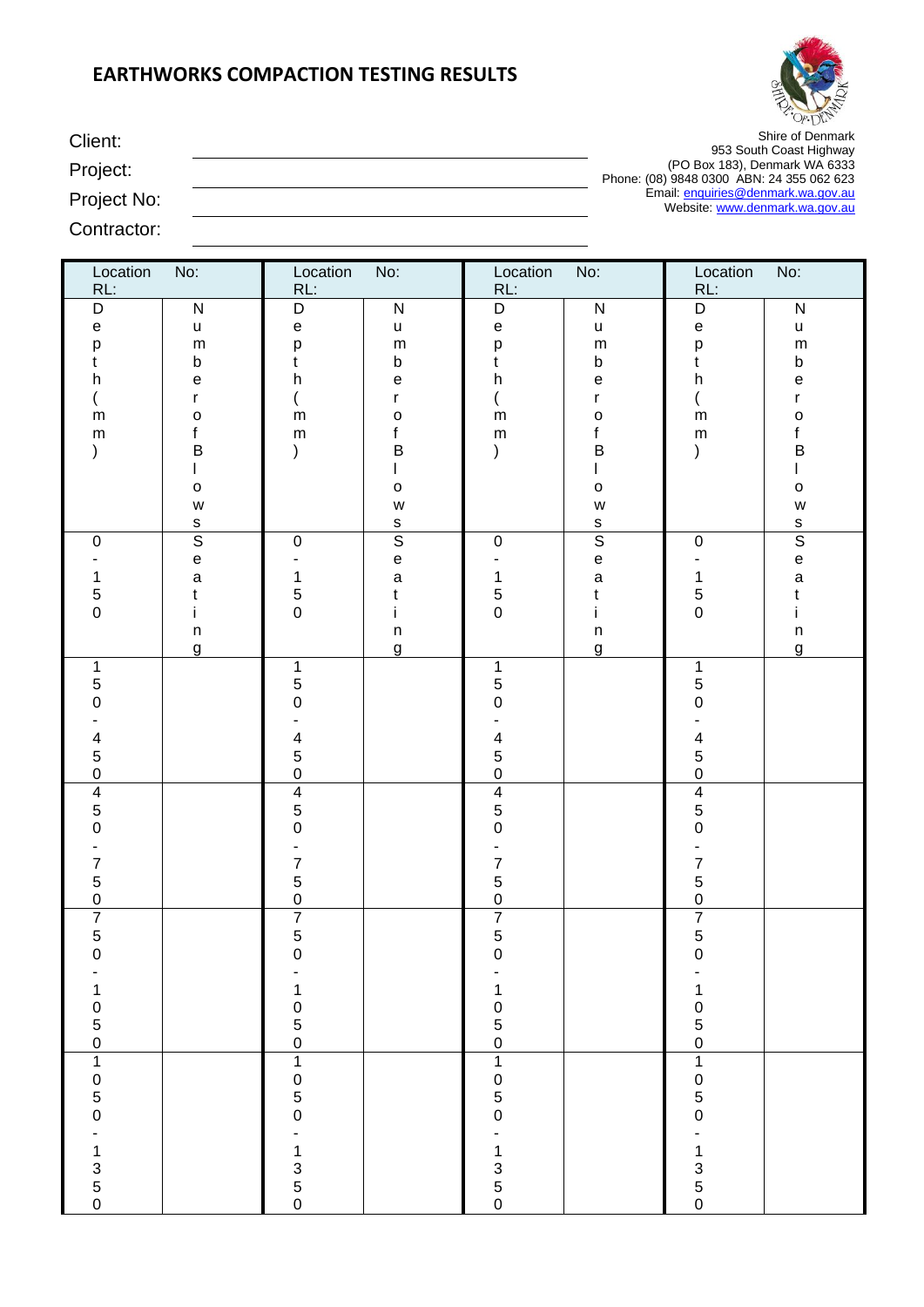

|  |  |  | ∽ |  |
|--|--|--|---|--|
|  |  |  |   |  |
|  |  |  |   |  |
|  |  |  |   |  |
|  |  |  | ~ |  |
|  |  |  |   |  |
|  |  |  |   |  |

| Location<br>RL:                            | No:                               | Location<br>RL:                            | No:                                                                                   | Location<br>RL:                            | No:                                        | Location<br>RL:                            | No:                                        |
|--------------------------------------------|-----------------------------------|--------------------------------------------|---------------------------------------------------------------------------------------|--------------------------------------------|--------------------------------------------|--------------------------------------------|--------------------------------------------|
| D                                          | ${\sf N}$                         | D                                          | ${\sf N}$                                                                             | $\mathsf D$                                | ${\sf N}$                                  | D                                          | ${\sf N}$                                  |
| $\mathsf{e}% _{t}\left( t\right)$          | u                                 | $\mathsf{e}% _{t}\left( t\right)$          | u                                                                                     | $\mathsf{e}% _{t}\left( t\right)$          | u                                          | $\mathsf{e}% _{t}\left( t\right)$          | $\sf u$                                    |
| p                                          | ${\sf m}$                         | р                                          | ${\sf m}$                                                                             | p<br>t                                     | ${\sf m}$                                  | p                                          | ${\sf m}$                                  |
| t                                          | $\sf b$                           | t                                          | $\sf b$                                                                               |                                            | $\sf b$                                    | t                                          | $\sf b$                                    |
| h                                          | $\mathsf e$                       | $\sf h$                                    | $\mathsf{e}% _{t}\left( t\right)$                                                     | h                                          | $\mathsf{e}% _{t}\left( t\right)$          | h                                          | $\mathsf{e}% _{t}\left( t\right)$          |
|                                            | r                                 |                                            | $\mathsf{r}$                                                                          | $\overline{\phantom{a}}$                   | $\mathsf{r}$                               | $\overline{(\ }$                           | r                                          |
| ${\sf m}$                                  | $\mathsf{o}$                      | ${\sf m}$                                  | $\mathsf{o}$                                                                          | ${\sf m}$                                  | $\circ$                                    | ${\sf m}$                                  | $\mathsf{o}$                               |
| ${\sf m}$                                  | $\mathsf f$                       | ${\sf m}$                                  | $\mathbf f$                                                                           | ${\sf m}$                                  | $\mathsf f$                                | ${\sf m}$                                  | f                                          |
|                                            | $\sf B$                           |                                            | $\sf B$<br>L                                                                          |                                            | $\sf B$                                    | $\mathcal{E}$                              | $\sf B$                                    |
|                                            | $\mathsf{o}$                      |                                            | $\mathsf{o}$                                                                          |                                            | $\mathsf{o}$                               |                                            | $\mathsf{o}$                               |
|                                            | W                                 |                                            | $\mathsf{W}% _{T}=\mathsf{W}_{T}\!\left( a,b\right) ,\ \mathsf{W}_{T}=\mathsf{W}_{T}$ |                                            | W                                          |                                            | ${\mathsf W}$                              |
|                                            | $\mathsf S$                       |                                            |                                                                                       |                                            |                                            |                                            |                                            |
| $\pmb{0}$                                  | $\overline{s}$                    | $\pmb{0}$                                  | $rac{s}{s}$                                                                           | $\pmb{0}$                                  | $rac{s}{s}$                                | $\pmb{0}$                                  | $rac{s}{S}$                                |
|                                            | $\mathsf{e}% _{t}\left( t\right)$ |                                            | $\mathsf{e}% _{t}\left( t\right)$                                                     |                                            | $\mathsf{e}% _{0}\left( \mathsf{e}\right)$ | $\overline{\phantom{a}}$                   | $\mathsf{e}% _{0}\left( \mathsf{e}\right)$ |
| $\mathbf{1}$                               | $\mathsf a$                       | $\mathbf{1}$                               | $\mathsf{a}$                                                                          | $\mathbf 1$                                | $\mathsf{a}$                               | $\mathbf{1}$                               | $\mathsf a$                                |
| $\mathbf 5$                                | $\mathsf t$                       | $\begin{array}{c} 5 \\ 0 \end{array}$      | t                                                                                     | $\frac{5}{0}$                              | $\mathfrak{t}$                             | $\mathbf 5$                                | $\mathfrak t$                              |
| $\mathbf 0$                                | İ.                                |                                            | İ.                                                                                    |                                            | i.                                         | $\mathbf 0$                                | i                                          |
|                                            | $\sf n$<br>g                      |                                            | $\sf n$<br>g                                                                          |                                            | $\sf n$<br>g                               |                                            | $\sf n$<br>g                               |
| $\mathbf{1}$                               |                                   | $\mathbf 1$                                |                                                                                       | $\mathbf{1}$                               |                                            | $\mathbf 1$                                |                                            |
| $\sqrt{5}$                                 |                                   | 5                                          |                                                                                       | $\begin{array}{c} 5 \\ 0 \end{array}$      |                                            | 5                                          |                                            |
| $\mathbf 0$                                |                                   | $\mathbf 0$                                |                                                                                       |                                            |                                            | $\mathbf 0$                                |                                            |
| $\overline{\mathbf{4}}$                    |                                   |                                            |                                                                                       |                                            |                                            | $\overline{\mathbf{4}}$                    |                                            |
|                                            |                                   | $\begin{array}{c} 4 \\ 5 \\ 0 \end{array}$ |                                                                                       | $\begin{array}{c} 4 \\ 5 \\ 0 \end{array}$ |                                            |                                            |                                            |
| $\begin{array}{c} 5 \\ 0 \end{array}$      |                                   |                                            |                                                                                       |                                            |                                            | $\begin{matrix}5\\0\end{matrix}$           |                                            |
| $\overline{4}$                             |                                   | $\frac{4}{5}$                              |                                                                                       | $\begin{array}{c} 4 \\ 5 \\ 0 \end{array}$ |                                            | $\frac{4}{5}$                              |                                            |
| $\overline{5}$<br>$\mathbf 0$              |                                   |                                            |                                                                                       |                                            |                                            | $\mathsf{O}\xspace$                        |                                            |
|                                            |                                   | L.                                         |                                                                                       | $\overline{a}$                             |                                            | $\overline{a}$                             |                                            |
| $\overline{7}$                             |                                   | $\overline{\mathbf{7}}$                    |                                                                                       | $\overline{7}$                             |                                            | $\overline{\mathbf{7}}$                    |                                            |
| $\mathbf 5$                                |                                   | 5                                          |                                                                                       | 5                                          |                                            | 5                                          |                                            |
| $\pmb{0}$                                  |                                   | $\mathsf 0$                                |                                                                                       | $\mathbf 0$                                |                                            | $\mathsf{O}\xspace$                        |                                            |
| $\overline{7}$                             |                                   | $\overline{7}$                             |                                                                                       | $\overline{7}$                             |                                            | $\overline{7}$                             |                                            |
| 5<br>$\Omega$                              |                                   | $\frac{5}{0}$                              |                                                                                       | $\frac{5}{0}$                              |                                            | 5<br>$\Omega$                              |                                            |
|                                            |                                   |                                            |                                                                                       |                                            |                                            |                                            |                                            |
| 1                                          |                                   | 1                                          |                                                                                       | 1                                          |                                            | 1                                          |                                            |
|                                            |                                   |                                            |                                                                                       |                                            |                                            |                                            |                                            |
| $\begin{array}{c} 0 \\ 5 \\ 0 \end{array}$ |                                   | $\begin{array}{c} 0 \\ 5 \\ 0 \end{array}$ |                                                                                       | $\begin{array}{c} 0 \\ 5 \\ 0 \end{array}$ |                                            | $\begin{array}{c} 0 \\ 5 \\ 0 \end{array}$ |                                            |
|                                            |                                   |                                            |                                                                                       |                                            |                                            |                                            |                                            |
| $\overline{1}$                             |                                   | $\overline{1}$                             |                                                                                       | $\overline{1}$                             |                                            | $\overline{\mathbf{1}}$                    |                                            |
| $\begin{array}{c} 0 \\ 5 \\ 0 \end{array}$ |                                   | $\begin{array}{c} 0 \\ 5 \\ 0 \end{array}$ |                                                                                       | $\begin{array}{c} 0 \\ 5 \\ 0 \end{array}$ |                                            | $\begin{array}{c} 0 \\ 5 \\ 0 \end{array}$ |                                            |
|                                            |                                   |                                            |                                                                                       |                                            |                                            |                                            |                                            |
|                                            |                                   |                                            |                                                                                       |                                            |                                            |                                            |                                            |
| $\mathbf 1$                                |                                   | 1                                          |                                                                                       | 1                                          |                                            | 1                                          |                                            |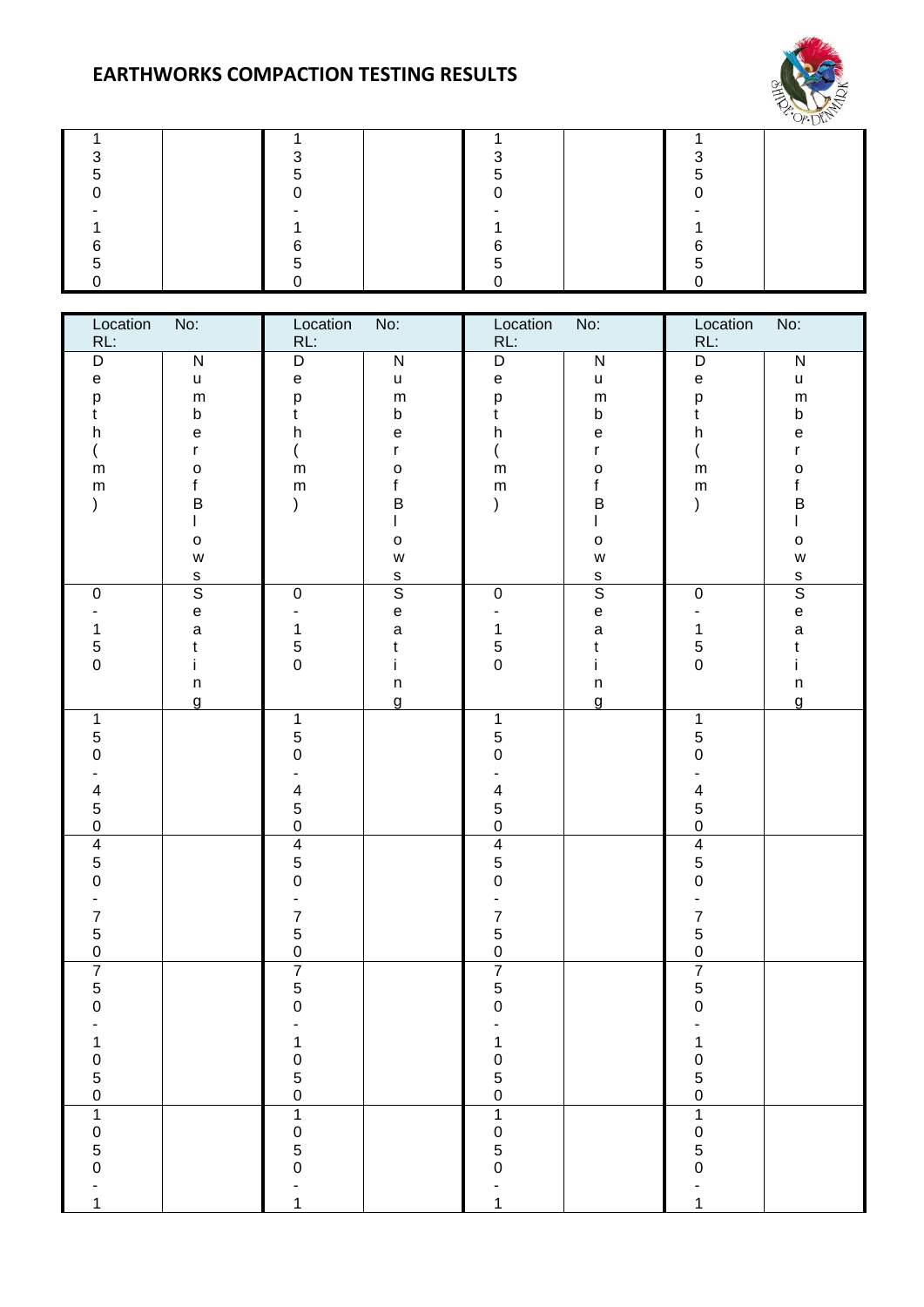

| ◠ |  |  |  |  |
|---|--|--|--|--|
|   |  |  |  |  |
|   |  |  |  |  |
|   |  |  |  |  |
|   |  |  |  |  |
|   |  |  |  |  |
|   |  |  |  |  |
|   |  |  |  |  |
|   |  |  |  |  |
|   |  |  |  |  |
|   |  |  |  |  |
|   |  |  |  |  |

| Location                                   | No:                               | Location                                     | No:                                                                                   | Location                                   | No:                                        | Location                                                                                                                                                                                                                                                                                                                                                                                                                                                                                                       | No:                                        |
|--------------------------------------------|-----------------------------------|----------------------------------------------|---------------------------------------------------------------------------------------|--------------------------------------------|--------------------------------------------|----------------------------------------------------------------------------------------------------------------------------------------------------------------------------------------------------------------------------------------------------------------------------------------------------------------------------------------------------------------------------------------------------------------------------------------------------------------------------------------------------------------|--------------------------------------------|
| RL:                                        |                                   | RL:                                          |                                                                                       | RL:                                        |                                            | RL:                                                                                                                                                                                                                                                                                                                                                                                                                                                                                                            |                                            |
| D                                          | ${\sf N}$                         | D                                            | ${\sf N}$                                                                             | $\mathsf D$                                | ${\sf N}$                                  | D                                                                                                                                                                                                                                                                                                                                                                                                                                                                                                              | ${\sf N}$                                  |
| $\mathsf{e}% _{t}\left( t\right)$          | $\sf u$                           | $\mathsf{e}% _{t}\left( t\right)$            | u                                                                                     | $\mathsf{e}% _{t}\left( t\right)$          | u                                          | $\mathsf{e}% _{t}\!\left( \mathcal{A}_{t}\right) \equiv\mathsf{e}_{t}\!\left( \mathcal{A}_{t}\right) \equiv\mathsf{e}_{t}\!\left( \mathcal{A}_{t}\right) \equiv\mathsf{e}_{t}\!\left( \mathcal{A}_{t}\right) \equiv\mathsf{e}_{t}\!\left( \mathcal{A}_{t}\right) \equiv\mathsf{e}_{t}\!\left( \mathcal{A}_{t}\right) \equiv\mathsf{e}_{t}\!\left( \mathcal{A}_{t}\right) \equiv\mathsf{e}_{t}\!\left( \mathcal{A}_{t}\right) \equiv\mathsf{e}_{t}\!\left( \mathcal{A}_{t}\right) \equiv\mathsf{e}_{t}\!\left($ | $\sf u$                                    |
| p                                          | ${\sf m}$                         | p                                            | ${\sf m}$                                                                             | р<br>t                                     | ${\sf m}$                                  | p                                                                                                                                                                                                                                                                                                                                                                                                                                                                                                              | ${\sf m}$                                  |
| t                                          | $\sf b$                           | t                                            | $\sf b$                                                                               |                                            | $\sf b$                                    | t                                                                                                                                                                                                                                                                                                                                                                                                                                                                                                              | $\sf b$                                    |
| h                                          | $\mathsf e$                       | h                                            | $\mathsf{e}% _{t}\left( t\right)$                                                     | $\boldsymbol{\mathsf{h}}$                  | $\mathsf{e}% _{0}\left( \mathsf{e}\right)$ | h                                                                                                                                                                                                                                                                                                                                                                                                                                                                                                              | $\mathsf{e}% _{t}\left( t\right)$          |
|                                            | r                                 |                                              | r                                                                                     | (                                          | $\mathsf{r}$                               | $\overline{(\ }$                                                                                                                                                                                                                                                                                                                                                                                                                                                                                               | r                                          |
| ${\sf m}$                                  | $\mathsf{o}$                      | ${\sf m}$                                    | $\mathsf{o}$                                                                          | ${\sf m}$                                  | $\circ$                                    | ${\sf m}$                                                                                                                                                                                                                                                                                                                                                                                                                                                                                                      | $\mathsf{o}$                               |
| ${\sf m}$                                  | $\mathsf f$                       | ${\sf m}$                                    | f                                                                                     | ${\sf m}$                                  | $\mathsf f$                                | ${\sf m}$                                                                                                                                                                                                                                                                                                                                                                                                                                                                                                      | f                                          |
|                                            | $\sf B$                           |                                              | $\mathsf B$                                                                           |                                            | $\sf B$                                    | $\mathcal{E}$                                                                                                                                                                                                                                                                                                                                                                                                                                                                                                  | $\sf B$                                    |
|                                            |                                   |                                              | $\mathbf{I}$                                                                          |                                            |                                            |                                                                                                                                                                                                                                                                                                                                                                                                                                                                                                                | L                                          |
|                                            | $\mathsf{o}$                      |                                              | $\mathsf{o}$                                                                          |                                            | $\mathsf{o}$                               |                                                                                                                                                                                                                                                                                                                                                                                                                                                                                                                | $\mathsf{o}$                               |
|                                            | W                                 |                                              | $\mathsf{W}% _{T}=\mathsf{W}_{T}\!\left( a,b\right) ,\ \mathsf{W}_{T}=\mathsf{W}_{T}$ |                                            | W                                          |                                                                                                                                                                                                                                                                                                                                                                                                                                                                                                                | ${\mathsf W}$                              |
|                                            | $\mathsf S$                       |                                              | $rac{s}{s}$                                                                           |                                            | $rac{s}{s}$                                |                                                                                                                                                                                                                                                                                                                                                                                                                                                                                                                | $rac{s}{S}$                                |
| $\pmb{0}$                                  | $\overline{s}$                    | $\pmb{0}$                                    |                                                                                       | $\pmb{0}$                                  |                                            | $\pmb{0}$                                                                                                                                                                                                                                                                                                                                                                                                                                                                                                      |                                            |
|                                            | $\mathsf{e}% _{t}\left( t\right)$ |                                              | $\mathsf{e}% _{t}\left( t\right)$                                                     |                                            | $\mathsf{e}% _{t}\left( t\right)$          | $\overline{\phantom{a}}$                                                                                                                                                                                                                                                                                                                                                                                                                                                                                       | $\mathsf{e}% _{0}\left( \mathsf{e}\right)$ |
| $\mathbf{1}$                               | $\mathsf{a}$                      | $\mathbf{1}$                                 | $\mathsf{a}$                                                                          | $\mathbf{1}$                               | $\mathsf{a}$                               | $\mathbf{1}$                                                                                                                                                                                                                                                                                                                                                                                                                                                                                                   | $\mathsf a$                                |
| $\mathbf 5$                                | t                                 | $\begin{array}{c} 5 \\ 0 \end{array}$        | t                                                                                     | $\begin{array}{c} 5 \\ 0 \end{array}$      | $\mathfrak t$                              | $\mathbf 5$                                                                                                                                                                                                                                                                                                                                                                                                                                                                                                    | t                                          |
| $\mathbf 0$                                | i                                 |                                              | i.                                                                                    |                                            | i.                                         | $\mathsf{O}\xspace$                                                                                                                                                                                                                                                                                                                                                                                                                                                                                            | i                                          |
|                                            | $\sf n$                           |                                              | $\sf n$                                                                               |                                            | $\sf n$                                    |                                                                                                                                                                                                                                                                                                                                                                                                                                                                                                                | $\sf n$                                    |
|                                            | g                                 |                                              | g                                                                                     |                                            | g                                          |                                                                                                                                                                                                                                                                                                                                                                                                                                                                                                                | g                                          |
| $\mathbf{1}$                               |                                   | 1                                            |                                                                                       | $\mathbf{1}$                               |                                            | $\mathbf 1$                                                                                                                                                                                                                                                                                                                                                                                                                                                                                                    |                                            |
| $\sqrt{5}$<br>$\mathbf 0$                  |                                   | 5<br>$\mathbf 0$                             |                                                                                       | $\begin{array}{c} 5 \\ 0 \end{array}$      |                                            | 5<br>$\mathbf 0$                                                                                                                                                                                                                                                                                                                                                                                                                                                                                               |                                            |
|                                            |                                   |                                              |                                                                                       |                                            |                                            |                                                                                                                                                                                                                                                                                                                                                                                                                                                                                                                |                                            |
| $\overline{\mathbf{4}}$                    |                                   |                                              |                                                                                       |                                            |                                            | $\blacksquare$<br>$\overline{\mathbf{4}}$                                                                                                                                                                                                                                                                                                                                                                                                                                                                      |                                            |
| $\sqrt{5}$                                 |                                   |                                              |                                                                                       |                                            |                                            | 5                                                                                                                                                                                                                                                                                                                                                                                                                                                                                                              |                                            |
| $\mathbf 0$                                |                                   | $\begin{array}{c} 4 \\ 5 \\ 0 \end{array}$   |                                                                                       | $\begin{array}{c} 4 \\ 5 \\ 0 \end{array}$ |                                            | $\mathsf 0$                                                                                                                                                                                                                                                                                                                                                                                                                                                                                                    |                                            |
| $\overline{\mathbf{4}}$                    |                                   |                                              |                                                                                       |                                            |                                            |                                                                                                                                                                                                                                                                                                                                                                                                                                                                                                                |                                            |
| $\overline{5}$                             |                                   | $\begin{array}{c}\n4 \\ 5 \\ 0\n\end{array}$ |                                                                                       | $\begin{array}{c} 4 \\ 5 \\ 0 \end{array}$ |                                            | $\begin{array}{c} 4 \\ 5 \\ 0 \end{array}$                                                                                                                                                                                                                                                                                                                                                                                                                                                                     |                                            |
| $\mathbf 0$                                |                                   |                                              |                                                                                       |                                            |                                            |                                                                                                                                                                                                                                                                                                                                                                                                                                                                                                                |                                            |
|                                            |                                   | L.                                           |                                                                                       | $\overline{\phantom{0}}$                   |                                            | $\overline{a}$                                                                                                                                                                                                                                                                                                                                                                                                                                                                                                 |                                            |
| $\overline{7}$                             |                                   | $\overline{7}$                               |                                                                                       | $\overline{7}$                             |                                            | $\overline{\mathbf{7}}$                                                                                                                                                                                                                                                                                                                                                                                                                                                                                        |                                            |
| $\mathbf 5$                                |                                   | 5                                            |                                                                                       | 5                                          |                                            | 5                                                                                                                                                                                                                                                                                                                                                                                                                                                                                                              |                                            |
| $\mathsf 0$                                |                                   | $\pmb{0}$                                    |                                                                                       | $\pmb{0}$                                  |                                            | $\mathsf{O}\xspace$                                                                                                                                                                                                                                                                                                                                                                                                                                                                                            |                                            |
| $\overline{7}$                             |                                   |                                              |                                                                                       |                                            |                                            | $\overline{7}$                                                                                                                                                                                                                                                                                                                                                                                                                                                                                                 |                                            |
| 5                                          |                                   | $\begin{array}{c}\n7 \\ 5 \\ 0\n\end{array}$ |                                                                                       | $\begin{array}{c} 7 \\ 5 \\ 0 \end{array}$ |                                            | $\frac{5}{0}$                                                                                                                                                                                                                                                                                                                                                                                                                                                                                                  |                                            |
| $\Omega$                                   |                                   |                                              |                                                                                       |                                            |                                            |                                                                                                                                                                                                                                                                                                                                                                                                                                                                                                                |                                            |
|                                            |                                   |                                              |                                                                                       |                                            |                                            |                                                                                                                                                                                                                                                                                                                                                                                                                                                                                                                |                                            |
| 1                                          |                                   | 1                                            |                                                                                       | 1                                          |                                            | 1                                                                                                                                                                                                                                                                                                                                                                                                                                                                                                              |                                            |
|                                            |                                   |                                              |                                                                                       |                                            |                                            |                                                                                                                                                                                                                                                                                                                                                                                                                                                                                                                |                                            |
| $\begin{array}{c} 0 \\ 5 \\ 0 \end{array}$ |                                   | $\begin{array}{c} 0 \\ 5 \\ 0 \end{array}$   |                                                                                       |                                            |                                            | $\begin{array}{c} 0 \\ 5 \\ 0 \end{array}$                                                                                                                                                                                                                                                                                                                                                                                                                                                                     |                                            |
|                                            |                                   |                                              |                                                                                       | $\frac{0}{5}$<br>$\frac{0}{1}$             |                                            |                                                                                                                                                                                                                                                                                                                                                                                                                                                                                                                |                                            |
| $\overline{1}$                             |                                   | $\overline{1}$                               |                                                                                       |                                            |                                            | $\overline{1}$                                                                                                                                                                                                                                                                                                                                                                                                                                                                                                 |                                            |
| $\begin{array}{c} 0 \\ 5 \end{array}$      |                                   | $\begin{array}{c} 0 \\ 5 \end{array}$        |                                                                                       | $\begin{array}{c} 0 \\ 5 \end{array}$      |                                            | $\begin{array}{c} 0 \\ 5 \end{array}$                                                                                                                                                                                                                                                                                                                                                                                                                                                                          |                                            |
|                                            |                                   |                                              |                                                                                       |                                            |                                            |                                                                                                                                                                                                                                                                                                                                                                                                                                                                                                                |                                            |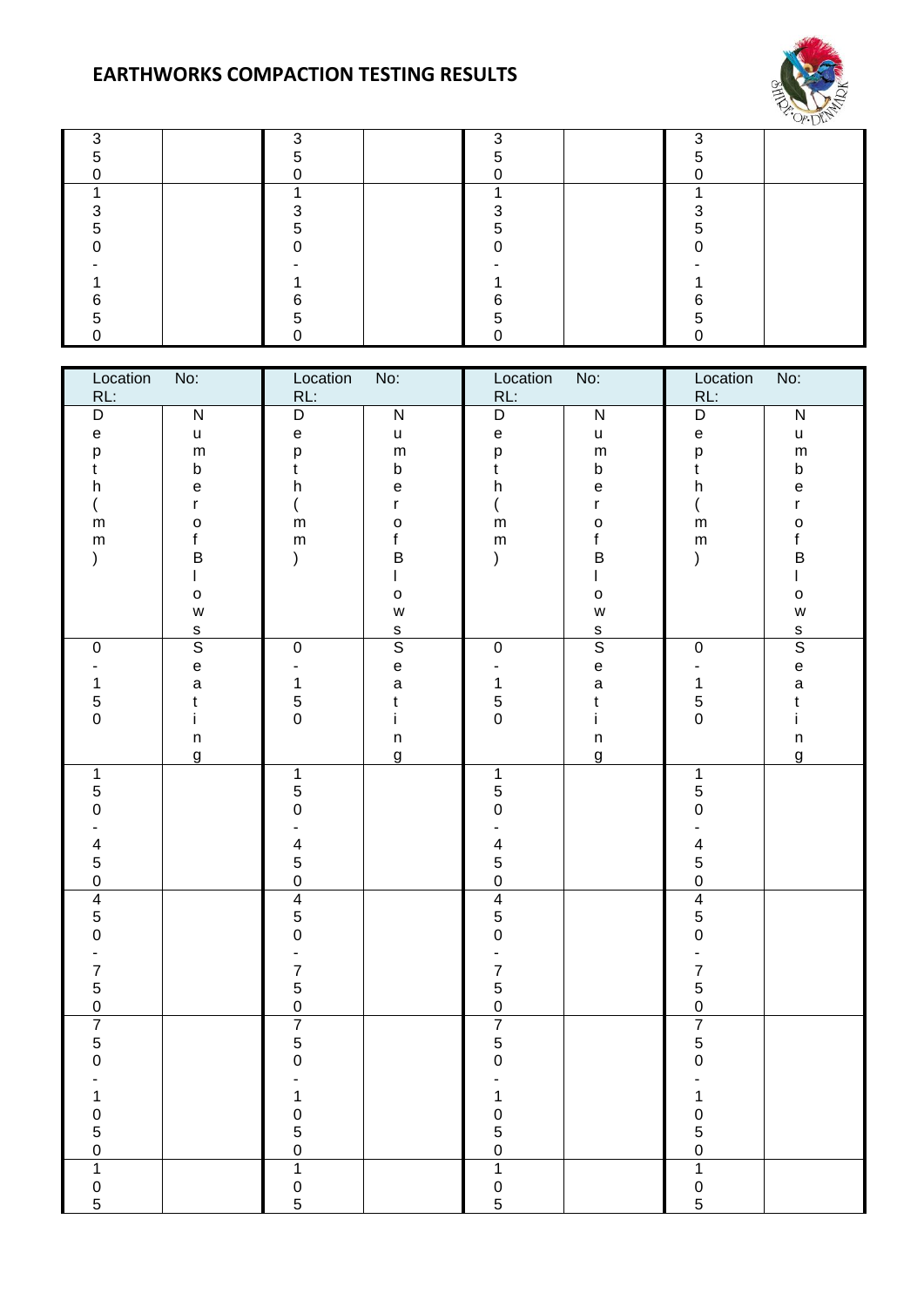

| ი                                       |  | O |  | 0 | ი  |  |
|-----------------------------------------|--|---|--|---|----|--|
|                                         |  |   |  |   |    |  |
|                                         |  |   |  |   |    |  |
| ◠                                       |  |   |  | 3 | 3  |  |
| :C                                      |  | h |  | 5 | h. |  |
|                                         |  |   |  | 0 | 0  |  |
|                                         |  |   |  |   |    |  |
| 3                                       |  | 3 |  | 3 | 3  |  |
| 5                                       |  | 5 |  | 5 | 5  |  |
|                                         |  |   |  | 0 | ი  |  |
|                                         |  |   |  |   |    |  |
|                                         |  |   |  |   |    |  |
| 6                                       |  | 6 |  | 6 | 6  |  |
| 5                                       |  | 5 |  | 5 | 5  |  |
| 0                                       |  |   |  | 0 | 0  |  |
|                                         |  |   |  |   |    |  |
| <b>Contractor Verification</b><br>Date: |  |   |  |   |    |  |

NOTE: All earthworks compaction testing results to be accompanied by plan showing test location number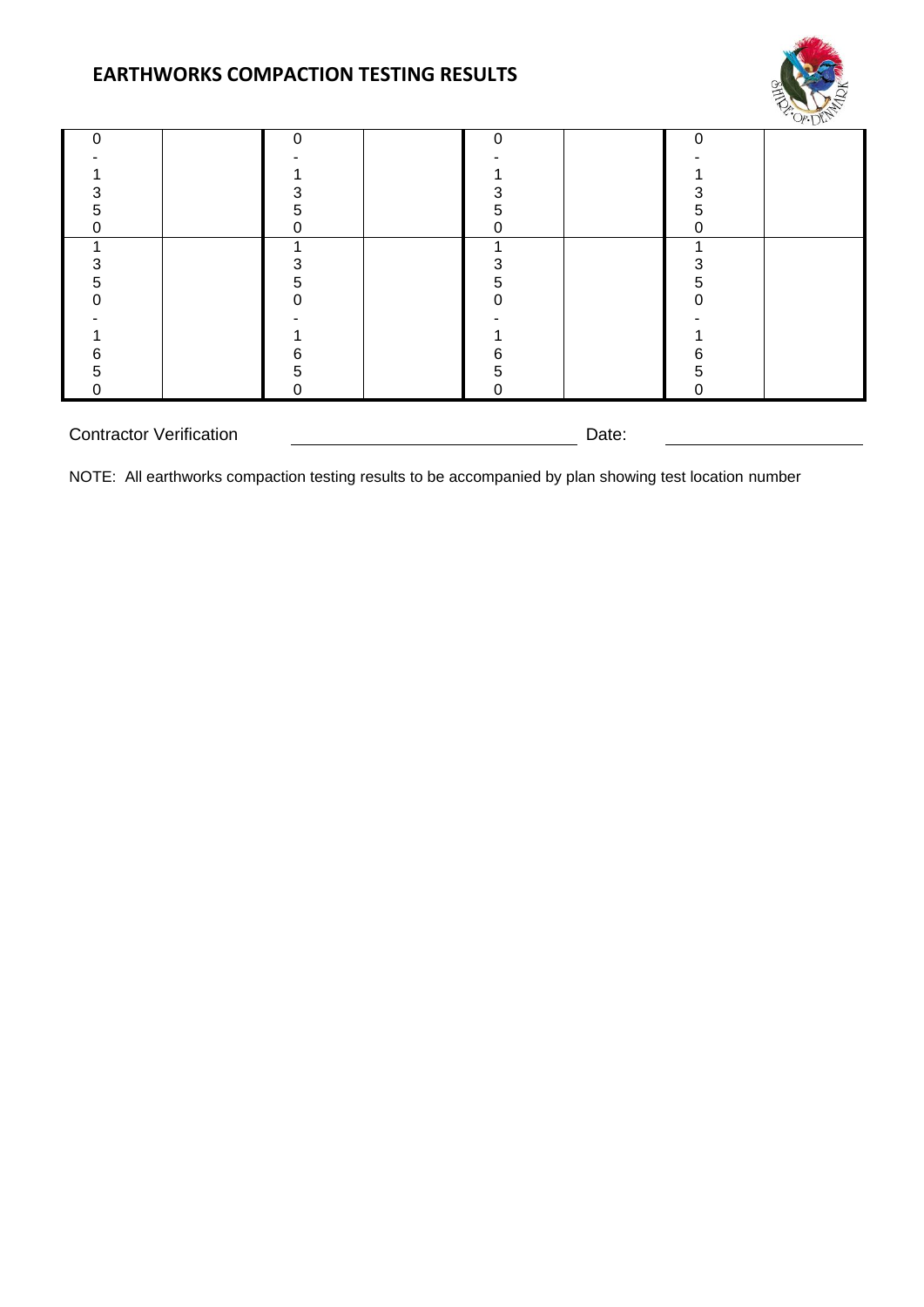### **COMPACTION TEST CERTIFICATE**



| Client:<br>Project:<br>Project No:<br>Contractor: |                                |            |                           |                |                 |         | (PO Box 183), Denmark WA 6333<br>Phone: (08) 9848 0300 ABN: 24 355 062 623 | 953 South Coast Highway<br>Email: enquiries@denmark.wa.gov.au<br>Website: www.denmark.wa.gov.au | $O^pD_{\ell,p}$<br>Shire of Denmark |
|---------------------------------------------------|--------------------------------|------------|---------------------------|----------------|-----------------|---------|----------------------------------------------------------------------------|-------------------------------------------------------------------------------------------------|-------------------------------------|
| <b>Site Plan:</b>                                 |                                |            |                           |                |                 |         |                                                                            |                                                                                                 |                                     |
|                                                   |                                |            |                           |                |                 |         |                                                                            |                                                                                                 |                                     |
|                                                   |                                |            |                           |                |                 |         |                                                                            |                                                                                                 |                                     |
|                                                   |                                |            |                           |                |                 |         |                                                                            |                                                                                                 |                                     |
|                                                   |                                |            |                           |                |                 |         |                                                                            |                                                                                                 |                                     |
|                                                   |                                |            |                           |                |                 |         |                                                                            |                                                                                                 |                                     |
|                                                   |                                |            |                           |                |                 |         |                                                                            |                                                                                                 |                                     |
|                                                   |                                |            |                           |                |                 |         |                                                                            |                                                                                                 |                                     |
|                                                   |                                |            |                           |                |                 |         |                                                                            |                                                                                                 |                                     |
|                                                   |                                |            |                           |                |                 |         |                                                                            |                                                                                                 |                                     |
|                                                   |                                |            |                           |                |                 |         |                                                                            |                                                                                                 |                                     |
|                                                   |                                |            |                           |                |                 |         |                                                                            |                                                                                                 |                                     |
|                                                   |                                |            |                           |                |                 |         |                                                                            |                                                                                                 |                                     |
|                                                   |                                |            |                           |                |                 |         |                                                                            |                                                                                                 |                                     |
|                                                   |                                |            |                           |                |                 |         |                                                                            |                                                                                                 |                                     |
|                                                   |                                |            |                           |                |                 |         |                                                                            |                                                                                                 |                                     |
| Location:                                         |                                |            |                           |                |                 |         |                                                                            |                                                                                                 |                                     |
| Date:                                             |                                |            |                           |                |                 |         |                                                                            |                                                                                                 |                                     |
| Tested By:                                        |                                |            |                           |                |                 |         | Time:                                                                      |                                                                                                 |                                     |
|                                                   |                                |            |                           |                |                 |         |                                                                            |                                                                                                 |                                     |
| Depth                                             |                                |            |                           |                | Number of Blows |         |                                                                            |                                                                                                 |                                     |
| (mm)                                              | $\mathbf{1}$                   | $\sqrt{2}$ | $\ensuremath{\mathsf{3}}$ | $\overline{4}$ | $\sqrt{5}$      | $\,6$   | $\boldsymbol{7}$                                                           | $\bf 8$                                                                                         | $\boldsymbol{9}$                    |
| $0 - 150$                                         | Seating                        | Seating    | Seating                   | Seating        | Seating         | Seating | Seating                                                                    | Seating                                                                                         | Seating                             |
| 150-450                                           |                                |            |                           |                |                 |         |                                                                            |                                                                                                 |                                     |
| 450-750                                           |                                |            |                           |                |                 |         |                                                                            |                                                                                                 |                                     |
| 750-1050<br>1050-1350                             |                                |            |                           |                |                 |         |                                                                            |                                                                                                 |                                     |
| 1350-1650                                         |                                |            |                           |                |                 |         |                                                                            |                                                                                                 |                                     |
|                                                   |                                |            |                           |                |                 |         |                                                                            |                                                                                                 |                                     |
| Comments:                                         |                                |            |                           |                |                 |         |                                                                            |                                                                                                 |                                     |
|                                                   |                                |            |                           |                |                 |         |                                                                            |                                                                                                 |                                     |
|                                                   |                                |            |                           |                |                 |         |                                                                            |                                                                                                 |                                     |
|                                                   |                                |            |                           |                |                 |         |                                                                            |                                                                                                 |                                     |
|                                                   |                                |            |                           |                |                 |         |                                                                            |                                                                                                 |                                     |
|                                                   |                                |            |                           |                |                 |         |                                                                            |                                                                                                 |                                     |
|                                                   |                                |            |                           |                |                 |         |                                                                            |                                                                                                 |                                     |
|                                                   |                                |            |                           |                |                 |         |                                                                            |                                                                                                 |                                     |
|                                                   |                                |            |                           |                |                 |         |                                                                            |                                                                                                 |                                     |
|                                                   |                                |            |                           |                |                 |         |                                                                            |                                                                                                 |                                     |
|                                                   |                                |            |                           |                |                 |         |                                                                            |                                                                                                 |                                     |
|                                                   |                                |            |                           |                |                 |         |                                                                            |                                                                                                 |                                     |
|                                                   |                                |            |                           |                |                 |         |                                                                            |                                                                                                 |                                     |
|                                                   |                                |            |                           |                |                 |         |                                                                            |                                                                                                 |                                     |
|                                                   | <b>Contractor Verification</b> |            |                           |                |                 | Date:   |                                                                            |                                                                                                 |                                     |
|                                                   |                                |            |                           |                |                 |         |                                                                            |                                                                                                 |                                     |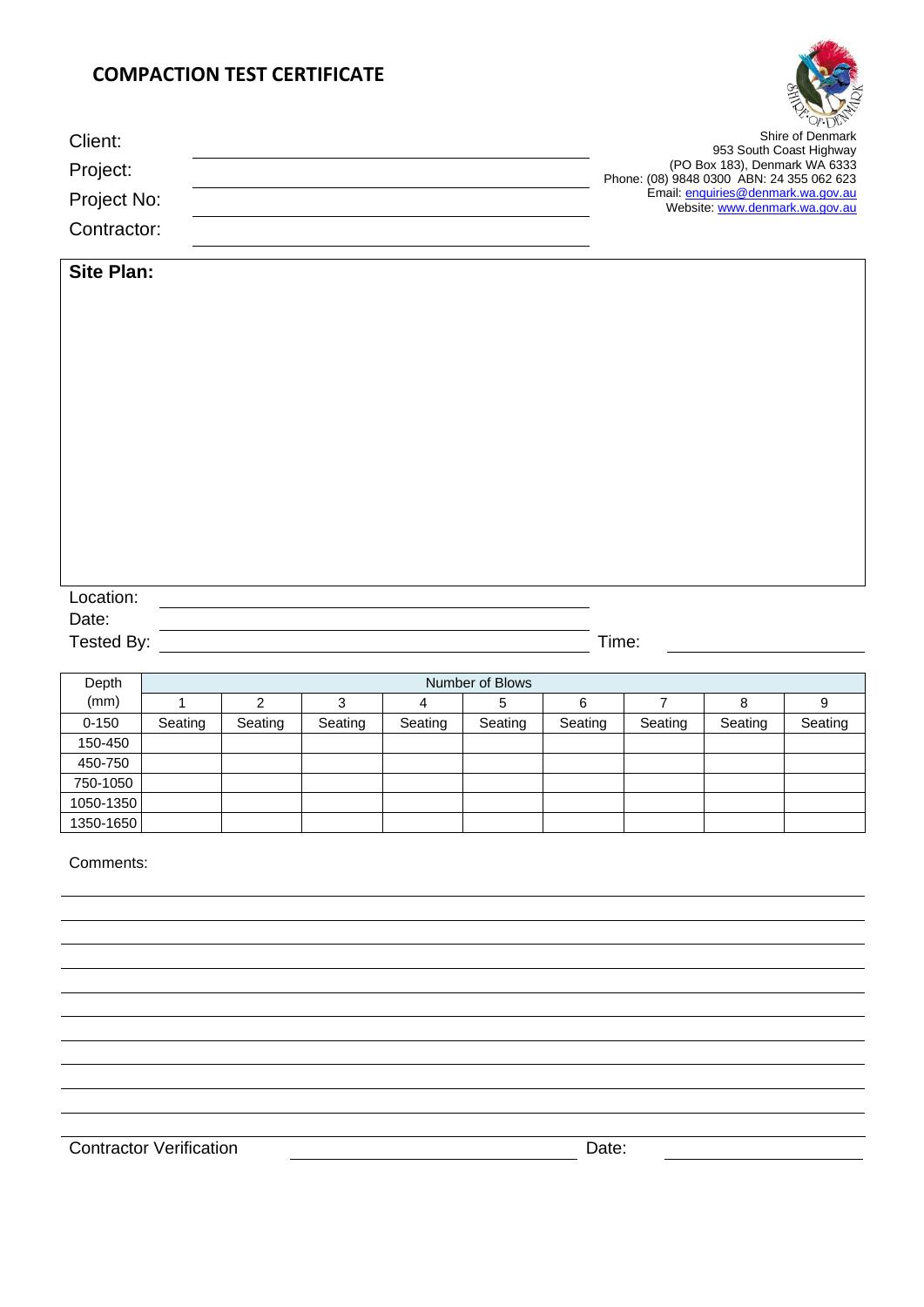### **STORMWATER DRAINAGE AS CONSTRUCTED DATA**



| Client:     | Shire of Denmark                                         |
|-------------|----------------------------------------------------------|
|             | 953 South Coast Highway<br>(PO Box 183), Denmark WA 6333 |
| Project:    | Phone: (08) 9848 0300 ABN: 24 355 062 623                |
| Project No: | Email: enquiries@denmark.wa.gov.au                       |
|             | Website: www.denmark.wa.gov.au                           |
| Contractor: |                                                          |

| Access chamber location sketch (show boundaries):                |                 |                 |                                 |
|------------------------------------------------------------------|-----------------|-----------------|---------------------------------|
|                                                                  |                 |                 |                                 |
|                                                                  |                 |                 |                                 |
|                                                                  |                 |                 |                                 |
|                                                                  |                 |                 |                                 |
|                                                                  |                 |                 |                                 |
|                                                                  |                 |                 |                                 |
|                                                                  |                 |                 |                                 |
|                                                                  |                 |                 |                                 |
|                                                                  |                 |                 |                                 |
|                                                                  |                 |                 |                                 |
|                                                                  |                 |                 |                                 |
|                                                                  |                 |                 |                                 |
| MANHOLE/GULLY No:                                                |                 |                 |                                 |
| RL Cover:<br>ᆗ                                                   |                 |                 |                                 |
| Type of Manhole/Gully:                                           |                 |                 |                                 |
| Type of Cover:                                                   | Bedding Details | Subsoil Details | Property Connection<br>Distance |
| FLOW                                                             |                 |                 |                                 |
| <b>DRAIN LINE</b>                                                |                 |                 |                                 |
| Diameter                                                         |                 |                 |                                 |
| Grade<br>Material & Class                                        |                 |                 |                                 |
| Type of Joint                                                    |                 |                 |                                 |
| Type of Excavation                                               |                 |                 |                                 |
|                                                                  |                 |                 |                                 |
| MANHOLE/GULLY No:<br>00<br>$\equiv$                              |                 |                 |                                 |
|                                                                  |                 |                 |                                 |
|                                                                  |                 |                 |                                 |
|                                                                  |                 |                 |                                 |
|                                                                  |                 |                 |                                 |
|                                                                  |                 |                 |                                 |
| Licensed Surveyor:                                               | Date:           |                 |                                 |
|                                                                  |                 |                 |                                 |
| (FOR LOCATION, PIPE IL's, COVER RL's, ACCCESS CHAMBER DISTANCES) |                 |                 |                                 |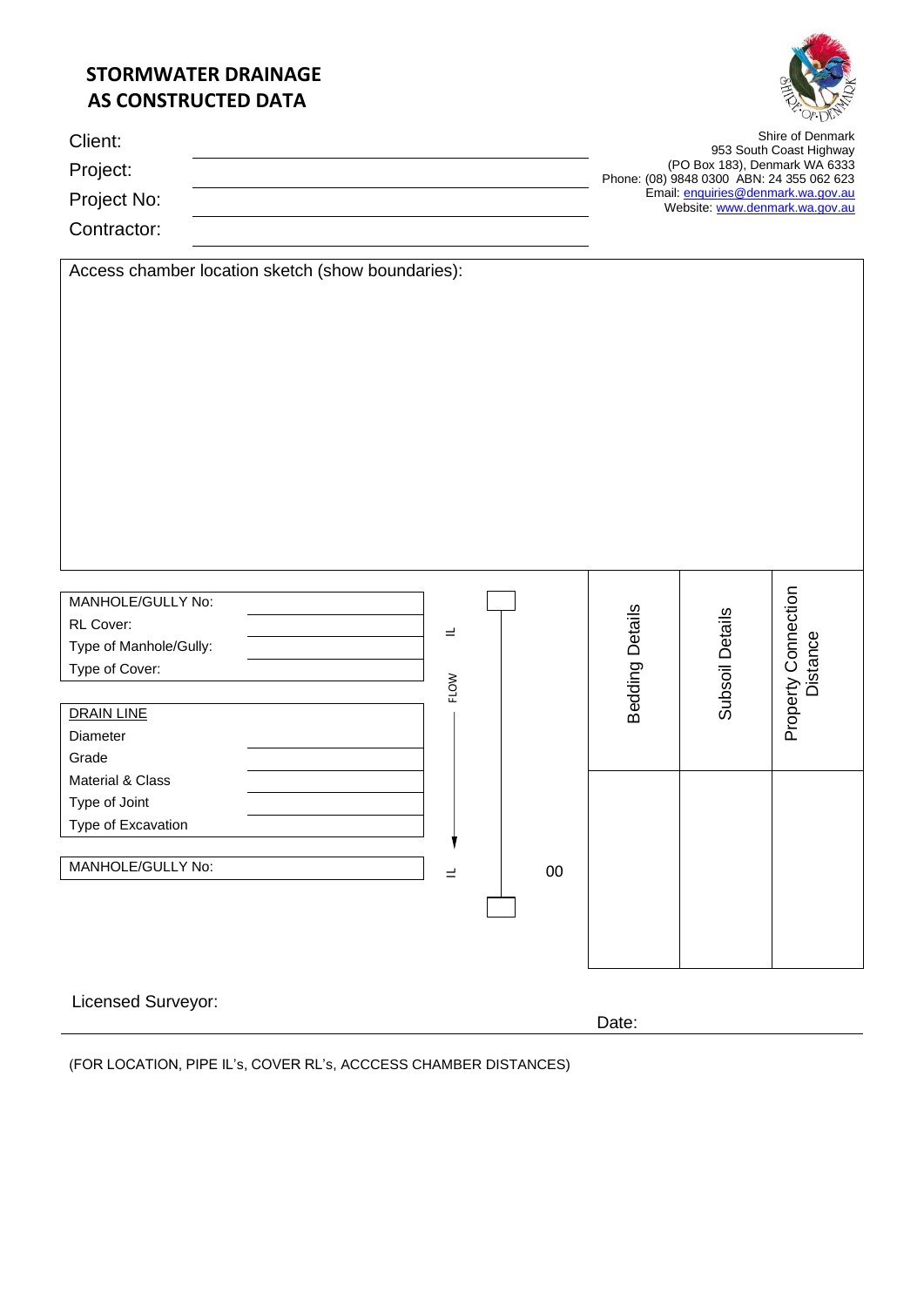**STORMWATER DRAINAGE**

1050-1350 1350-1650 1650-1950 1950-2250



## COMPACTION CERTIFICATE

| Client:<br>Project:              |         |                                                                |                            | Shire of Denmark<br>953 South Coast Highway<br>(PO Box 183), Denmark WA 6333<br>Phone: (08) 9848 0300 ABN: 24 355 062 623 |
|----------------------------------|---------|----------------------------------------------------------------|----------------------------|---------------------------------------------------------------------------------------------------------------------------|
| Project No:                      |         |                                                                |                            | Email: enquiries@denmark.wa.gov.au<br>Website: www.denmark.wa.gov.au                                                      |
| Contractor:                      |         |                                                                |                            |                                                                                                                           |
| Location:                        |         |                                                                |                            |                                                                                                                           |
| Date Tested:                     |         |                                                                |                            |                                                                                                                           |
| Tested By:                       |         |                                                                |                            |                                                                                                                           |
| <b>Penetrometer Calibration:</b> |         | Penetrometer Resistance - Perth Sand Penetrometer (AS1289F3.3) |                            |                                                                                                                           |
| Soil Type:                       |         |                                                                | <b>Moisture Condition:</b> |                                                                                                                           |
| <b>NSL of Test:</b>              | 1.      | 2.                                                             | 3.                         |                                                                                                                           |
|                                  |         |                                                                |                            |                                                                                                                           |
|                                  |         |                                                                |                            | (show test locations)                                                                                                     |
| Depth                            |         | Number of Blows                                                |                            | MH:                                                                                                                       |
| (mm)                             |         |                                                                |                            | No:                                                                                                                       |
| $0 - 150$                        | 1       | $\overline{2}$                                                 | 3                          | IL:                                                                                                                       |
| 150-450                          | Seating | Seating                                                        | Seating                    | Lid                                                                                                                       |
| 450-750                          |         |                                                                |                            | Level:                                                                                                                    |
| 750-1050                         |         |                                                                |                            |                                                                                                                           |

| MH:           |  |
|---------------|--|
| No:           |  |
| IL:           |  |
| Lid<br>Level: |  |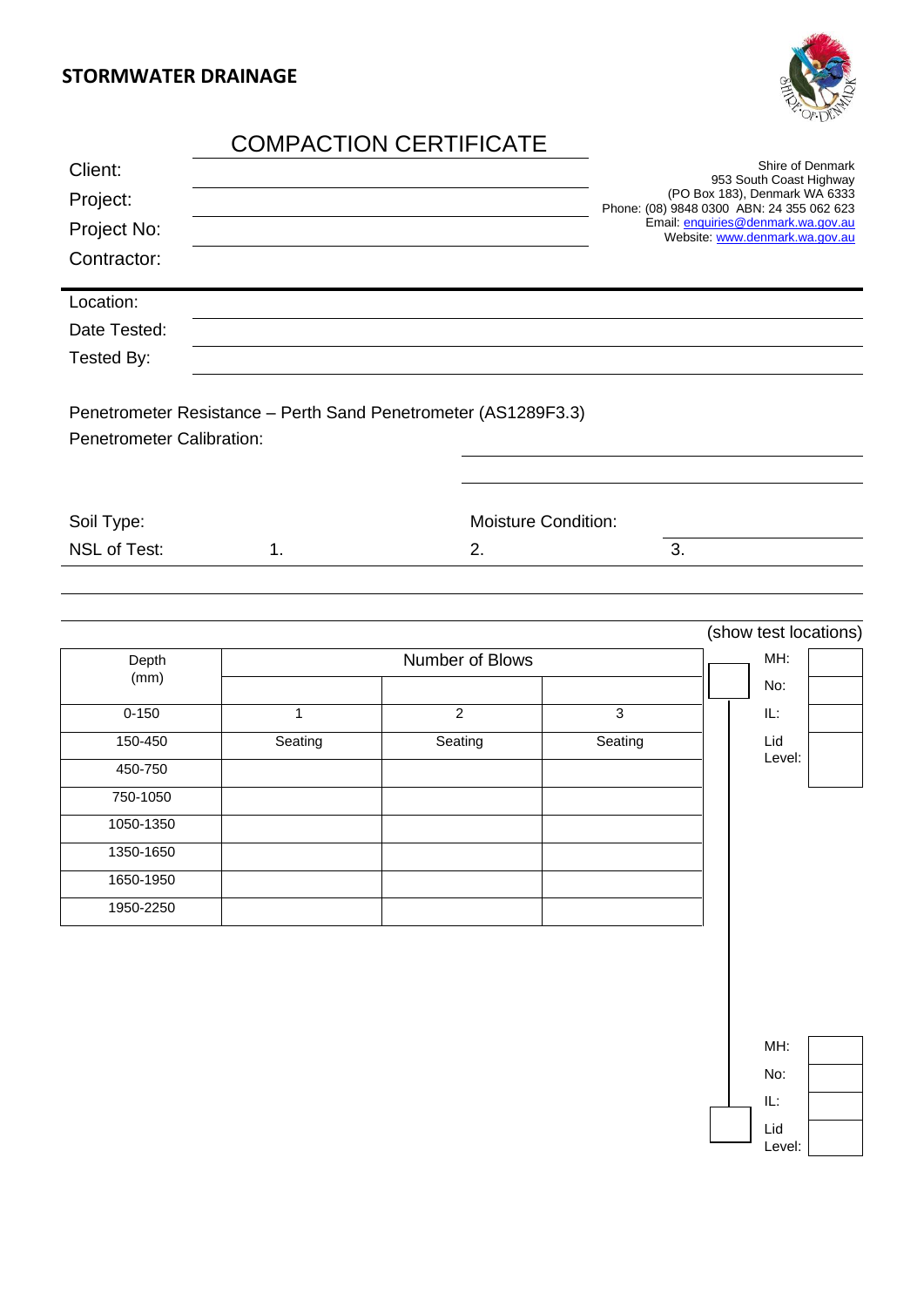

| Client:     | Shire of Denmark<br>953 South Coast Highway                                |
|-------------|----------------------------------------------------------------------------|
| Project:    | (PO Box 183), Denmark WA 6333<br>Phone: (08) 9848 0300 ABN: 24 355 062 623 |
| Project No: | Email: enquiries@denmark.wa.gov.au<br>Website: www.denmark.wa.gov.au       |
| Contractor: |                                                                            |

| 1.        | <b>SUBGRADE</b>                                      |            |          |  |
|-----------|------------------------------------------------------|------------|----------|--|
| 1.1       | <b>Removal of unsuitable material</b>                |            | Yes / No |  |
|           | (Location to be shown on marked plan)                |            |          |  |
|           |                                                      |            |          |  |
| 1.2       | As-constructed:                                      |            |          |  |
|           | Levels checked by                                    |            | Date:    |  |
|           | Plan of levels supplied                              | Yes / No   | Date:    |  |
|           | Alignment checked by                                 |            | Date:    |  |
|           | Box width checked by                                 |            | Date:    |  |
| 1.3       |                                                      |            |          |  |
|           | <b>Subgrade Compaction:</b><br>Testing completed by: |            | Date:    |  |
|           | Results lodged with Superintendent:                  |            | Date:    |  |
|           |                                                      |            |          |  |
|           |                                                      |            |          |  |
|           | Contractor's Signature:                              |            | Date:    |  |
| Position: |                                                      |            |          |  |
|           |                                                      |            |          |  |
|           |                                                      |            |          |  |
| 2.        | <b>SUB-BASE</b>                                      |            |          |  |
| 2.1       | <b>Material Specification:</b>                       |            |          |  |
|           | Supplier's Compliance Certificate lodged with        |            |          |  |
|           | Superintendent                                       |            | Date:    |  |
|           |                                                      |            |          |  |
| 2.2       | As-constructed:                                      |            |          |  |
|           | Levels checked by                                    |            | Date:    |  |
|           | Alignment checked by                                 |            | Date:    |  |
|           | Width checked by                                     |            | Date:    |  |
|           | Depth of:<br>mm                                      | Checked by | Date:    |  |
|           |                                                      |            |          |  |
| 2.3       | <b>Sub-base Compaction:</b>                          |            |          |  |
|           |                                                      |            |          |  |
|           | Testing completed by:                                |            | Date:    |  |
|           | Lodged with Superintendent:                          |            | Date:    |  |
|           |                                                      |            |          |  |
|           |                                                      |            |          |  |
| Position: | Contractor's Signature:                              |            | Date:    |  |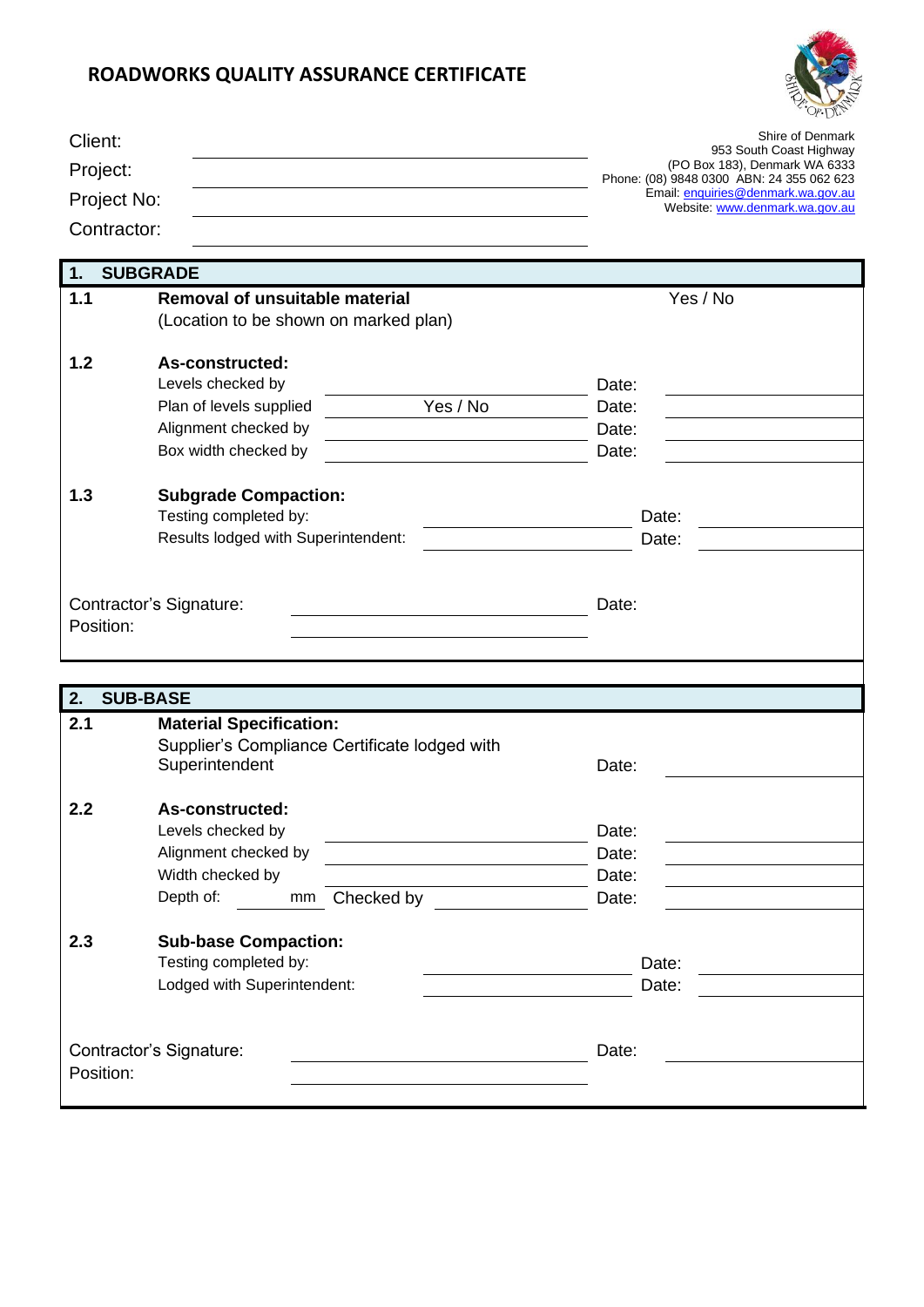

| 3.  | <b>BASE-COURSE</b>                                                                                                   |                                  |
|-----|----------------------------------------------------------------------------------------------------------------------|----------------------------------|
| 3.1 | <b>Material Specification:</b><br>Supplier's Compliance Certificate lodged with<br>Superintendent                    | Date:                            |
| 3.2 | As-constructed:<br>Levels checked by<br>Alignment checked by<br>Width checked by<br>Depth of:<br>Checked<br>mm<br>by | Date:<br>Date:<br>Date:<br>Date: |
| 3.3 | <b>Base-course Compaction:</b><br>Testing completed by:<br>Lodged with Superintendent:                               | Date:<br>Date:                   |
|     | Contractor's Signature:<br>Position:                                                                                 | Date:                            |

| 4.        | <b>BASE-COURSE</b>                                                                                |          |              |       |                      |
|-----------|---------------------------------------------------------------------------------------------------|----------|--------------|-------|----------------------|
| 4.1       | <b>Material Specification:</b><br>Supplier's Compliance Certificate lodged with<br>Superintendent |          |              | Date: |                      |
| 4.2       | <b>Bitumen Application:</b><br>Rate of application<br>Bitumen temperature<br>Area sprayed         | 1        | $\mathbf{2}$ |       | <b>Specification</b> |
| 4.3       | <b>Cover Application:</b><br>Rate of application<br>Size & type of<br>aggregate                   | 1        | $\mathbf{2}$ |       | <b>Specification</b> |
| 4.4       | <b>Plan of Levels</b><br>Supplied:                                                                | Yes / No |              | Date: |                      |
| Position: | Contractor's Signature:                                                                           |          |              | Date: |                      |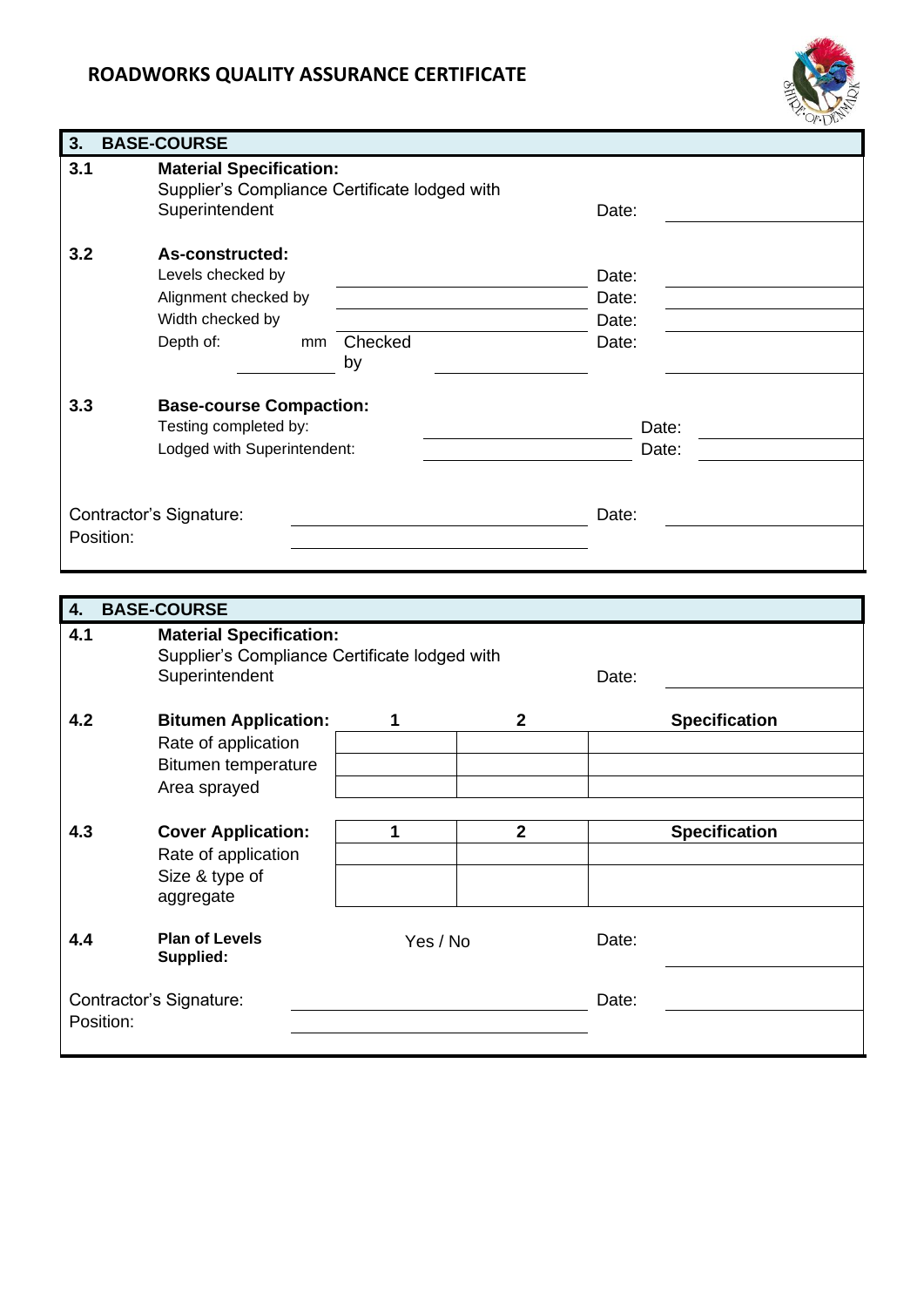

### **5. KERBING**

| 5.1       | <b>Material Specification</b><br>Superintendent<br>Completion date of topsoil stripping | Supplier's Compliance Certificate lodged with | Date:<br>Date: |  |
|-----------|-----------------------------------------------------------------------------------------|-----------------------------------------------|----------------|--|
| 5.2       | <b>As-Constructed:</b><br>Width between<br>kerbs:<br>Construction joint                 | Checked by:                                   | Date:          |  |
|           | spacing:<br>Contraction joint                                                           | Checked by:                                   | Date:          |  |
|           | spacing:                                                                                | Checked by:                                   | Date:          |  |
| 5.3       | Type of curing used:<br>Date curing applied:                                            |                                               |                |  |
| Position: | Contractor's Signature                                                                  |                                               | Date:          |  |

| 6.        | <b>AC SEAL</b><br>YES / NO         |                                                                                 |              |       |                      |  |
|-----------|------------------------------------|---------------------------------------------------------------------------------|--------------|-------|----------------------|--|
| 6.1       | Superintendent                     | <b>Material Specification:</b><br>Supplier's Compliance Certificate lodged with |              |       |                      |  |
| 6.2       | <b>AC Application:</b>             |                                                                                 | $\mathbf{2}$ |       | <b>Specification</b> |  |
|           | Actual quantity<br>supplied        |                                                                                 |              |       |                      |  |
|           | Thickness laid                     |                                                                                 |              |       |                      |  |
|           | Temperature of initial<br>rolling  |                                                                                 |              |       |                      |  |
|           | Density of compacted<br>layer      |                                                                                 |              |       |                      |  |
| 6.3       | Ponding checked by                 |                                                                                 |              | Date: |                      |  |
| 6.4       | <b>Plan of Levels</b><br>Supplied: | Yes / No                                                                        |              | Date: |                      |  |
| Position: | Contractor's Signature:            |                                                                                 |              | Date: |                      |  |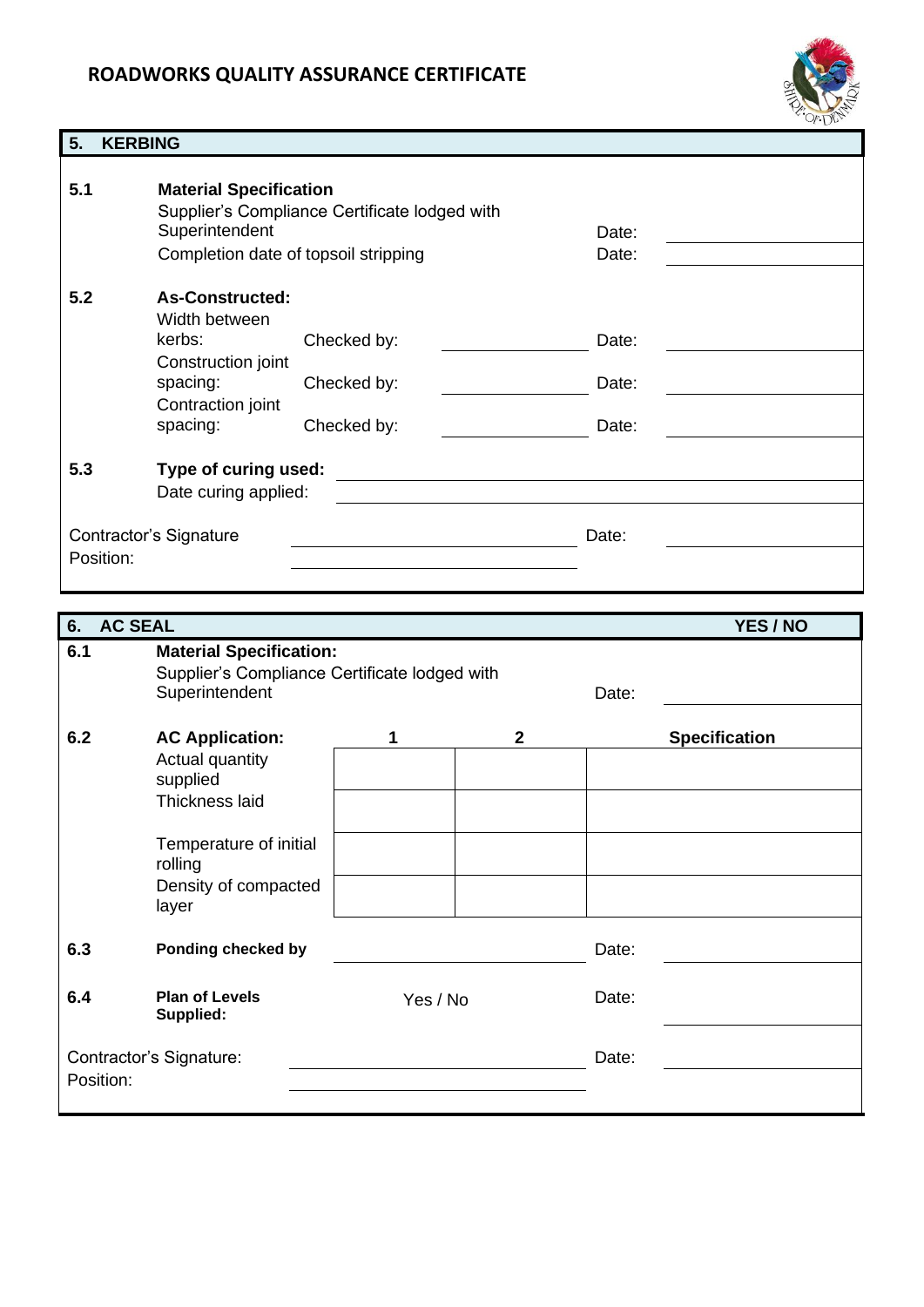

| 7.        | <b>BLOCK PAVING</b>                                         |       | YES / NO |
|-----------|-------------------------------------------------------------|-------|----------|
| 7.1       | <b>Material Specification:</b>                              |       |          |
|           | Supplier's Compliance Certificate lodged with               |       |          |
|           | Superintendent                                              | Date: |          |
| 7.2       | <b>Sand Quality:</b>                                        |       |          |
|           | Bedding sand grading curve lodged with Superintendent       | Date: |          |
|           | Joint filling sand grading curve lodged with Superintendent | Date: |          |
|           |                                                             |       |          |
| 7.3       | <b>Ponding</b><br>checked by:                               | Date: |          |
|           |                                                             |       |          |
| 7.4       | <b>Accelerated Loading:</b>                                 |       |          |
|           | Contractor's Certificate lodged with Superintendent         | Date: |          |
|           |                                                             |       |          |
|           | Contractor's Signature:                                     | Date: |          |
| Position: |                                                             |       |          |

| 8.        | <b>STREET SIGNS</b>                                                            | YES / NO |
|-----------|--------------------------------------------------------------------------------|----------|
| 8.1       | <b>Footing to Each Post:</b>                                                   |          |
|           | Checked by:                                                                    | Date:    |
|           | Actual minimum size of footings                                                | X        |
| 8.2       | <b>Colour and Lettering Style Complies with Shire Standard:</b><br>Checked by: |          |
| Position: | Contractor's Signature:                                                        | Date:    |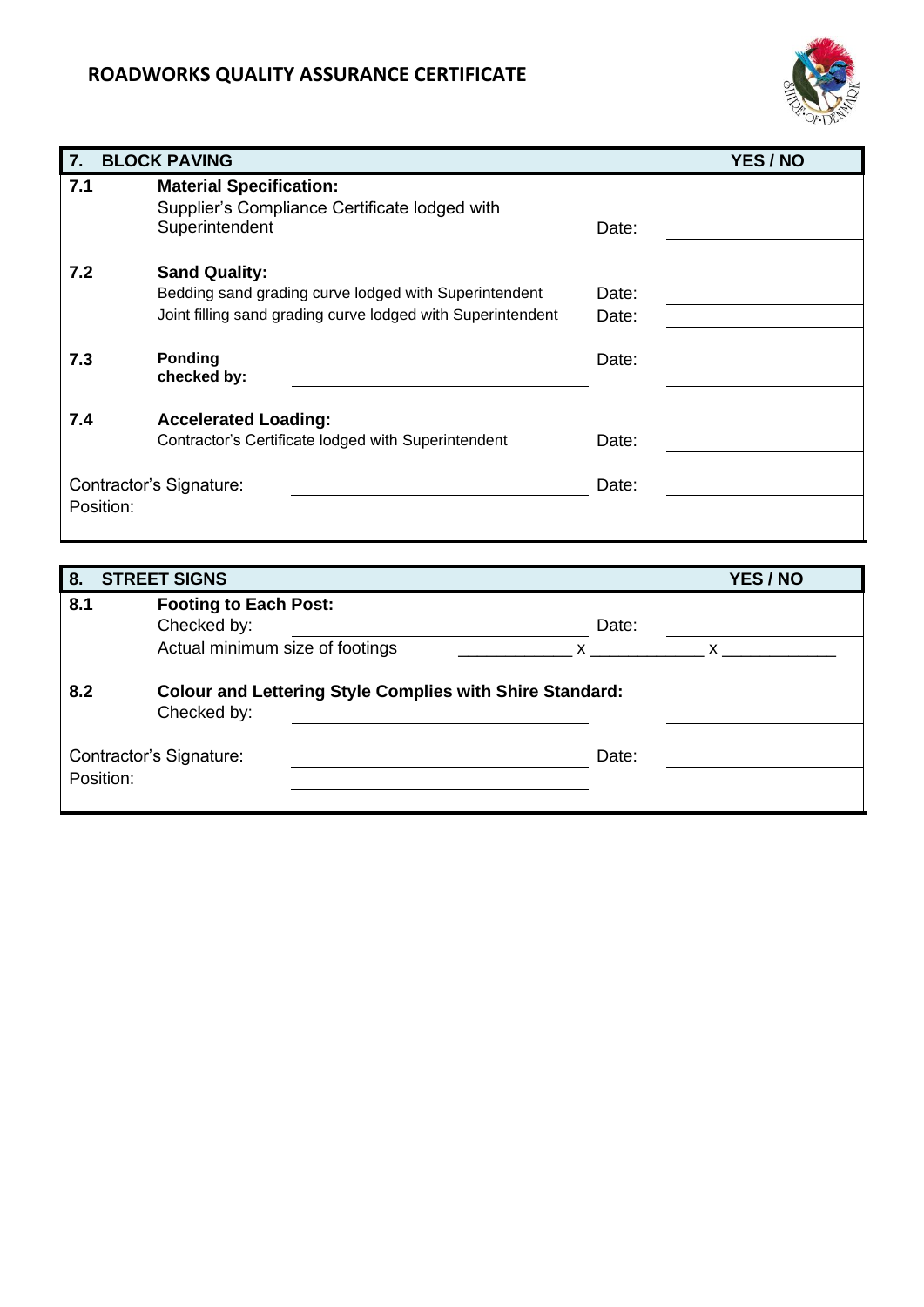

| Client:     | Shire of Denmark<br>953 South Coast Highway                                |
|-------------|----------------------------------------------------------------------------|
| Project:    | (PO Box 183), Denmark WA 6333<br>Phone: (08) 9848 0300 ABN: 24 355 062 623 |
| Project No: | Email: enquiries@denmark.wa.gov.au<br>Website: www.denmark.wa.gov.au       |
| Contractor: |                                                                            |

### **LATERITE GRAVEL BASECOURSE**

| <b>Material Property</b> | <b>Measured Value</b> | <b>Specified Requirement</b> | <b>Comments</b> |
|--------------------------|-----------------------|------------------------------|-----------------|
| Liquid Limit             |                       | Not Greater than 25          |                 |
| <b>Plastic Limit</b>     |                       | Not Specified                |                 |
| Plasticity Index         |                       | $2 - 6$                      |                 |
| Linear Shrinkage         |                       | Not greater than 2%          |                 |
| Dry compressive strength |                       | Not less than 2MPa           |                 |

Date of Suppliers Certificate:

Copy to be attached along with:

• grading results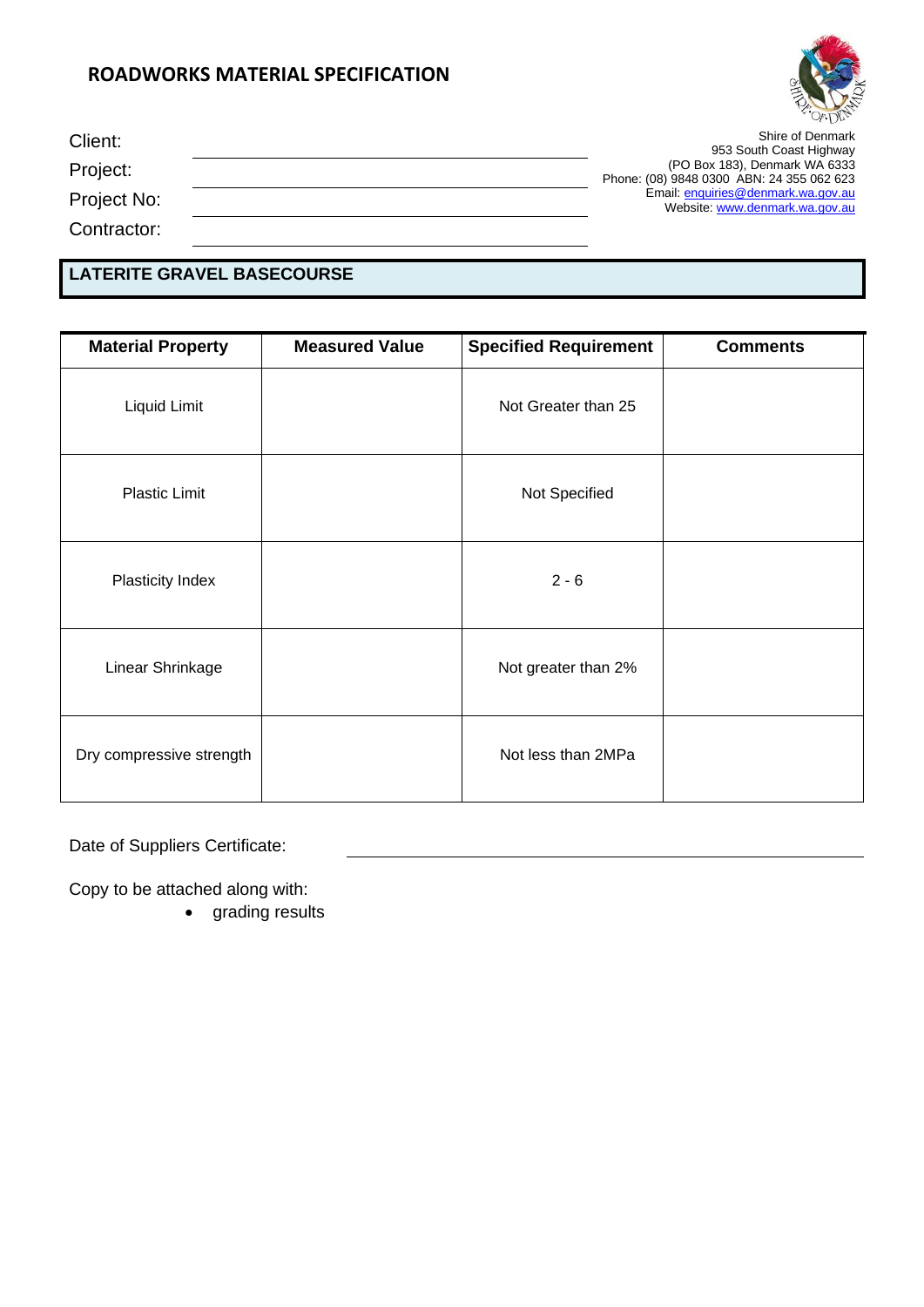

| Client:     | Shire of Denmark<br>953 South Coast Highway                                |
|-------------|----------------------------------------------------------------------------|
| Project:    | (PO Box 183), Denmark WA 6333<br>Phone: (08) 9848 0300 ABN: 24 355 062 623 |
| Project No: | Email: enquiries@denmark.wa.gov.au<br>Website: www.denmark.wa.gov.au       |
| Contractor: |                                                                            |

### **LIMESTONE RUBBLE SUB-BASE**

| <b>Material Property</b>                   | <b>Measured Value</b> | <b>Specified Requirement</b>        | <b>Comments</b> |
|--------------------------------------------|-----------------------|-------------------------------------|-----------------|
| Calcium Carbonate                          |                       | $60 - 80%$                          |                 |
| Percentage of Wear (Los<br>Angeles Test)   |                       | Not greater than 60%<br>weight loss |                 |
| Maximum Dry<br><b>Compressive Strength</b> |                       | Not less than 700kPa                |                 |

Date of Suppliers Certificate:

Copy to be attached along with:

• grading results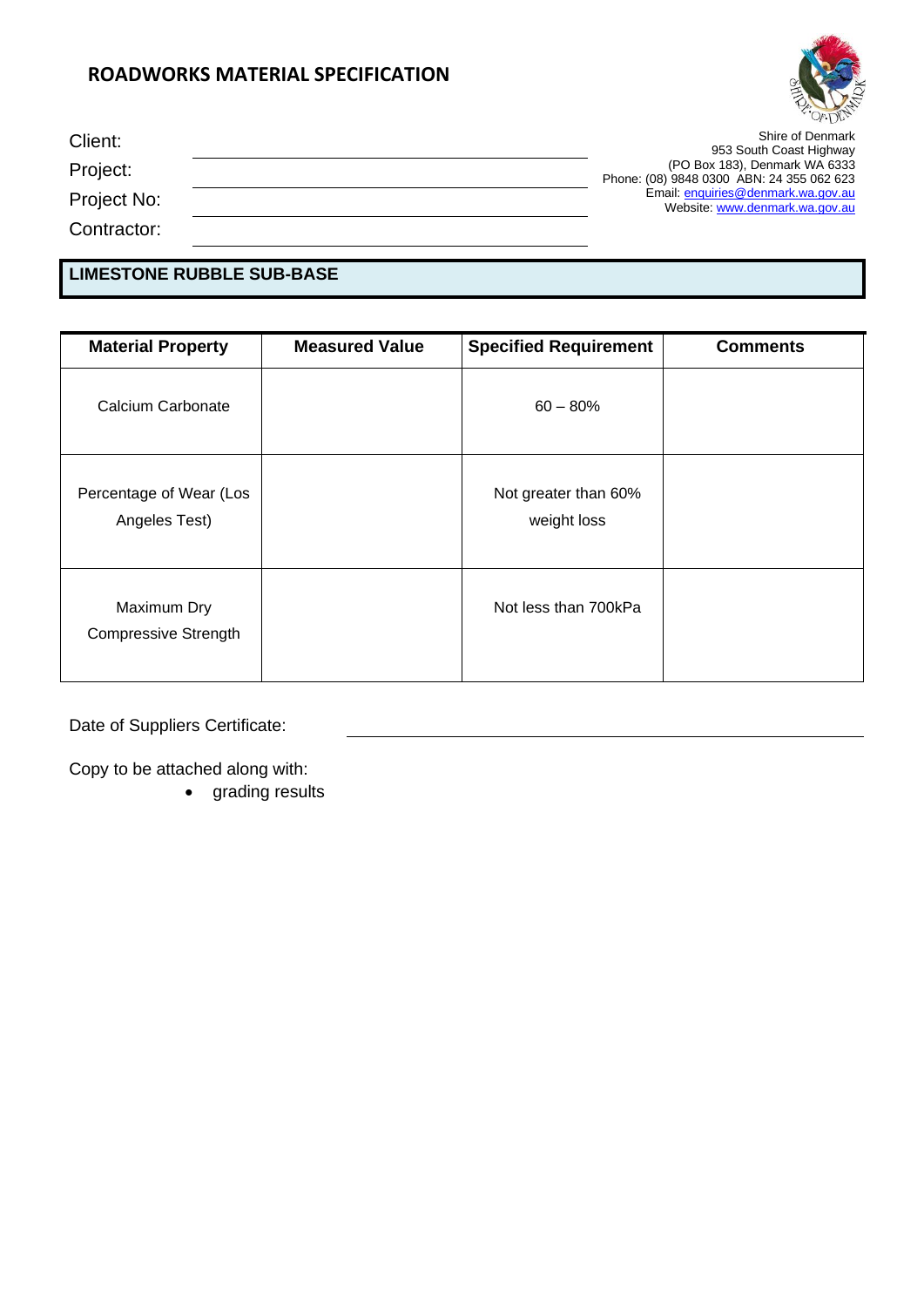

| Client:     | Shire of Denmark<br>953 South Coast Highway                                |
|-------------|----------------------------------------------------------------------------|
| Project:    | (PO Box 183), Denmark WA 6333<br>Phone: (08) 9848 0300 ABN: 24 355 062 623 |
| Project No: | Email: enquiries@denmark.wa.gov.au<br>Website: www.denmark.wa.gov.au       |
| Contractor: |                                                                            |

### **ASPHALTIC CONCRETE**

| <b>Material Property</b>   | <b>Measured Value</b> | <b>Specified Requirement</b> | <b>Comments</b> |
|----------------------------|-----------------------|------------------------------|-----------------|
| <b>Bitumen Content</b>     |                       | $5 - 7%$                     |                 |
| <b>Marshall Stability</b>  |                       | Not less than 5.5KN          |                 |
| <b>Marshall Flow Value</b> |                       | $2 - 4$ mm                   |                 |
| Percentage Voids           |                       | $3 - 5%$                     |                 |

Date of Suppliers Certificate:

Copy to be attached along with:

- grading results
- confirmation of rolling procedure
- certification of ponding check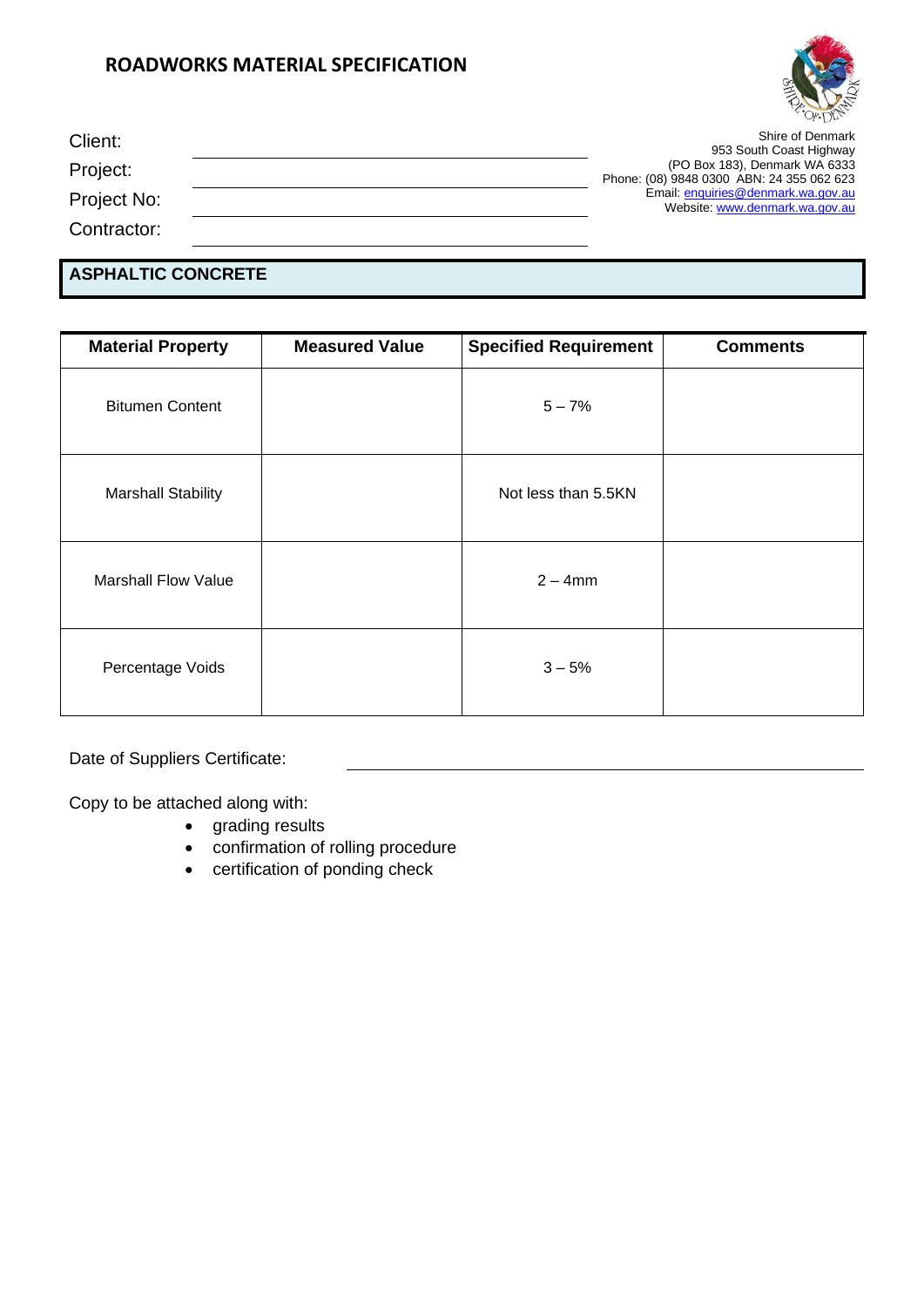

| Client:     | Shire of Denmark<br>953 South Coast Highway                                |
|-------------|----------------------------------------------------------------------------|
| Project:    | (PO Box 183), Denmark WA 6333<br>Phone: (08) 9848 0300 ABN: 24 355 062 623 |
| Project No: | Email: enquiries@denmark.wa.gov.au<br>Website: www.denmark.wa.gov.au       |
| Contractor: |                                                                            |

### **CONCRETE FOR KERB CONSTRUCTION**

| <b>Material Property</b>          | <b>Measured Value</b> | <b>Specified Requirement</b> | <b>Comments</b> |
|-----------------------------------|-----------------------|------------------------------|-----------------|
| 28 Day Characteristic<br>Strength |                       | 25 MPa                       |                 |
| Slump                             |                       | 50mm                         |                 |
| Maximum Aggregate Size            |                       | 10mm                         |                 |
| <b>Curing Agent</b>               |                       |                              |                 |

Date of Suppliers Certificate: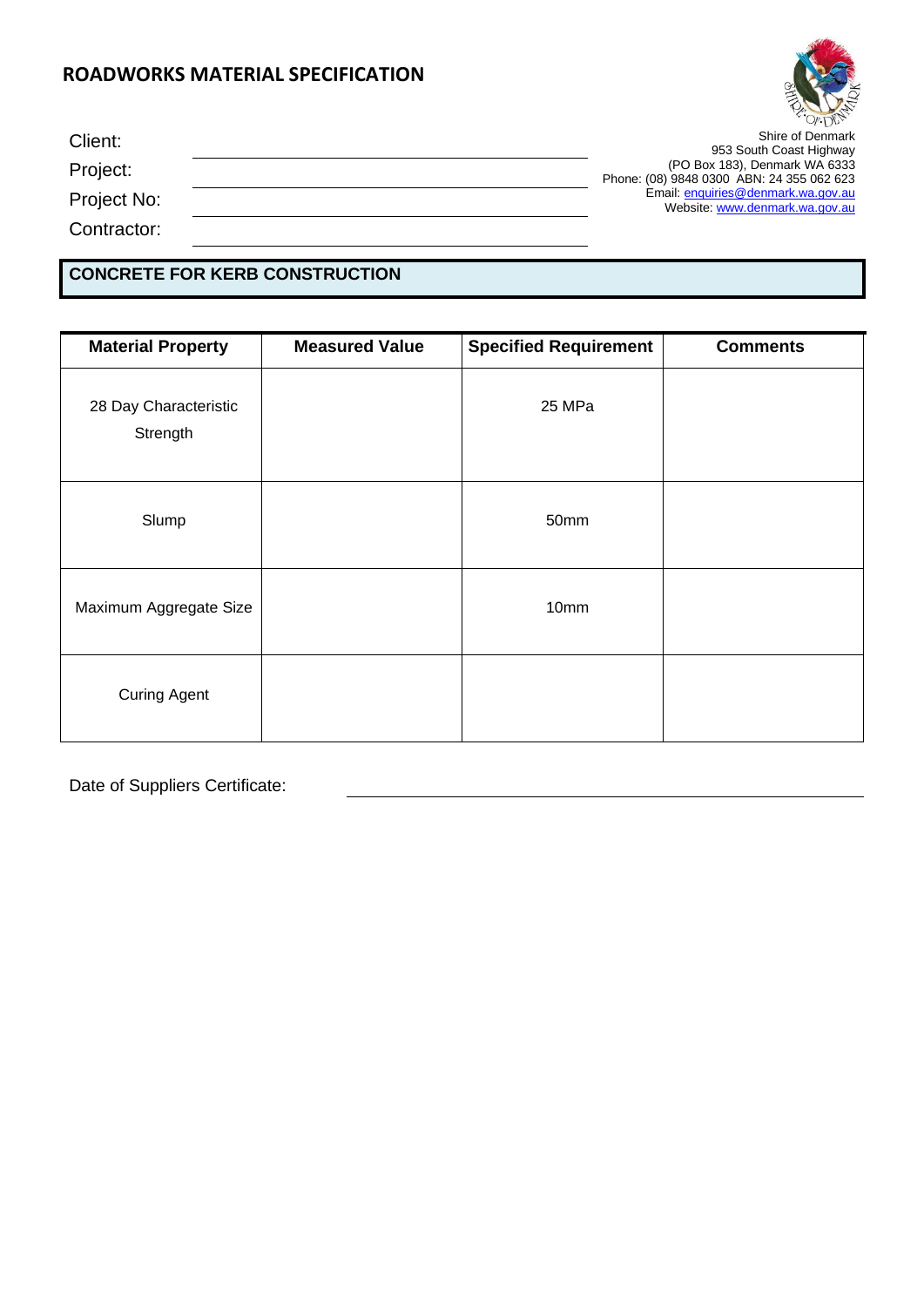

| Client:     | Shire of Denmark<br>953 South Coast Highway                                |
|-------------|----------------------------------------------------------------------------|
| Project:    | (PO Box 183), Denmark WA 6333<br>Phone: (08) 9848 0300 ABN: 24 355 062 623 |
| Project No: | Email: enquiries@denmark.wa.gov.au<br>Website: www.denmark.wa.gov.au       |
| Contractor: |                                                                            |

### **CRUSHED ROCK BASECOURSE**

| <b>Material Property</b> | <b>Measured Value</b> | <b>Specified Requirement</b> | <b>Comments</b> |
|--------------------------|-----------------------|------------------------------|-----------------|
| Liquid Limit             |                       | Not Greater than 25          |                 |
| <b>Plastic Limit</b>     |                       | Not Specified                |                 |
| Plasticity Index         |                       | $2 - 5$                      |                 |
| Linear Shrinkage         |                       | Not greater than 2%          |                 |
| Dry compressive strength |                       | Not less than 2MPa           |                 |

Date of Suppliers Certificate:

Copy to be attached along with:

• grading results